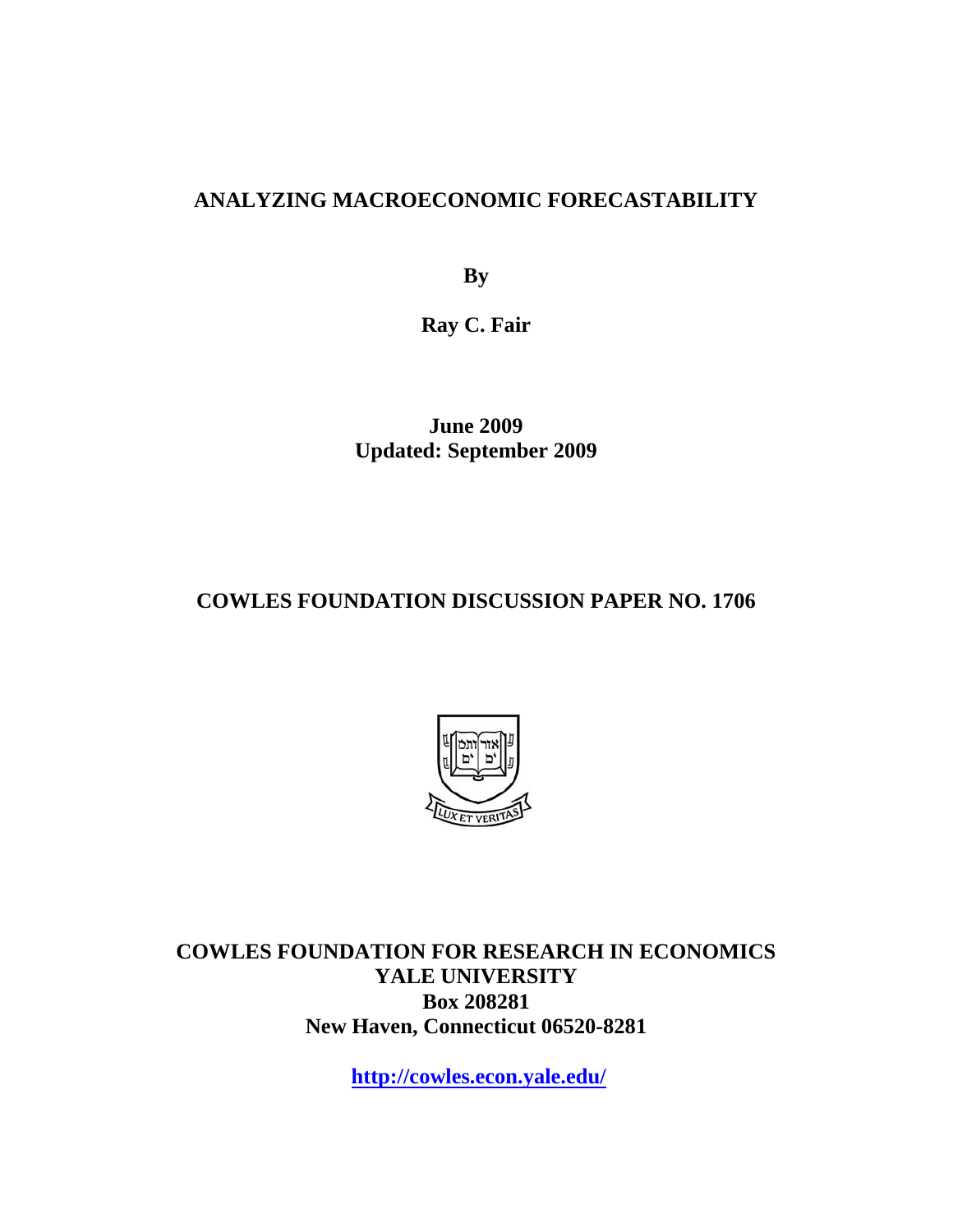# Analyzing Macroeconomic Forecastability

# Ray C. Fair*<sup>∗</sup>*

# September 2009

## Abstract

This paper examines whether recessions and booms are forecastable under the assumption that equity prices, housing prices, import prices, exports, and random shocks are not. Each of the 214 eight-quarter periods within the overall 1954:1-2009:1 period is examined regarding predictions of output growth and inflation. The results for low output growth vary by recession there is no common pattern. Of the eight recessions, three are forecast well. For four of the five that are not, the main reason for each is not knowing: 1) the random shocks, 2) import prices and equity prices, 3) exports, and 4) exports and equity prices. For the fifth—the last one—all five components are large contributors, including housing prices: a perfect storm.

# 1 Introduction

This paper analyzes how well recessions and booms can be forecast. It uses a structural macroeconometric model of the United States, denoted the "US model."<sup>1</sup> If recessions and booms are primarily driven by changes in asset prices, they are

*<sup>∗</sup>*Cowles Foundation and International Center for Finance, Yale University, New Haven, CT 06520-8281. Voice: 203-432-3715; Fax: 203-432-6167; email: ray.fair@yale.edu; website: http://fairmodel.econ.yale.edu.

<sup>&</sup>lt;sup>1</sup>The US model is described in Fair (2004). It has been updated for purposes of this paper. The updated version and documentation are on the website mentioned in the introductory footnote. The model can also be downloaded for use on one's own computer, and the results in this paper can be duplicated. The US model is imbedded in a larger multicountry model, but for purposes of this paper only the US model has been used.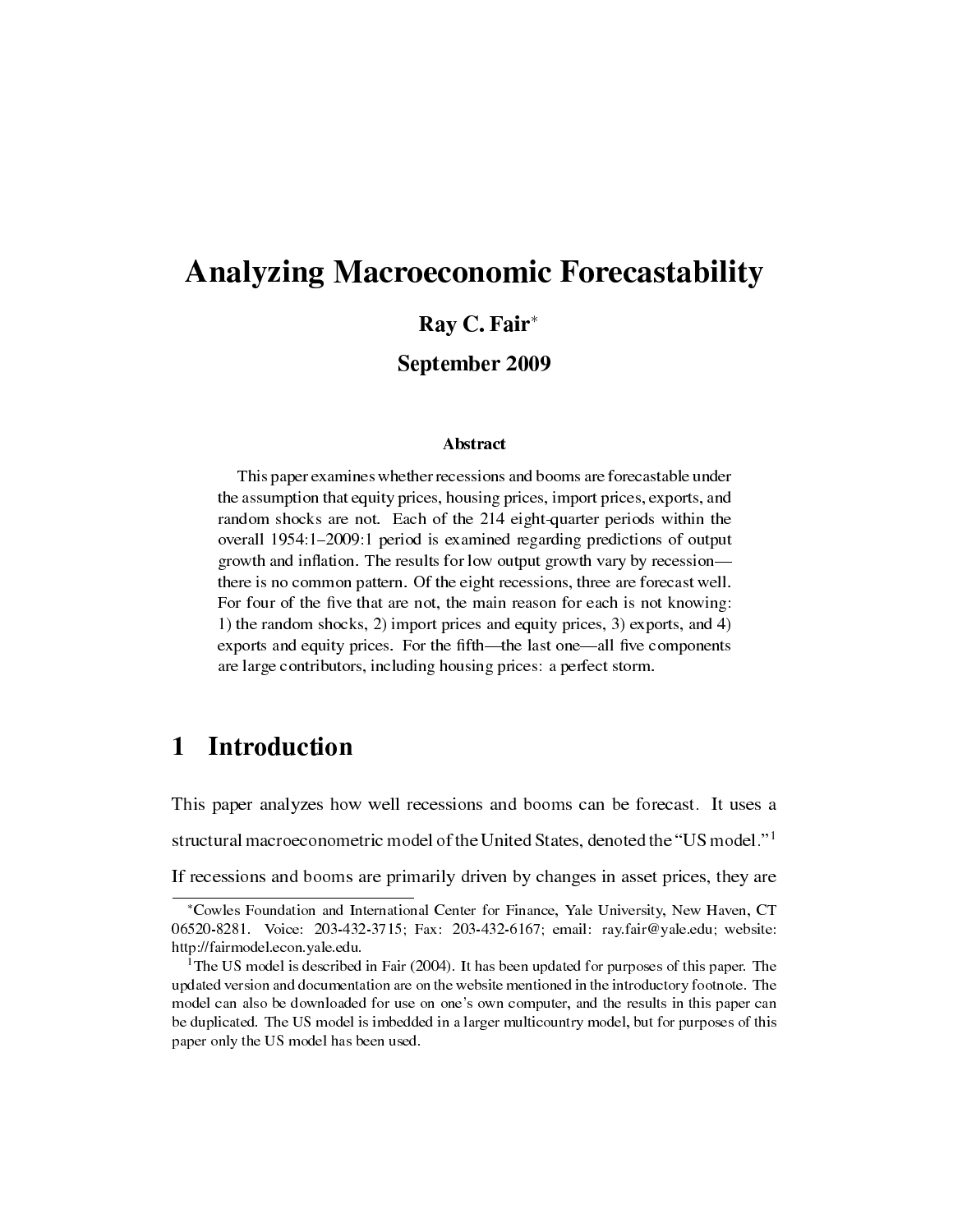unforecastable to the extent that changes in asset prices are unforecastable. There are four variables in the US model that have important effects on aggregate demand that are unforecastable or at least hard to forecast: equity prices, housing prices, import prices, and exports. Equity prices and housing prices are asset prices and hard to forecast. Import prices depend in large part on oil prices, food prices, and exchange rates, all of which are hard to forecast. U.S. exports depend on the import demands of other countries, and these demands are hard to forecast to the extent that they depend on the importing countries' asset and import prices.

The approach of this paper is to use the US model to forecast each of the 214 eight-quarter periods within the overall  $1954:1-2009:1$  period under five assumptions: not knowing equity prices, not knowing housing prices, not knowing import prices, not knowing exports, and not knowing the residuals (i.e., the error terms in the structural equations). "Not knowing" the four variables means using simple baseline paths for their forecasts. "Not knowing" the residuals means using zero values. As will be seen, this procedure allows the overall forecast error for any eight-quarter period to be divided into five components, which can then be examined. If the overall forecast error for a particular recession is small, the model has forecast the recession well using only baseline paths and zero residuals. This says that given the structure of the model, the initial conditions, and the values of the other exogenous variables (primarily government policy variables), the recession has been forecast. Otherwise, one or more of the components is the culprit.

There is a large literature on forecasting the *probability* that a recession will occur in some future quarter, in particular using the yield curve to forecast such probabilities. Two recent papers are Chauvet and Potter (2005) and Rudebusch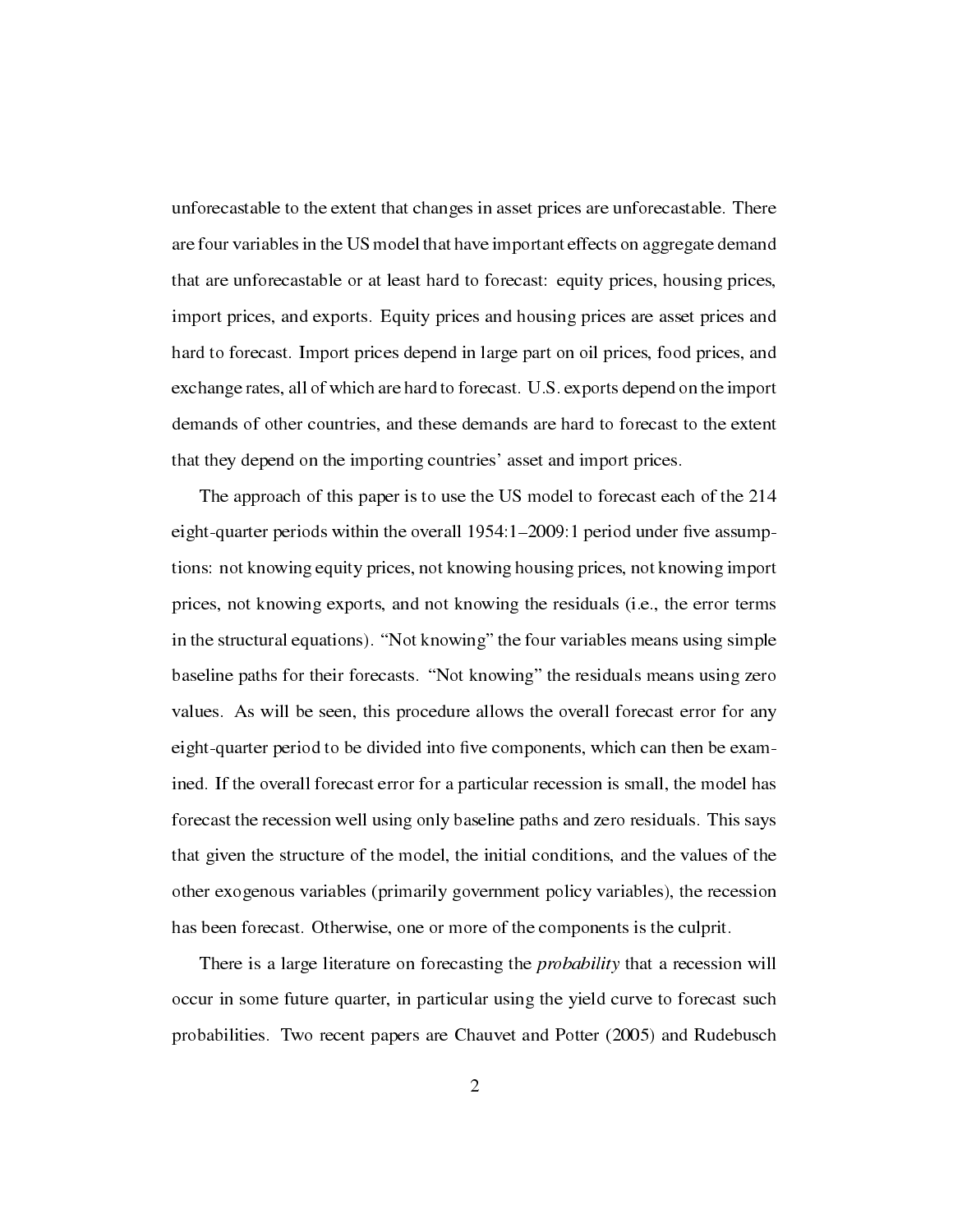and Williams (2008). For example, Rudebusch and Williams define a recession as a quarter with negative real growth and examine horizons of zero to four quarters ahead. They find that the yield curve has some predictive power relative to predictions from professional forecasters.

There is also a large literature, recently surveyed by Stock and Watson (2003), examining whether asset prices are useful predictors of future output growth and inflation. Stock and Watson examine data on many possible predictor variables for seven countries. Using bivariate and trivariate equations, they get mixed results. For some countries and some periods some asset prices are useful predictors, but the predictive relations are far from stable.

This paper is not an examination of possible single-equation predictive relationships. Instead, a structural model of the economy, which has already been estimated, is used. Consider, for example, the role of equity prices. In the US model household wealth lagged one quarter is a significant and important explanatory variable in the estimated consumption equations. If equity prices rise, household wealth increases, which leads to an increase in consumption demand. Equity prices are thus estimated in the model to affect aggregate demand. These relationships have been estimated and found to be statistically signicant. This paper is not a test of them. The aim is to see how the US model's forecasts are affected by knowing or not knowing the path of equity prices over the forecast period. The same is true for housing prices, import prices, and exports. These variables are estimated to have important effects on the economy, and the aim is to see how the model's forecasts are affected by knowing or not knowing them.

This study is thus conditional on the estimated structure of the US model.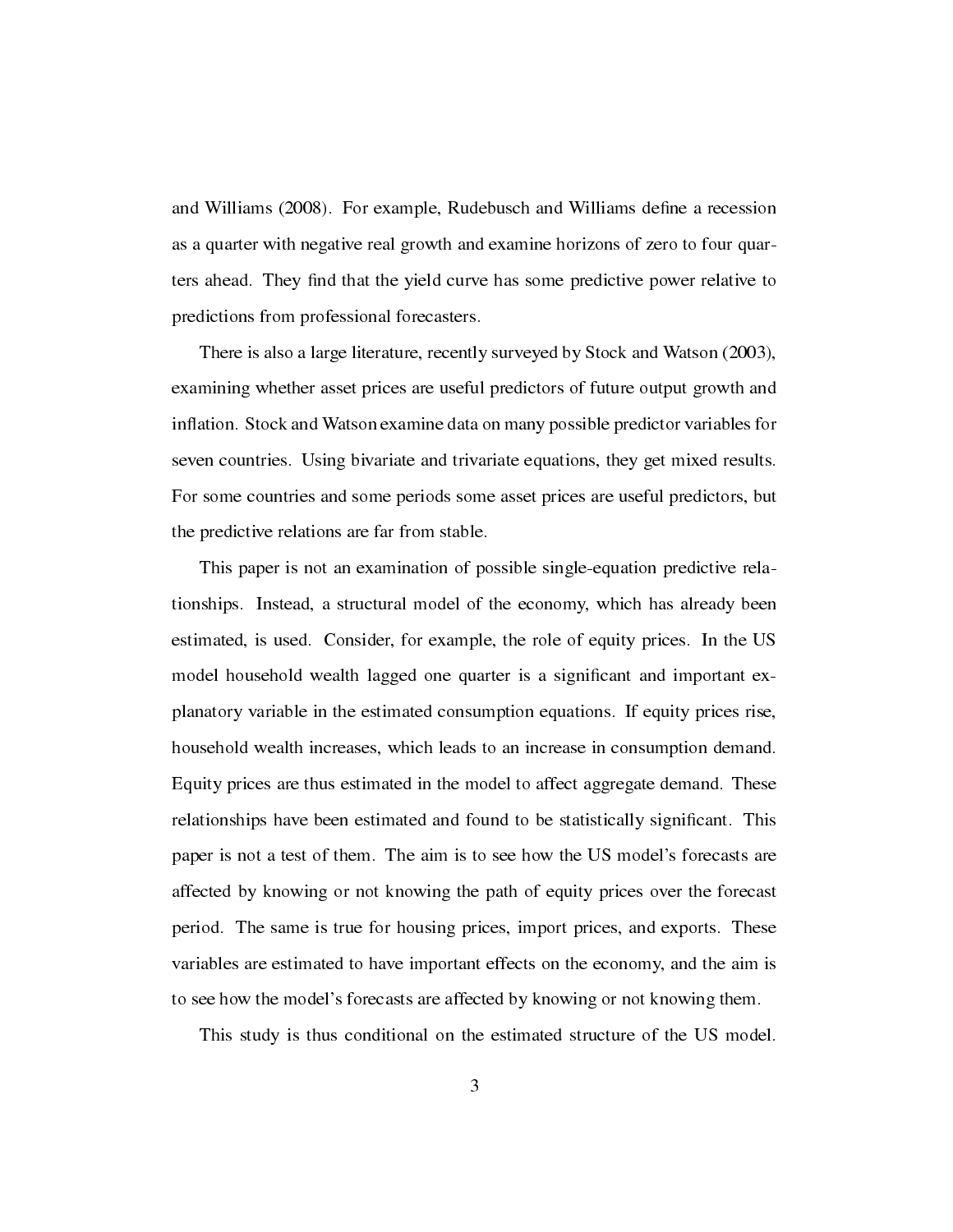Using the model allows questions to be considered that cannot be using singleequation relationships. If the model is a good approximation of the economy, it may still not be good at, say, forecasting recessions if what drives recessions are unforecastable exogenous variables in the model, and this type of question can be considered. More economic theory is used than in the use of single equations. A disadvantage of this approach is that it requires a particular model. If the model is a poor approximation of the economy, the results will not be trustworthy. The US model is briefly discussed in the next section and in the appendix.

The basic procedure is as follows. A "baseline" path is chosen for each of the four variables, which is a path based on the variable's average historical behavior. For each of the 214 eight-quarter periods within the overall  $1954:1-2009:1$  period a baseline forecast is made using the baseline paths of the four variables, zero residuals, and actual values of all the other exogenous variables. Let  $\hat{y}_t$  be the predicted value of endogenous variable *y<sup>t</sup>* for the forecast that begins in quarter *t*. For this paper the two endogenous variables examined are the growth rate of real GDP over the eight quarters and the inflation rate over the eight quarters (both at annual rates). (Figures 1 and 2 plot these two variables for the  $1954:1-2009:1$ period.) Let  $\hat{e}_t = \hat{y}_t - y_t$  denote the forecast error for the given variable. This error will be called the "baseline" error.

Five more forecasts for each eight-quarter period are then made. For the first forecast the residuals are kept at zero but the values of the four variables are set to their actual values. The error from this forecast measures how much of the baseline error is due to not knowing the residuals (i.e., the random shocks to the estimated equations). For the second forecast the residuals are set to their actual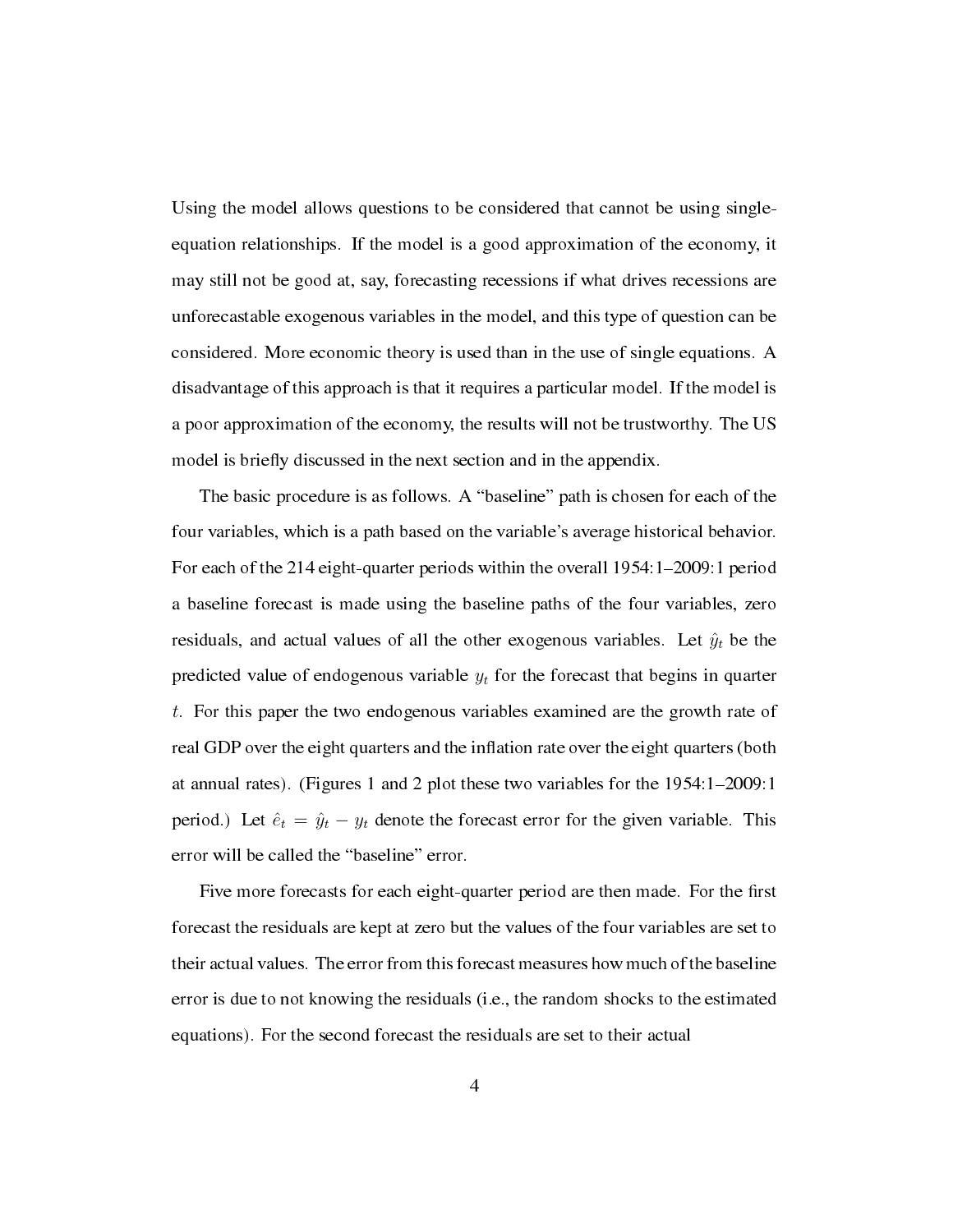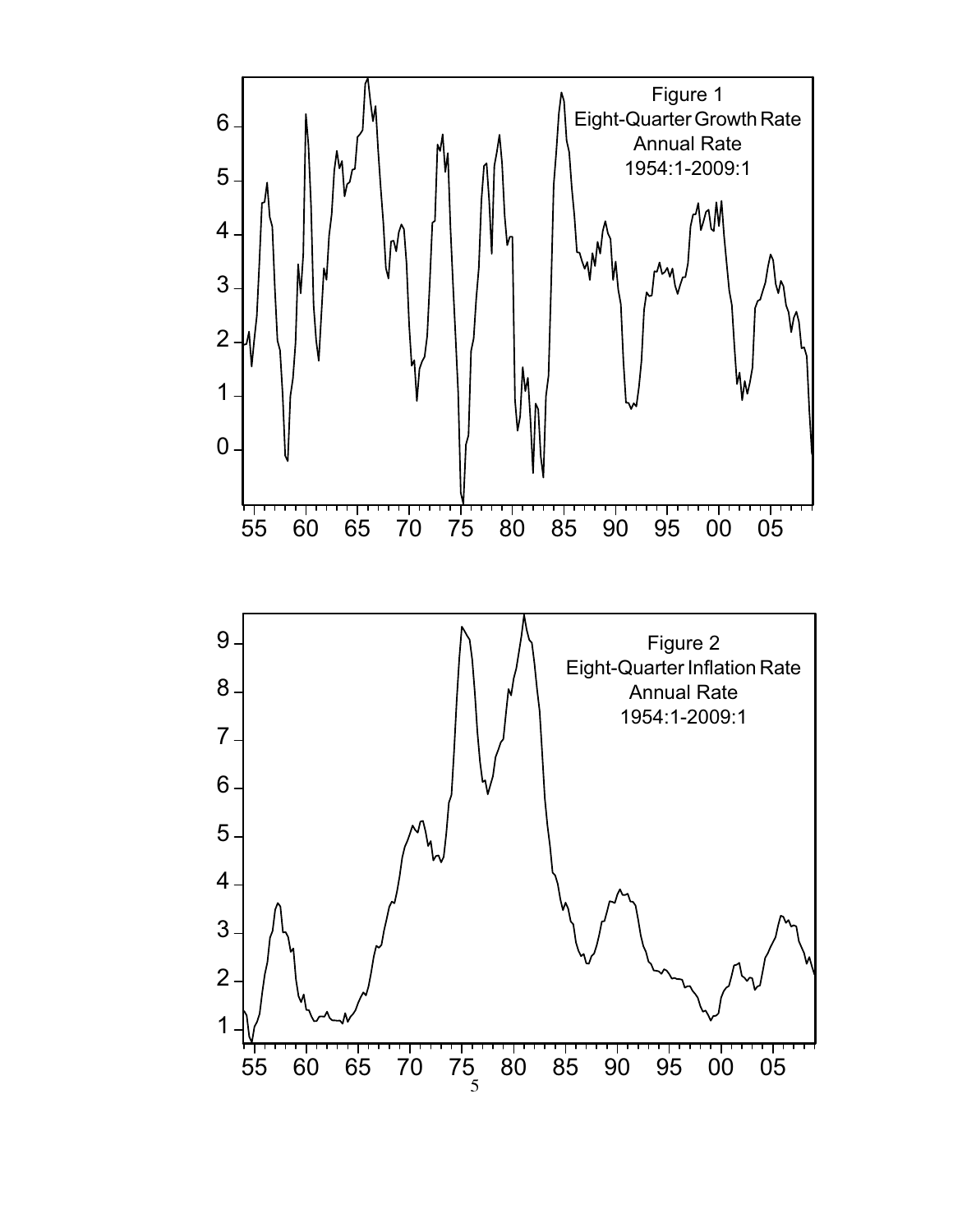(i.e., estimated) values, the baseline path for equity prices is used, and actual values for the other three variables are used. The error from this forecast measures how much of the baseline error is due to not knowing equity prices. The third, fourth, and fth forecasts are similar to the second, where the selected variable is, respectively, housing prices, import prices, and exports.

Let  $\hat{e}_{it}$  denote the forecast error for forecast  $i, i = 1, \ldots, 5$ . It turns out, as will be seen, that the sum of these five errors is very close to  $\hat{e}_t$ . So this procedure essentially divides up the baseline error into five components: not knowing the residuals, not knowing equity prices, not knowing housing prices, not knowing import prices, and not knowing exports. This paper is an analysis of these components for the eight-quarter periods.

# 2 Background

## The US Model

In the appendix the US model is briefly compared to dynamic stochastic general equilibrium (DSGE) models, which are currently popular in macroeconomics. The US model consists of 26 estimated equations and about 100 identities. If the error terms are serially correlated, the serial correlation coefcients are estimated along with the structural coefficients. The error terms after removing possible serial correlation are assumed to be *iid*. The estimation period is 1954:1–2009:1, and the estimation method is two stage least squares. All the coefficient estimates are consistent under the statistical assumptions. There is no calibration; labor market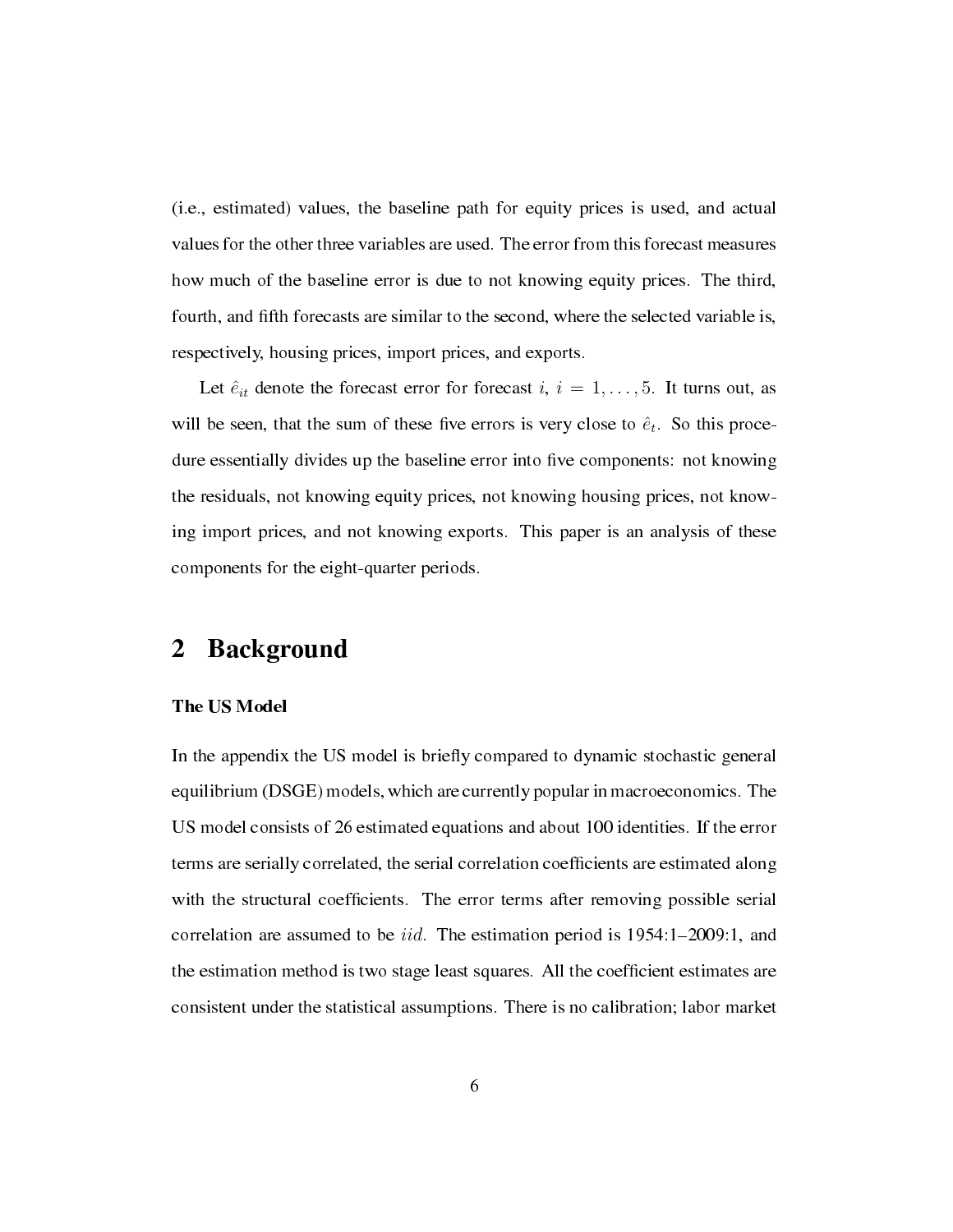clearing is not imposed; and rational expectations are not imposed.

There are seven estimated demand equations for good and services, explaining the demand for service consumption, nondurable consumption, durable consumption, housing investment, plant and equipment investment, inventory investment, and imports. The main way that equity prices and housing prices affect demand is through a household wealth variable in the three consumption equations. Import prices affect the demand for imports through an import price variable in the import equation. Lagged stock variables are important explanatory variables in the demand equations: durables goods stock, housing stock, capital stock, and inventory stock.

There are labor force participation equations for prime age men, prime age women, and all others, and there is an equation explaining the number of people holding two jobs. There is a demand for employment equation and a demand for hours worked per worker equation. The unemployment rate is determined by a definition: total labor force minus employment divided by total labor force.

The other main estimated equations are a price equation, a nominal wage equation, an interest rate rule of the Federal Reserve, a term structure equation explaining the AAA corporate bond rate, and a term structure equation explaining a mortgage rate. The import price variable is an important explanatory variable in the price equation; it plays the role of a cost shock variable.

The remaining estimated equations are two demand for money equations and equations explaining dividends, firm interest payments, federal government interest payments, depreciation, and unemployment benefits. In the identities, all flows of funds among the sectors (household, firm, financial, state and local government,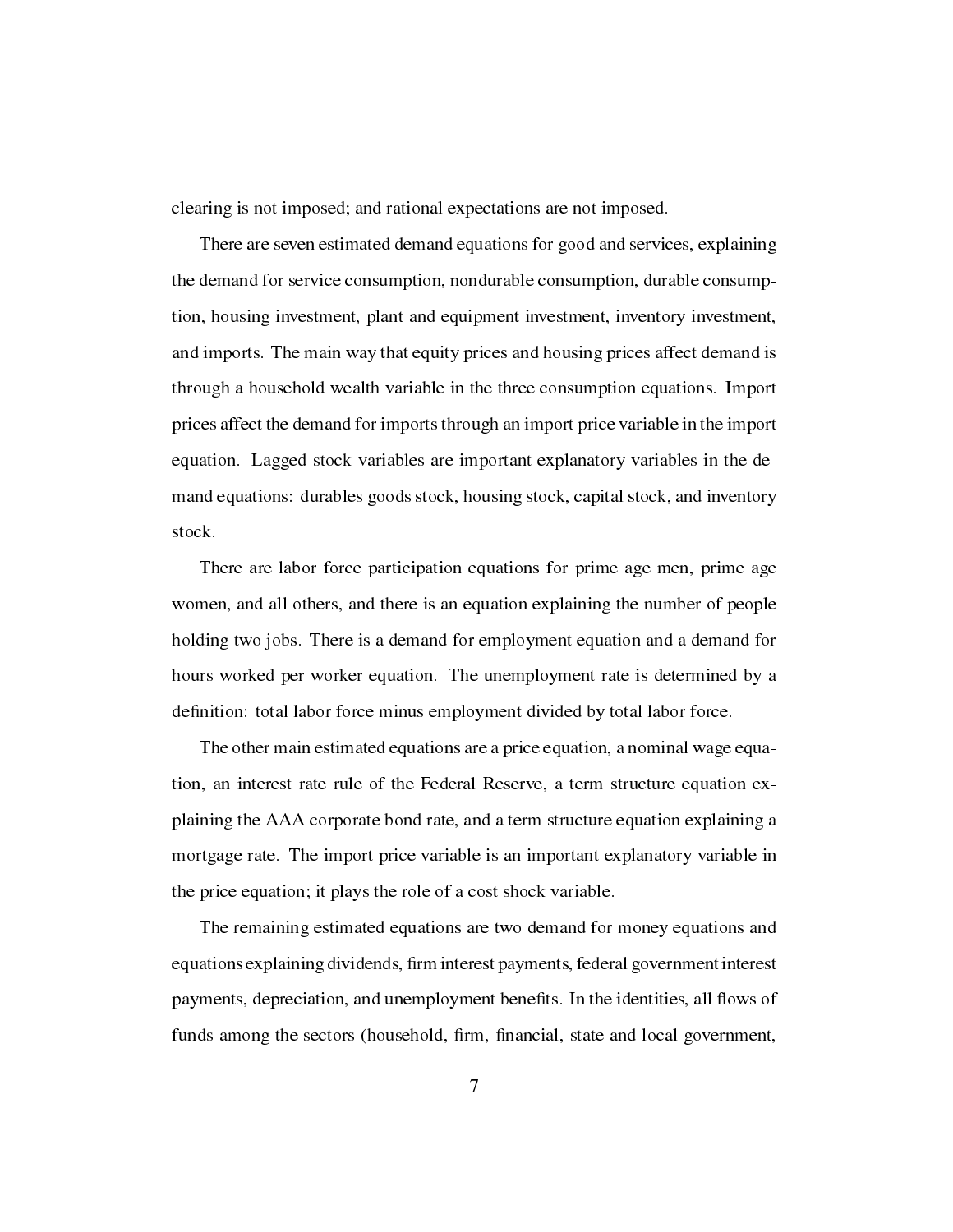federal government, and foreign) are accounted for.

## Equity Prices

The variable *CG* in the model is the nominal value of capital gains or losses on the equity holdings of the household sector. It is based on data from the Flow of Funds accounts. There is an equation in the US model explaining *CG*, and it has been dropped for purposes of this paper. The left hand side variable in this equation is  $CG/(PX_{-1} \cdot YS_{-1})$ , where  $PX$  is a price deflator and  $YS$  is an estimate of potential output. The two right hand side variables are the change in the bond rate and the change in after tax profits (normalized by  $PX_{-1} \cdot YS_{-1}$ ). This equation explains very little of the variation in *CG*, and the two explanatory variables have very small effects on *CG*. The equation has been dropped so that *CG* can be used in the experiments.

The mean of  $CG/(PX_{-1} \cdot YS_{-1})$  over the 1954:1-2009:1 period is 0.120. For the experiments in this paper the baseline values of *CG* were computed using the equation  $CG = 0.120(PX_{-1} \cdot YS_{-1})$ . This captures the average historical behavior of *CG*.

As noted above, real wealth of the household sector (lagged one quarter) is an important explanatory variable in the three consumption equations. The wealth variable that appears in the consumption equations is

$$
AA = [(AH + MH) + (PKH \cdot KH)]/PH
$$

where  $AH$  is the nominal value of net financial assets of the household sector excluding demand deposits and currency, *MH* is the nominal value of demand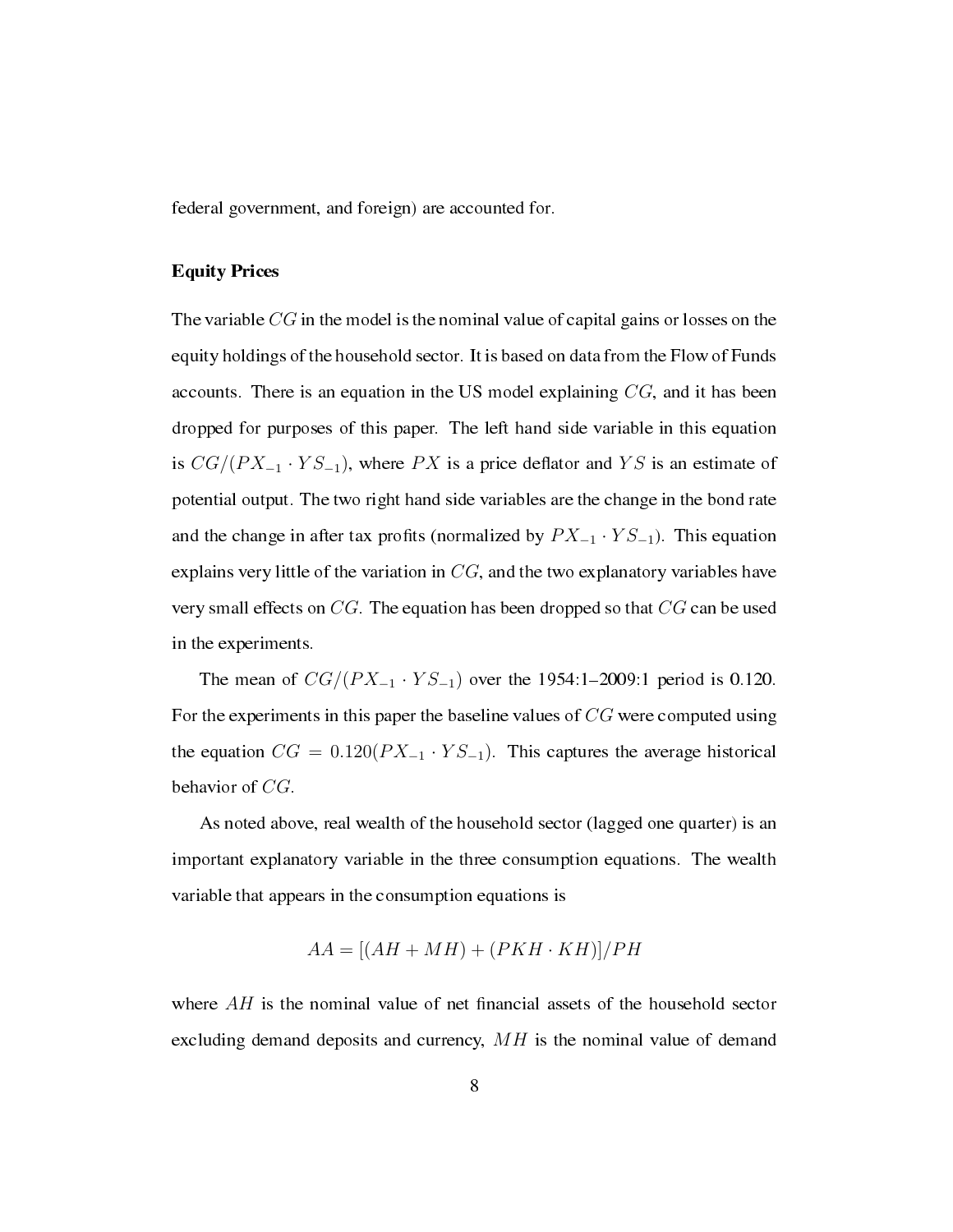deposits and currency held by the household sector, *KH* is the real stock of housing,  $PKH$  is the market price of  $KH$ , and  $PH$  is a price deflator relevant to household spending.  $AH + MH$  is thus nominal financial wealth, and  $PKH \cdot KH$  is nominal housing wealth.

The identity for *AH* is

$$
AH = AH_{-1} - (MH - MH_{-1}) + SH + CG - DISH
$$

where  $SH$  is the financial saving of the household sector and  $DISH$  is an exogenous discrepancy term. *CG* thus affects real wealth through this definition. In fact, the main fluctuations in  $AH$  are due to fluctuations in  $CG$ .

Figure 3 plots  $\log(AH + MH)/(PH \cdot Y^*)$  for 1954:1–2009:1, where  $Y^*$  is a peak-to-peak interpolation of real GDP. (*Y ∗* is just used for normalization purposes here; it is not a variable in the model.) Dominating the figure are the stock market booms of  $1995-1999$  and  $2003-2006$  and the stock market contractions of  $2000 2002$  and  $2007-2008$ . There were also two fairly large contractions in 1969–1970 and 1973–1974. Most of these fluctuations are driven by changes in  $CG$ . Using the baseline values of *CG* essentially eliminates these fluctuations. The forecasts using the baseline values of *CG* are thus forecasts with no stock market booms and contractions.

#### Housing Prices

The real stock of housing of the household sector, *KH*, is based on data from the Department of Commerce, Fixed Assets, Table 15. The market value of real estate of the household sector is available from the Flow of Funds accounts, line 3,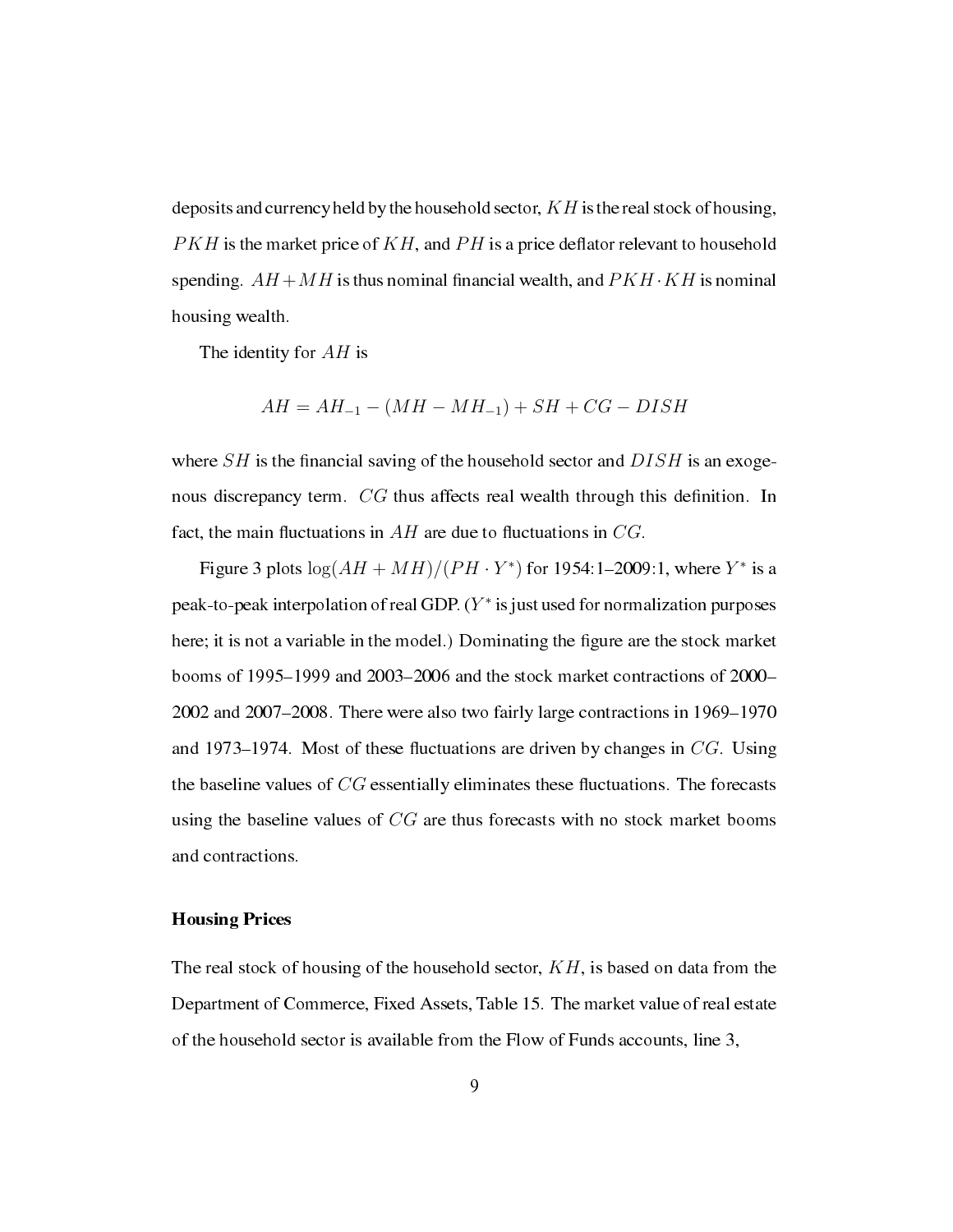

Table B.100. *PKH*, the market price of *KH*, is this market value of real estate divided by *KH*. The relative price of *KH* is taken to be *PKH/PD*, where *P D* is the price deflator for domestic goods. Let  $PSI14 = PKH/PD$  denote this relative price. Then in the model  $PKH$  is determined as  $PKH = PSI14 \cdot PD$ , where *PSI*14 is taken to be exogenous. This simply means that *PKH*, the market price of *KH*, is not explained in the model except as it changes with the overall price of domestic goods.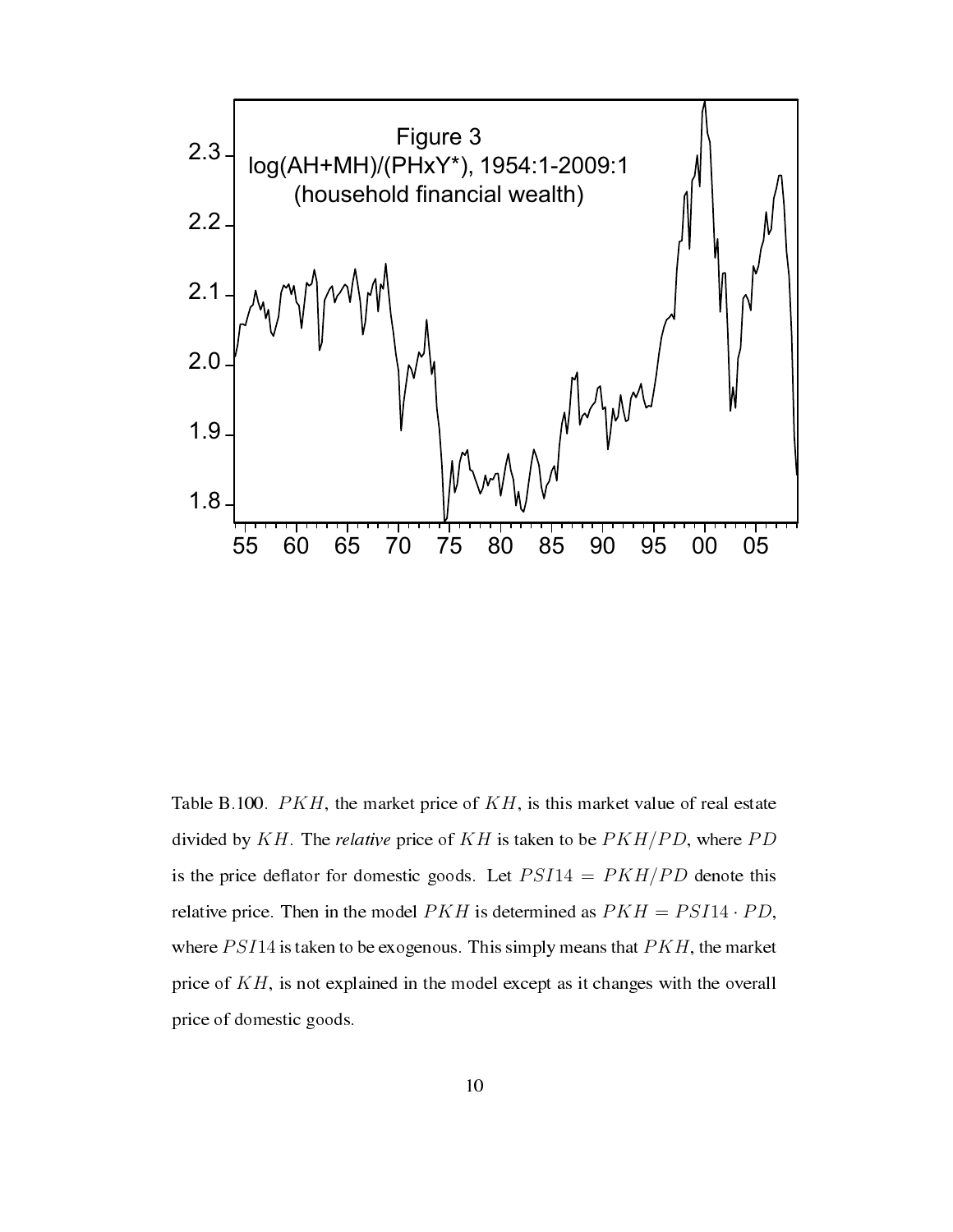When*P SI*14 increases, nominal housing wealth, *PKH·KH*, increases, which leads to an increase in the above wealth variable *AA* that is an explanatory variable in the three consumption equations. Housing wealth, like financial wealth, affects aggregate demand through the wealth effect on consumption.

The mean of log *PSI*14 − log *PSI*14<sub>−1</sub> over the 1954:1–2009:1 period is 0.00266, which says that the growth rate of *P SI*14 has been about 1.1 percent at an annual rate. For the experiments in this paper the baseline values of *P SI*14 were computed using the equation  $\log PSI14 = \log PSI14_{-1} + 0.00266$ . This captures the average historical behavior of *P SI*14.

Figure 4 plots  $\log(PKH \cdot KH)/(PH \cdot Y^*)$  for 1954:1–2009:1. Dominating the figure are the huge increase in housing prices between 1998 and 2006 and the rapid fall in  $2007-2009$ . There are also noticeable increases in  $1977-1979$  and 1984–1987 and a noticeable decrease in 1990–1993. Using the baseline values of *PSI*14 essentially eliminates these fluctuations.

#### Import Prices

Variable *PIM* in the US model is the U.S. import price deflator. It is exogenous in the US model. It is endogenous when the US model is imbedded in the overall multicountry model, mentioned in footnote 1, because it depends on the export prices of the other countries and on exchange rates, both of which are endogenous except for the export prices of oil exporting countries. For present purposes  $PIM$ is taken to be exogenous.

The mean of log *PIM* − log *PIM*<sub>−1</sub> over the 1954:1−2009:1 period is 0.00752, which says that the growth rate of *PIM* has been about 3.0 percent at an annual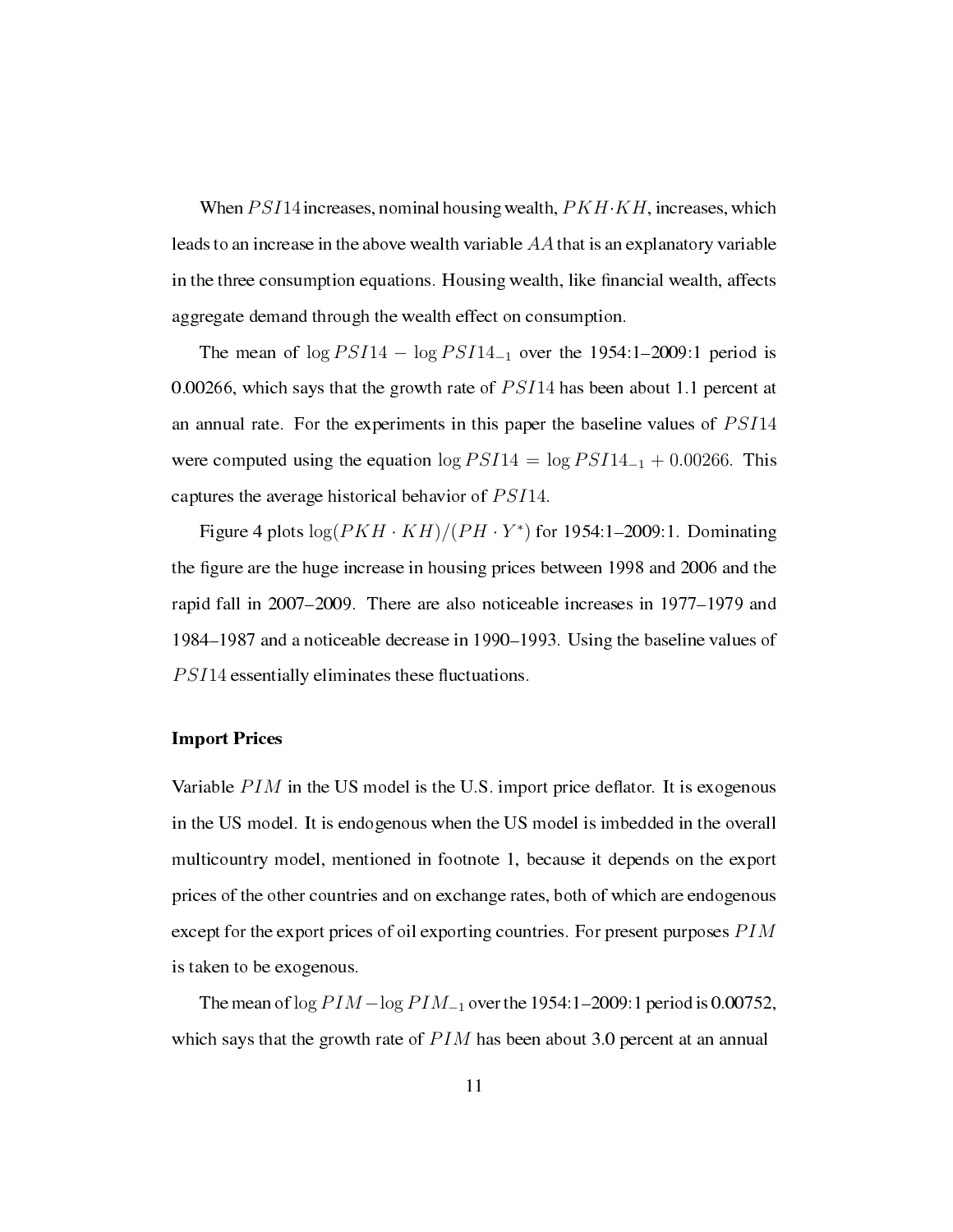

rate. For the experiments in this paper the baseline values of *P IM* were computed using the equation  $\log P I M = \log P I M_{-1} + 0.00752$ . This captures the average historical behavior of *P IM*.

A property of the US model is that positive price shocks, like an increase in *PIM*, are contractionary. If there is a positive price shock, the domestic price level rises faster than does the nominal wage rate, and so, other things being equal, the real wage (and real income) falls. In addition, real wealth falls, other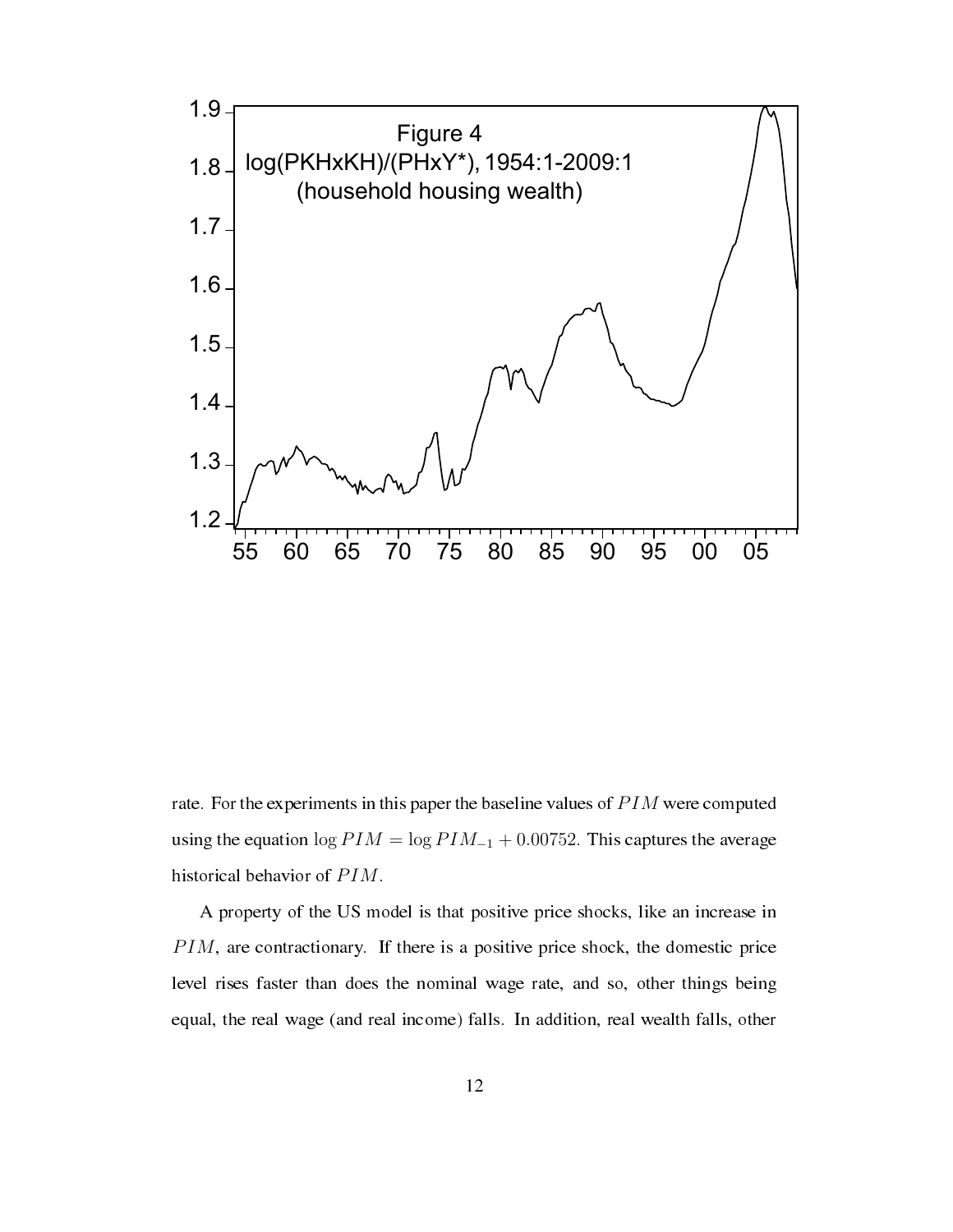things being equal. Also, in the estimated interest rate rule of the Fed, the Fed is estimated to respond to an increase in inflation, other things being equal, by raising nominal interest rates, which is contractionary.<sup>2</sup> Because an increase in *PIM* is both inflationary and contractionary, the model, other things being equal, will underpredict inflation and overpredict output when the actual values of  $PIM$ are greater than the baseline values.

Figure 5 plots  $\log PIM$  for 1954:1–2009:1. *PIM* grew rapidly between 1970 and 1981 and was essentially flat before and after. *PIM* is an unusual macroeconomic variable in that most of its change is confined to one period. There were also, however, a fairly large increase between 2007:4 and 2008:3 and a fairly large decrease between 2008:3 and 2009:1.

## Exports

Variable *EX* in the US model is the real value of U.S. exports. It is exogenous in the US model and endogenous when the US model is imbedded in the overall multicountry model. For present purposes it has been taken to be exogenous.

The mean of  $\log EX - \log EX_{-1}$  over the 1954:1–2008:4 period is 0.0144, which says that the growth rate of *EX* has been about 5.8 percent at an annual rate. For the experiments in this paper the baseline values of *EX* were computed using the equation  $\log EX = \log EX_{-1} + 0.0144$ . This captures the average historical behavior of *EX*.

Figure 6 plots  $log(EX/Y^*)$  for 1954:1–2009:1. There is a positive trend in

 $2$ Consumption in the model responds to nominal, not real, interest rates. I have done extensive tests of nominal versus real interest rates in consumption equations, and nominal interest rates dominate—see Fair (2004, Chapter 3).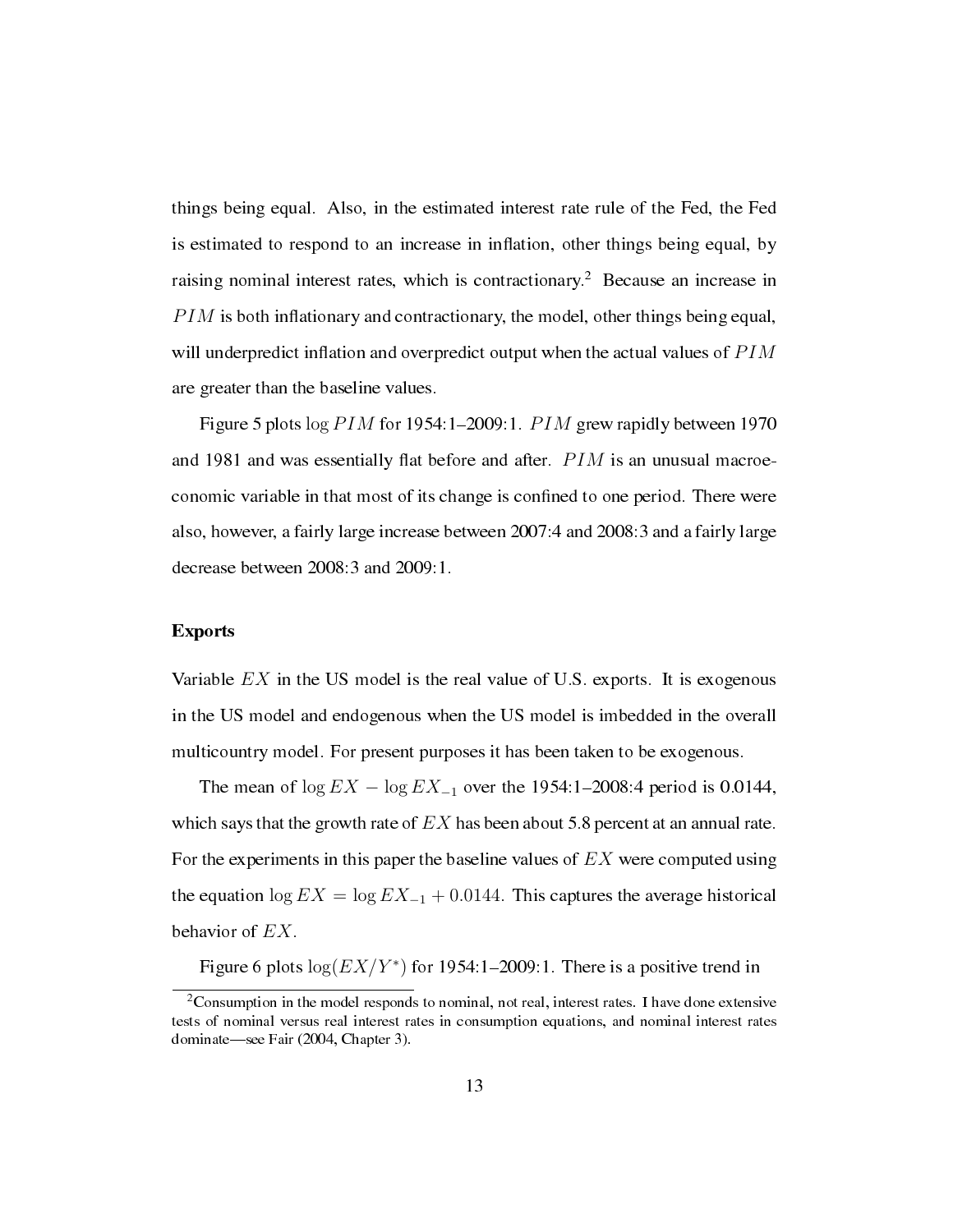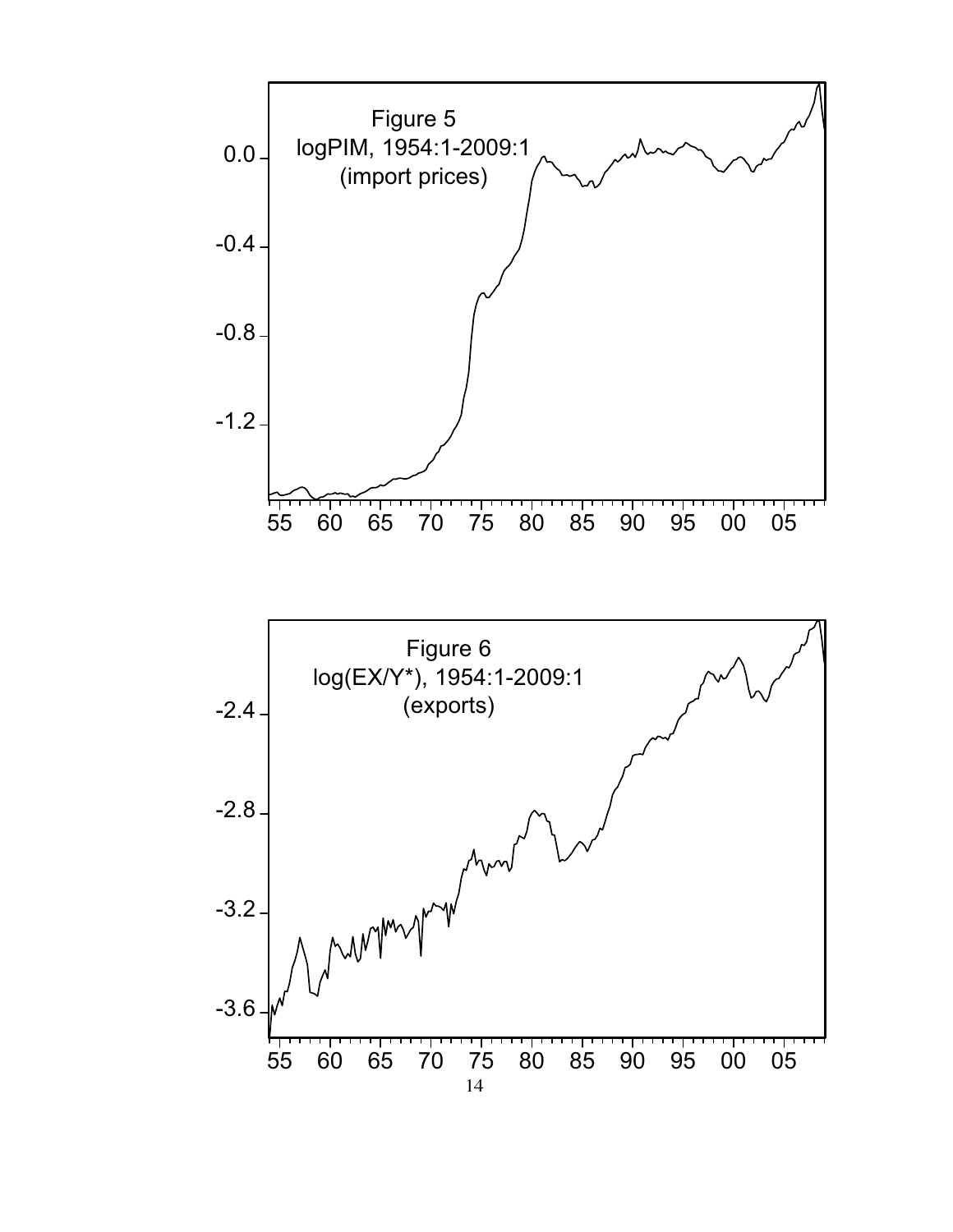the ratio of exports to GDP over this period. The periods of noticeable decreases are 1957–1958, 1981–1982, 2000–2001, and 2008:3-2009:1.

#### Other Exogenous Variables

For all the experiments in this paper actual values have been used for the exogenous variables in the model except for the four variables discussed above. The main exogenous variables are population variables, tax rate and spending variables of the state and local governments and the federal government, and a long run productivity term. The productivity term is computed from peak-to-peak interpolations of output per labor hour. Demographic variables are thus exogenous, and fiscal policy variables are exogenous. Monetary policy, on the other hand, is endogenous because of the estimated interest rate rule of the Fed.

## Treating the Four Variables as Exogenous

For none of the forecasts in this paper is there feedback from the economy to equity prices, housing prices, import prices, and exports. Either actual values are used or values from baseline paths. As noted above, there is an equation in the US model explaining *CG* that has been dropped. Also, in the multicountry model in which the US model is embedded *P IM* and *EX* are endogenous. In the estimation of the US model these variables are treated as endogenous (using 2SLS), and so the coefficient estimates are consistent. For the forecasts, however, any feedback has been ignored. Although ignoring feedback has some effect on the results, this effect is likely to be small. For example, in the *CG* equation the estimated effects of the economy on *CG* are very small, and the equation explains very little of the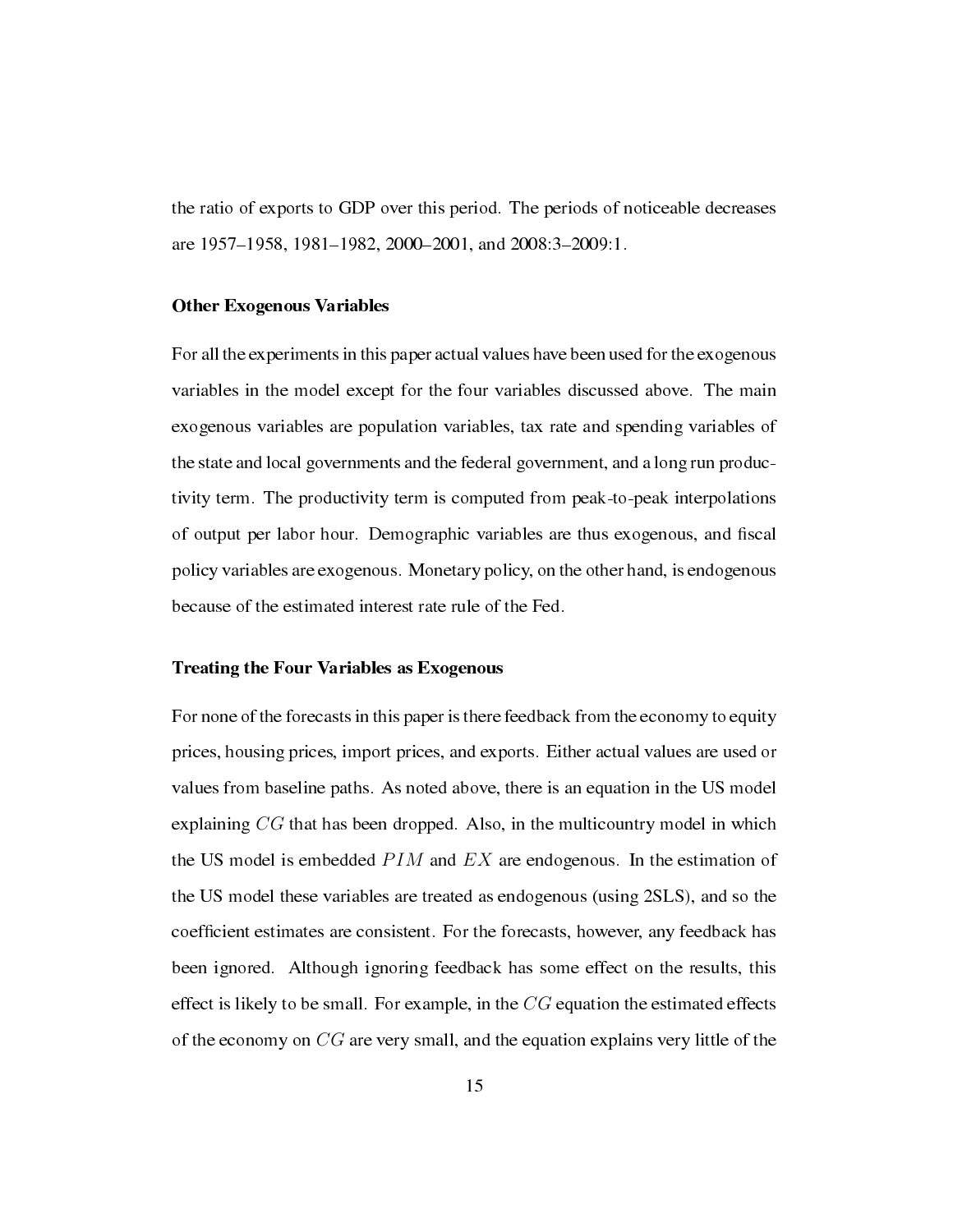variance. In the multicountry model exchange rates have an important effect on *PIM*, and the estimated exchange rate equations in the model explain little of the variance and have small estimated effects of the economy on exchange rates. Regarding exports, the effect of the U.S. economy on the import demands of other countries is small, and so the feedback of the U.S. economy on *EX* is small. The fact that the feedback effects of the economy on the four variables are likely to be small is evident from Figures 3–6. It is unlikely that these paths can be explained well using business-cycle macroeconomic variables.

Another way of thinking about Figures 3–6 is to ask whether any time series equations of a few parameters could approximate them well? For example, could one find an equation which would pass structural stability tests for different sub periods? The argument here is that this seems unlikely.

# 3 The Six Forecasts per Eight-Quarter Period

## The Experiments

There are 214 eight-quarter periods within the  $1954:1-2009:1$  period, and so 214 forecasts were made per each experiment. Results are presented for two variables, the growth rate (at an annual rate) of real GDP over the eight quarters and the inflation rate (at an annual rate) over the eight quarters. The price deflator used in computing the inflation rate is the GDP deflator. Results for all of the eight-quarter periods are presented in Tables A1 and A2 in the appendix. Tables 1 and 2 present a subset of these results—those relating to recessions and booms.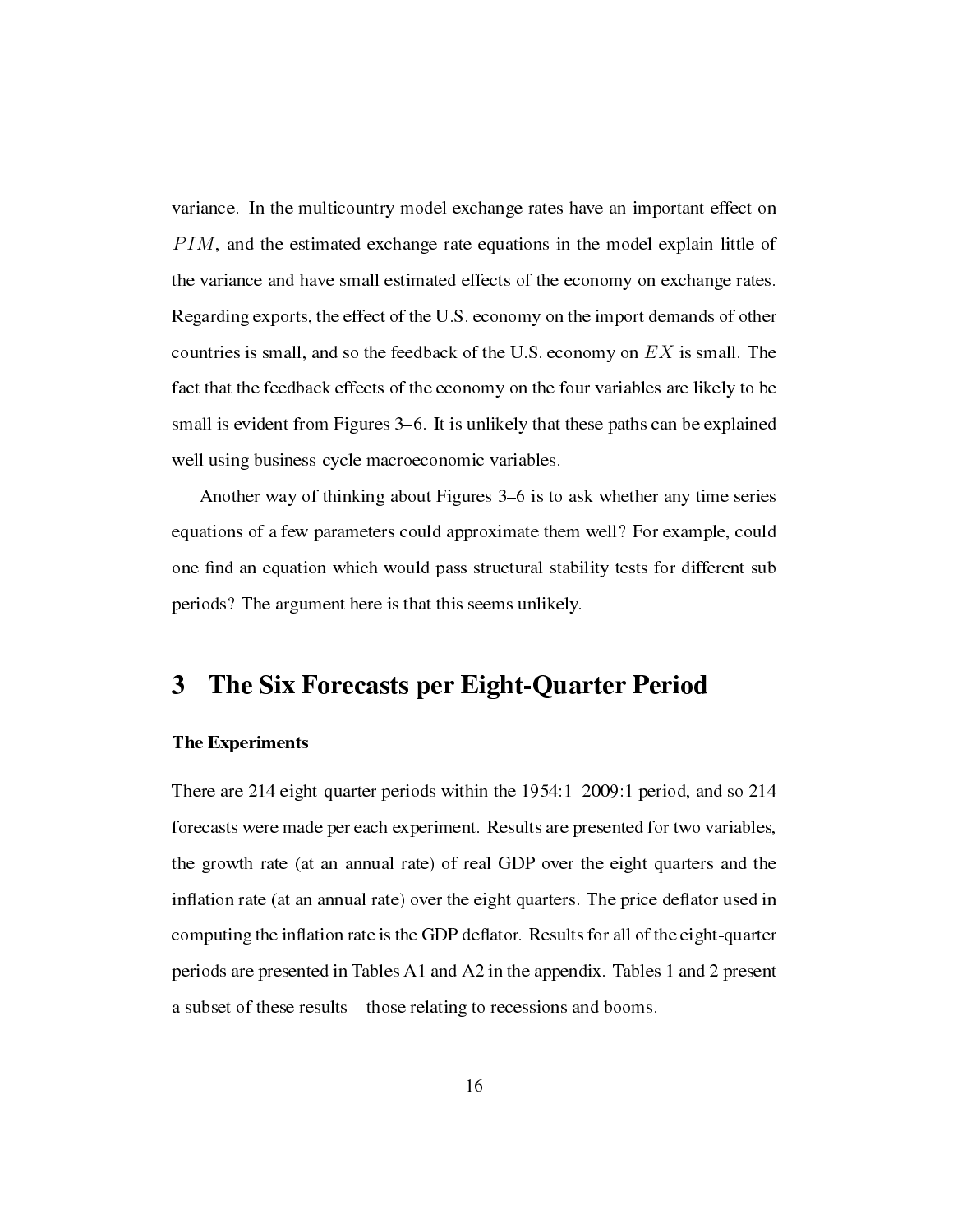| еттог сотрошны юг ошрат сголит, эсисиса орже тайону нош тари ле |                            |                |             |             |                |                |                |                |                |                   |  |  |  |  |
|-----------------------------------------------------------------|----------------------------|----------------|-------------|-------------|----------------|----------------|----------------|----------------|----------------|-------------------|--|--|--|--|
|                                                                 | 1                          | $\overline{2}$ | 3           | 4<br>all    | 5<br>resid     | 6<br>equity    | 7<br>housing   | 8<br>PIM       | 9<br>EΧ        | 10<br>sum         |  |  |  |  |
|                                                                 | $t+7$                      |                | $\hat{y}_t$ | $\hat{e}_t$ | $\hat{e}_{1t}$ | $\hat{e}_{2t}$ | $\hat{e}_{3t}$ | $\hat{e}_{4t}$ | $\hat{e}_{5t}$ | $\hat{\hat{e}}_t$ |  |  |  |  |
|                                                                 |                            | $y_t$          |             |             |                |                |                |                |                |                   |  |  |  |  |
| <b>Small growth rates (recessions)</b>                          |                            |                |             |             |                |                |                |                |                |                   |  |  |  |  |
| 1.                                                              | 1958.2                     | $-0.20$        | 2.00        | 2.20        | 1.56           | 0.25           | 0.04           | $-0.15$        | 0.53           | 2.23              |  |  |  |  |
| 2.                                                              | 1961.2                     | 1.66           | 0.96        | $-0.70$     | $-0.32$        | 0.22           | $-0.01$        | $-0.09$        | $-0.45$        | $-0.65$           |  |  |  |  |
| 3.                                                              | 1970.4                     | 0.91           | 1.18        | 0.27        | $-0.57$        | 0.92           | 0.00           | 0.07           | $-0.20$        | 0.22              |  |  |  |  |
| 4.                                                              | 1975.2                     | $-1.00$        | 3.10        | 4.10        | 0.20           | 0.65           | 0.23           | 2.66           | 0.20           | 3.94              |  |  |  |  |
| 5.                                                              | 1983.1                     | $-0.51$        | 1.23        | 1.73        | $-0.15$        | 0.44           | $-0.07$        | $-0.68$        | 2.22           | 1.76              |  |  |  |  |
| 6.                                                              | 1991.3                     | 0.76           | 1.23        | 0.46        | 0.32           | 0.30           | 0.17           | $-0.01$        | $-0.34$        | 0.44              |  |  |  |  |
| 7.                                                              | 2002.2                     | 0.93           | 2.96        | 2.03        | $-0.64$        | 1.01           | $-0.19$        | $-0.52$        | 2.35           | 2.01              |  |  |  |  |
| 8.                                                              | 2009.1                     | $-0.07$        | 4.52        | 4.60        | 1.90           | 0.75           | 0.60           | 0.52           | 0.96           | 4.74              |  |  |  |  |
|                                                                 | Large growth rates (booms) |                |             |             |                |                |                |                |                |                   |  |  |  |  |
| 1.                                                              | 1956.2                     | 4.97           | 4.32        | $-0.64$     | 0.14           | $-0.25$        | $-0.05$        | $-0.16$        | $-0.23$        | $-0.56$           |  |  |  |  |
| $2_{-}$                                                         | 1960.1                     | 6.24           | 4.19        | $-2.05$     | $-1.19$        | $-0.21$        | $-0.04$        | $-0.22$        | $-0.30$        | $-1.95$           |  |  |  |  |
| 3.                                                              | 1966.1                     | 6.91           | 7.21        | 0.30        | 0.29           | $-0.07$        | 0.03           | $-0.09$        | 0.16           | 0.33              |  |  |  |  |
| 4.                                                              | 1973.2                     | 5.87           | 5.35        | $-0.51$     | 0.03           | $-0.25$        | $-0.08$        | 0.36           | $-0.57$        | $-0.51$           |  |  |  |  |
| 5.                                                              | 1978.4                     | 5.86           | 5.34        | $-0.52$     | $-1.04$        | 0.21           | $-0.14$        | 0.55           | $-0.11$        | $-0.53$           |  |  |  |  |
| 6.                                                              | 1984.4                     | 6.64           | 6.35        | $-0.30$     | 0.35           | 0.14           | $-0.01$        | $-0.58$        | $-0.14$        | $-0.25$           |  |  |  |  |
| 7.                                                              | 2000.2                     | 4.63           | 3.41        | $-1.23$     | $-0.29$        | $-0.52$        | $-0.08$        | $-0.17$        | $-0.11$        | $-1.16$           |  |  |  |  |

Table 1 Error Components for Output Growth: Selected Observations from Table A1

 $\bullet$   $t + 7$  = last quarter of eight-quarter prediction period.

*• GDP R* = real GDP.

 $\bullet$  *y*<sub>*t*</sub> = 100[(*GDPR*<sub>*t*+7</sub>/*GDPR*<sub>*t*−1</sub>)</sub>.<sup>5</sup> − 1].

• MAE for the 214 observations: 1.025 for  $\hat{e}_t$  and 0.685 for  $\hat{e}_{1t}$ .

*•* NBER trough quarters: 1958:2, 1961:1, 1970:4, 1975:1, 1982:4, 1991:1, 2001:4.

Column 1 in the tables lists the last quarter of the eight-quarter forecast period. Column 2 presents the actual value of the growth rate or the inflation rate. For the first experiment the residuals are set to zero and the baseline values of the four variables are used. Column 3 presents the predicted value from this forecast, and column 4 presents the forecast error—the baseline error.

For the second experiment the residuals are set to zero and the actual values of the four variables are used. Column 5 presents the error from this forecast. This is the error from not knowing the residuals but knowing everything else.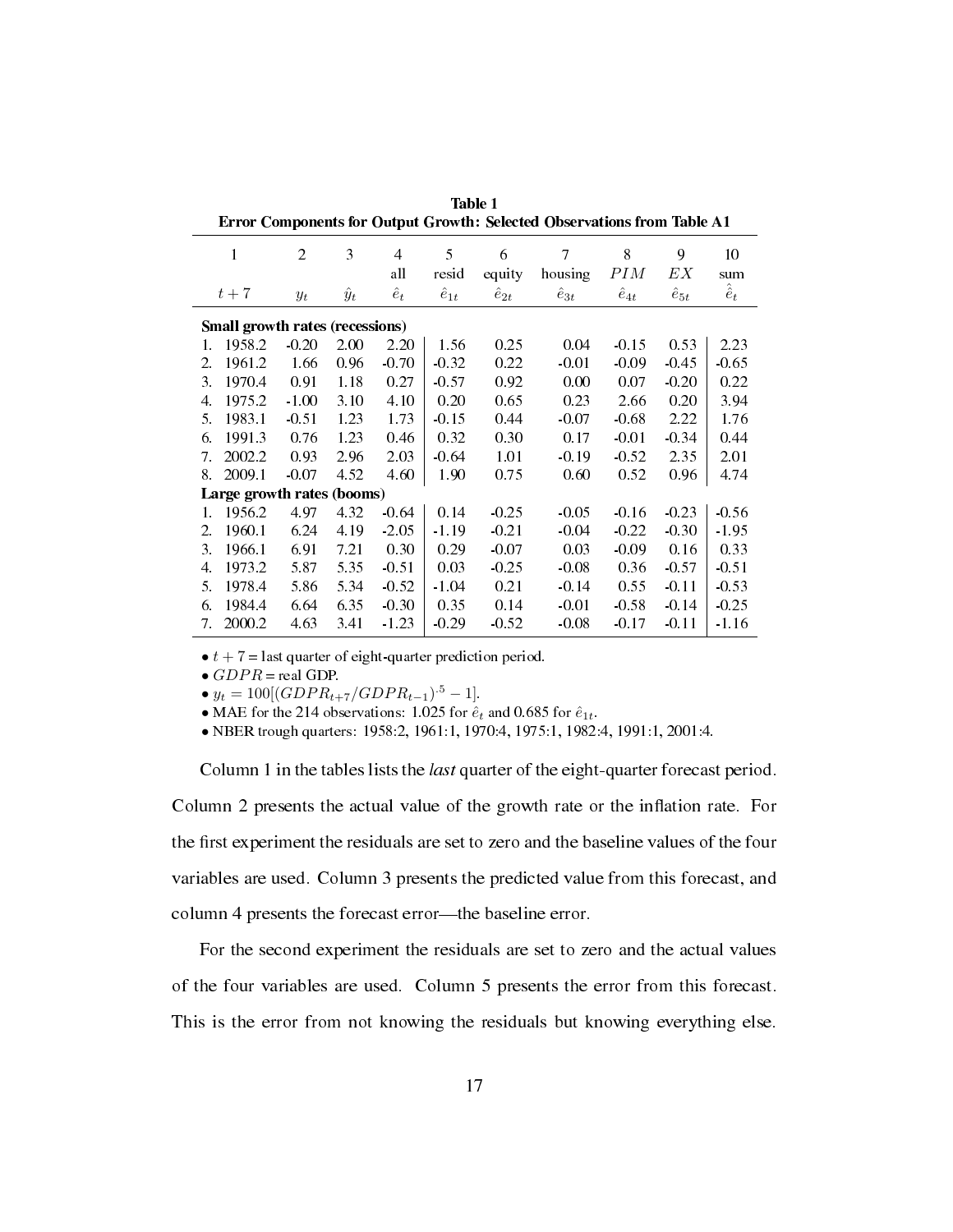The third experiment the residuals are set to their actual (i.e., estimated) values, baseline values are used for *CG*, and actual values are used for the other three variables. Column 6 presents the error from this forecast. This is the error from not knowing equity prices. For the fourth experiment the residuals are set to their actual values, baseline values are used for *P SI*14, and actual values are used for the others. Column 7 presents the error from this forecast. This is the error from not knowing housing prices. For the fth experiment the residuals are set to their actual values, baseline values are used for *P IM*, and actual values are used for the others. Column 8 presents the error from this forecast. This is the error from not knowing import prices. Finally, for the sixth experiment the residuals are set to their actual values, baseline values are used for *EX*, and actual values are used for the others. Column 9 presents the error from this forecast. This is the error from not knowing exports. Column 10 is the sum of columns 5 through 9.

The tables show that for each period the value in column 4, the baseline error, is close to the value in column 10, the sum of the five components. The five errors in columns 5 through 9 can thus be considered to be components of the baseline error in column 4. Note also that there is a high degree of serial correlation going down the columns in Tables A1 and A2 because of the overlapping eight-quarter forecast periods.

## Mean Absolute Errors

The mean absolute error of the baseline error (column 4) for the 214 observations in Table A1 (eight-quarter growth rate at an annual rate) is 1.025 percentage points. This error is based on not knowing the residuals and not knowing the actual values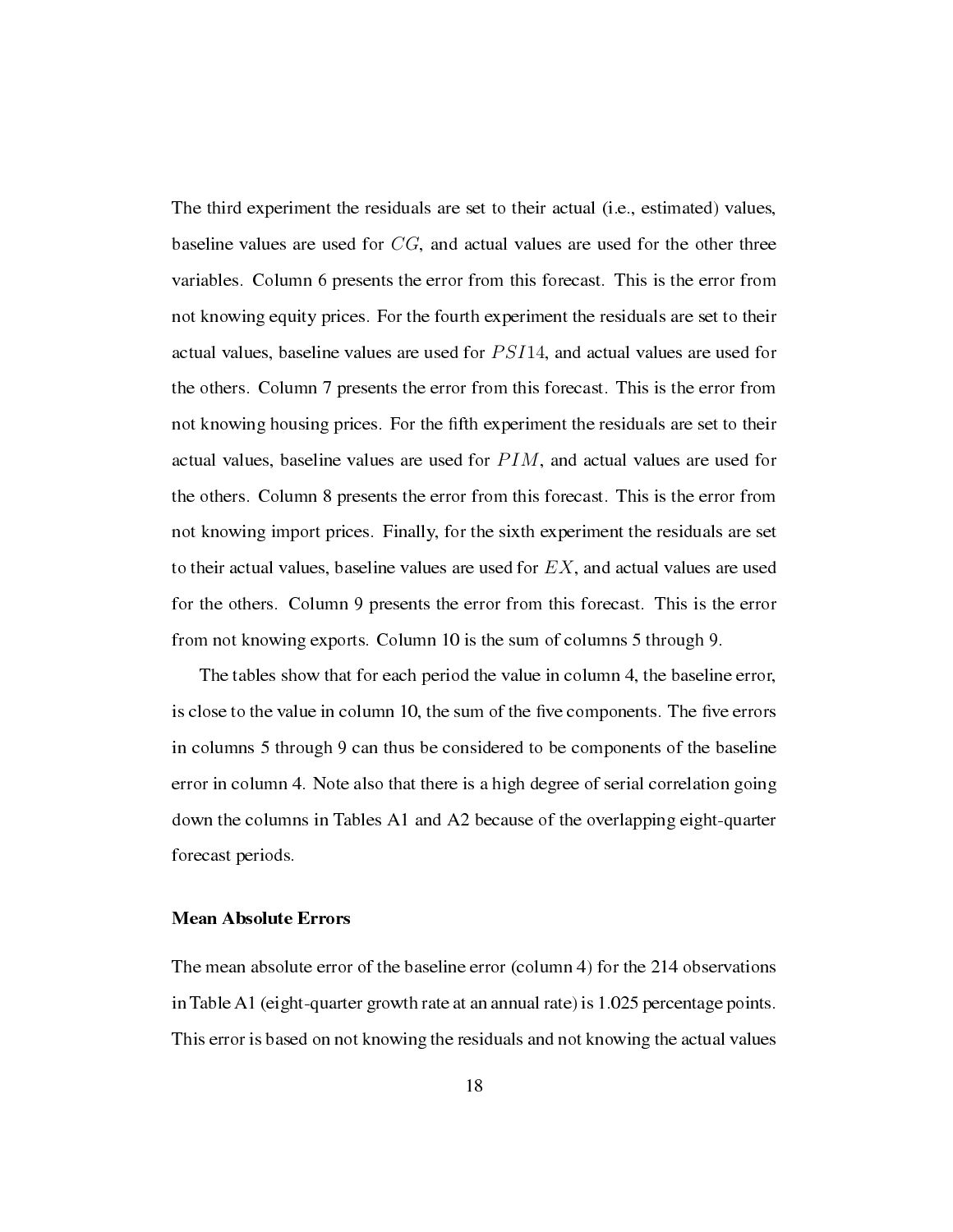of the four variables. The mean absolute error of the error in column 5 is 0.685 percentage points. This is the error based on not knowing the residuals but knowing the actual values of the four variables. These mean absolute errors give some idea of how accurate the US model is, but they must be interpreted with caution. The 1.025 error could be either too low or too high regarding what could be expected in a real-time forecasting situation. It is too low in that it is based on coefficients estimated through 2009:1, and in practice the model can only be estimated up to the beginning of the forecast period. It is also too low in that it is based on actual values of all the exogenous variables except the four in question, and in practice one does not know these values exactly. It is too high in that it is based on the baseline values of the four variables, and in practice one may be able to do on average better than this. The 0.685 error, on the other hand, can probably be considered a lower bound for what can be expected in a real-time forecasting situation. It requires knowledge of all the exogenous variables, including the four in question, and is based on coefficients estimated through 2009:1. Whatever the case, the following results are based on knowledge of the coefficients estimated through 2009:1 and on knowledge of all the exogenous variables except the selected four.<sup>3</sup>

The mean absolute error of the baseline error (column 4) for the 214 observations in Table A2 (eight-quarter inflation rate at an annual rate) is  $1.130$  percentage points. Again, this error is based on not knowing the residuals and not knowing the actual values of the four variables. The mean absolute error of the error in column 5 is 0.720 percentage points.

<sup>&</sup>lt;sup>3</sup>Also, the latest revised data are used for this work, not the actual data that existed at the time. In addition, the specification of the model is the latest one, which would not have been known, say, at the beginning of 1954.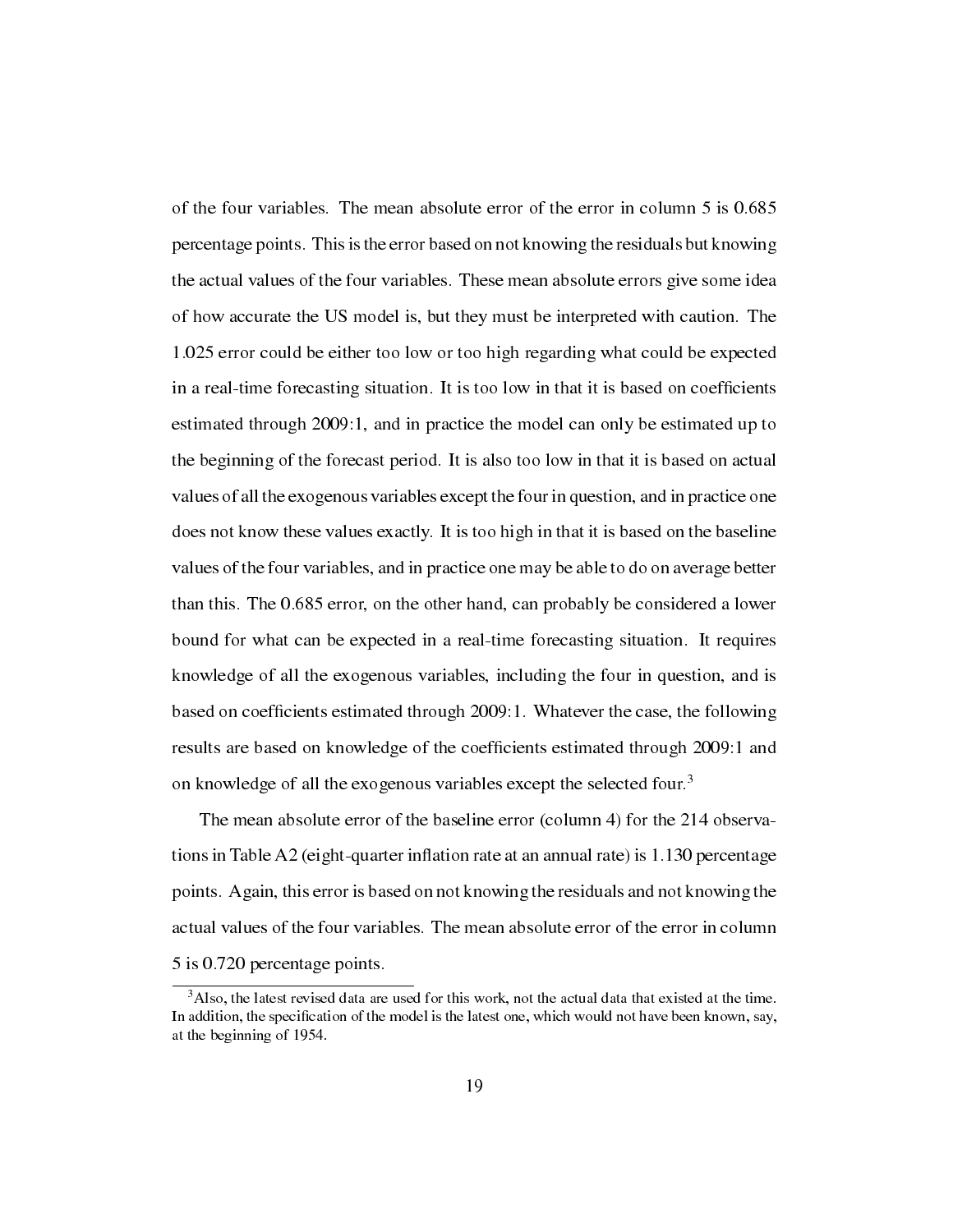#### Results for Output Growth

Table 1 contains selected observations from Table A1. Observations were selected that had the smallest actual growth rates (recessions) and the largest actual growth rates (booms). The recession observations were chosen as follows. The actual growth rates were ranked, and observations were chosen working from the bottom up with the restriction that a previous observation had not been chosen within 12 quarters of the observation in question. In other words, a window of at least 12 quarters was used. The same procedure was followed for booms, working from the top down.

The last quarter for each recession observation in Table 1 is close to the trough quarter of an NBER designated recession, as noted in the footnote to the table. However, the NBER designated two recessions in the early 1980s,  $1980:1-1980:3$ and  $1981:3-1982:4$ , whereas in this paper this period is considered to be one long recession. The worst eight-quarter period within this overall period ended in 1983:1, which had a growth rate of -0.51 percent, and this is the period used in Table 1. In the following discussion the recessions and booms will be denoted by the last quarter of the eight-quarter period.

Tolstoy said that "Happy families are all alike; every unhappy family is unhappy in its own way." If we substitute "booms" for "happy families" and "recessions" for "unhappy families," this summarizes the results in Table 1 fairly well. The recessions are different. Three—1961:2, 1970:4, and 1991:3—are forecast fairly well. The baseline errors are smaller than the mean absolute error. This says that knowing the model, the initial conditions, and the exogenous variables other than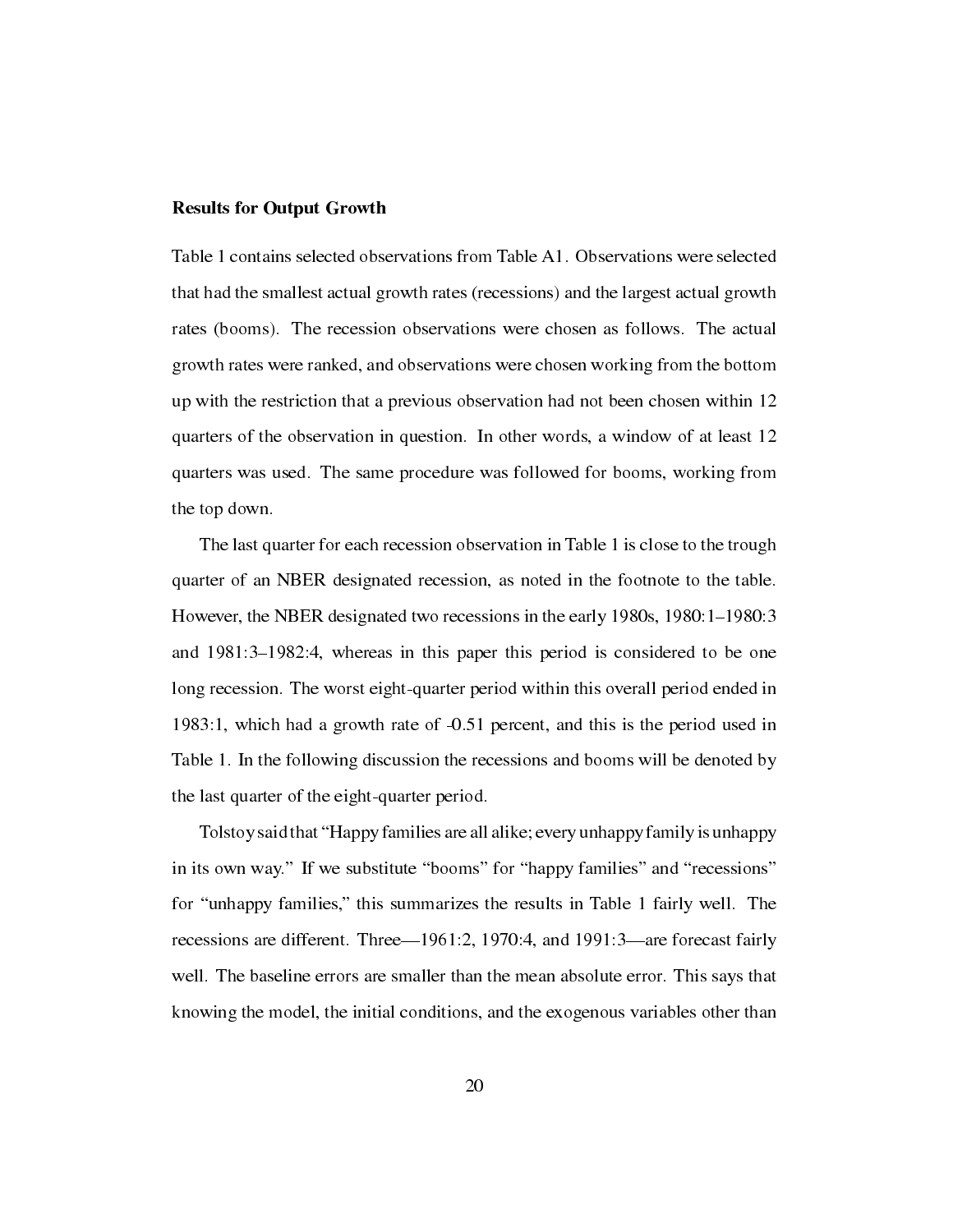the four (again, primarily government policy variables), these three recessions are forecastable. For the 1961:2 and 1991:3 recessions the components are all fairly small. For the 1970.4 recession the equity component of 0.92 percentage points is somewhat offset by the residual component of -0.57.

The baseline errors for the other five recessions vary between 1.73 and 4.60 percentage points. The 1958:2 recession is dominated by the residual component unexplained shocks to the structural equations. The error in forecasting this recession is thus primarily failure to know the random errors. The *P IM* component dominates the 1975:2 recession (2.66 percentage points), with the equity component second at 0.65 percentage points. This was a period of sharply rising import prices, which according to the model is contractionary, and not knowing this rise led the model to substantially overpredict output. Also, the stock market was falling, and not knowing this led the model to overpredict. Failure to forecast the 1975:2 recession is thus primarily the failure to forecast import and equity prices.

The 1983:1 and 2002:2 recessions are dominated by the *EX* component (2.22 and 2.35 percentage points respectively). In both cases this is partly offset by the *PIM* component (-0.68 and -0.52 percentage points respectively). For the 2002:2 recession the are also two other fairly large offsetting components: 1.01 percentage points for the equity component and -0.64 percentage points for the residual component. The results for the 2002:2 recession are consistent with the results in Fair (2005), which suggest that the sluggish performance of the U.S. economy in this period in spite of expansive monetary and fiscal policies was due in large part to the stock market decline and to exports.

The 2009:1 recession has the largest baseline error (4.60 percentage points), and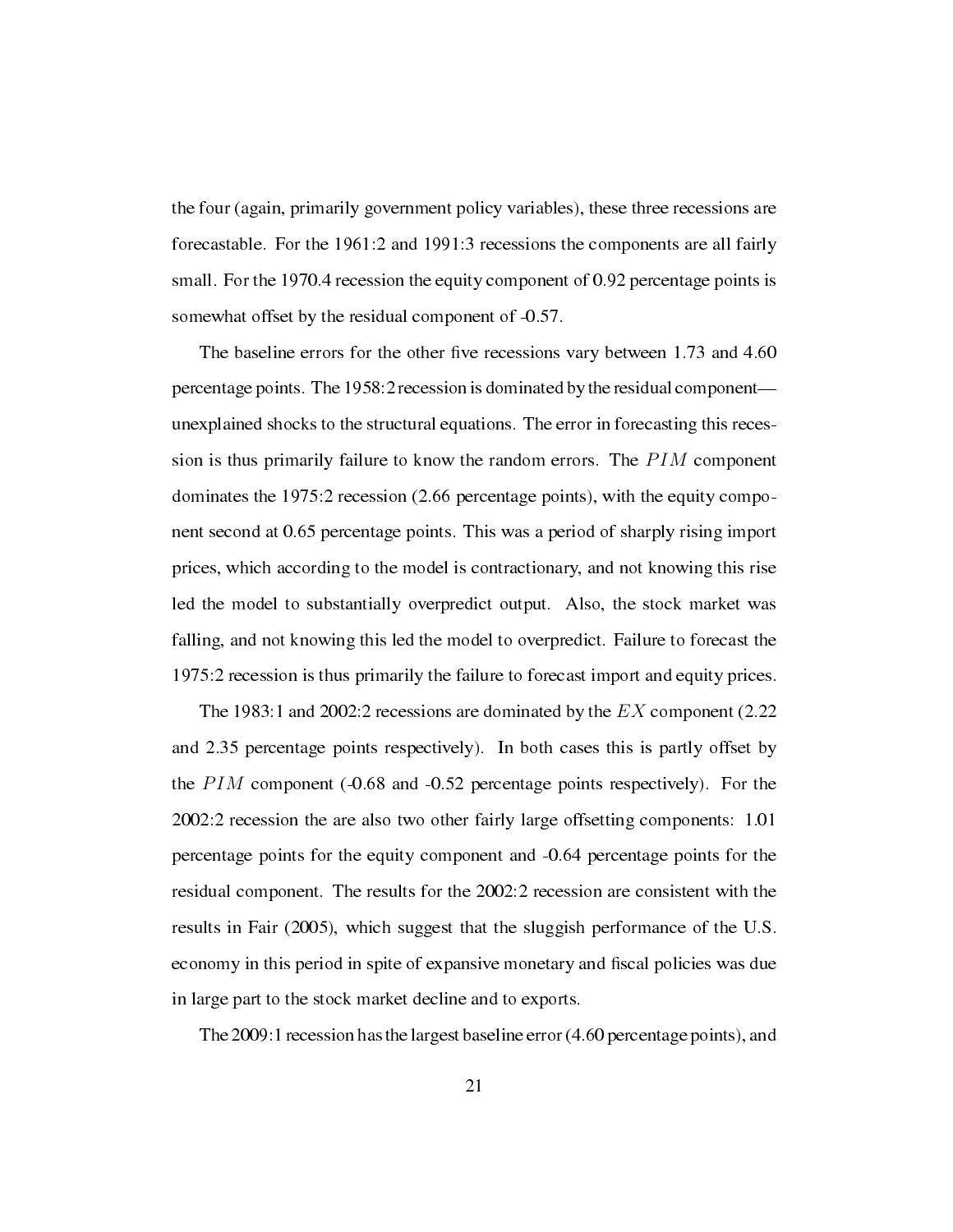each of the five components is a noticeable contributor. This is the only recession in which all five contribute in a fairly large way. One might call it a "perfect storm" recession. The percentage points are: 1.90 residual, 0.75 equity, 0.60 housing, 0.52 *P IM*, and 0.96 *EX*. This is the only recession in which housing plays a large role. The large residual component could possibly be negative shocks to the demand equations due to borrowing constraints caused by the financial crisis, but there is no way to identify this in the model.<sup>4</sup>

The booms are not as different. Five of the seven (all but 1960:1 and 2000:2) are forecast fairly well in that the baseline errors are smaller than the mean absolute error. The baseline error for the 1960:1 boom is -2.05 percentage points, of which -1.19 is from the residual component. The baseline error for the 2000:2 boom is -1.23 percentage points, of which -0.52 is from the equity component. The results for the 2000:2 boom are consistent with the results in Fair (2004, Chapter 4), which suggest that the rapid growth of the U.S. economy in the last half of the 1990s (the "new economy") was primarily due to the stock market boom. In general, booms are not nearly as problematic as recessions from a forecastability point of view.

The detailed results in Table A1 show that the import price component is most important in the mid 1970s. The equity component is generally modest in size until the mid 1990s. The housing component increases in size from about 2000

<sup>&</sup>lt;sup>4</sup> Hamilton (2009, p. 40) argues that had there been no oil shock in  $2007-2008$ , the U.S. economy in 2007:4–2008:3 would not have gone into a recession. His results are not based on a structural model, and so they are not directly comparable to the present results. He uses various VAR equations and an equation with GDP growth on the left hand side and on the right hand side four lags of GDP growth and four lags of an oil price increase variable. Also, his period ends in 2008:3 rather than 2009:1 here, and 2008:4 and 2009:1 are extreme in their large negative growth rates in absolute value. The results in Table 1 show that for the 2009:1 recession the import-price component contributes 11 percent (0.52/4.60) to the overall error.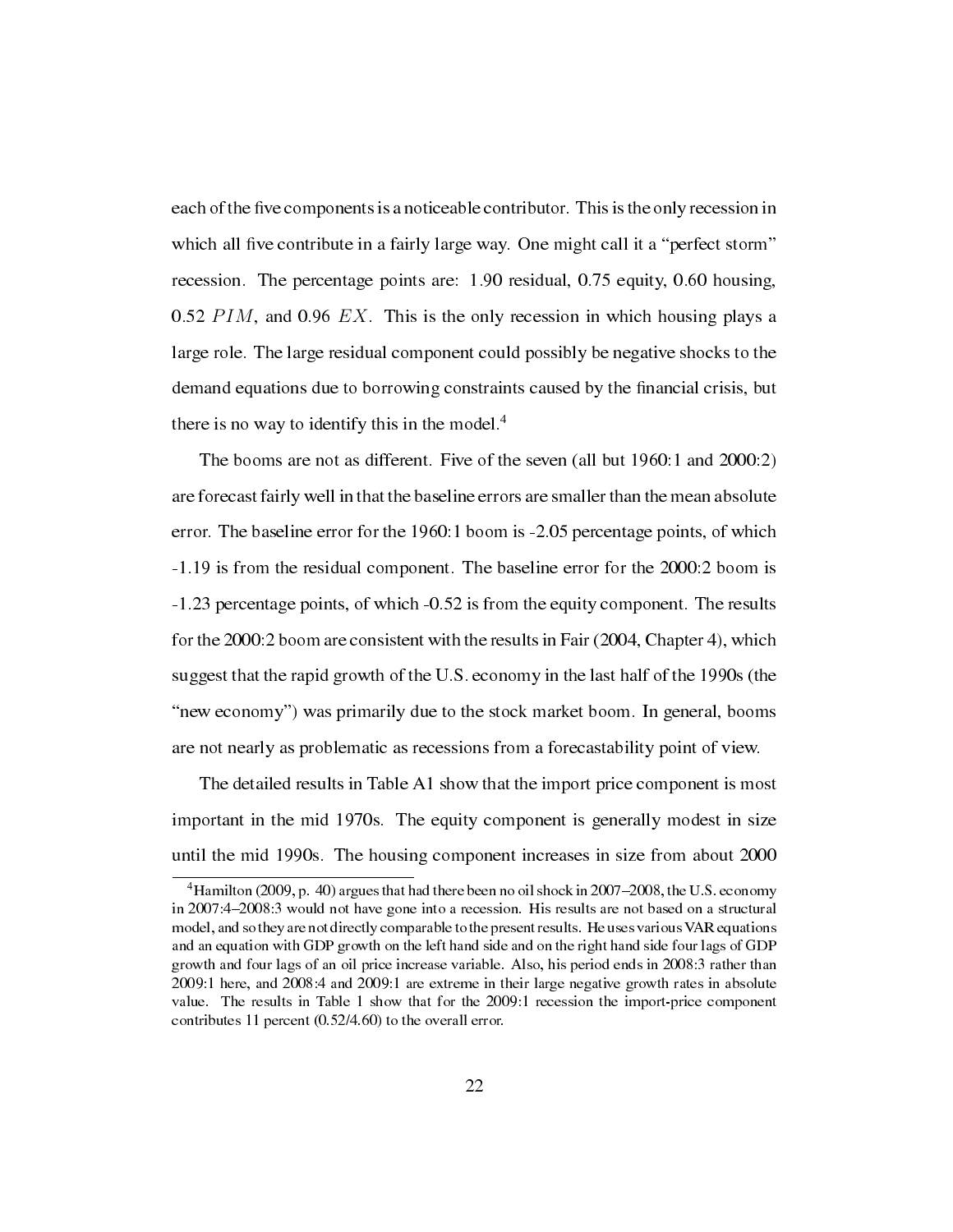on. These are as expected given the rise in import prices in the 1970s, the stock market volatility beginning in the mid 1990s, and housing price volatility beginning about 2000.

Regarding the Great Depression, Dominguez, Fair, and Shapiro (1988) show that forecasters did not see it coming and that a VAR model using historical data now available also does not forecast it. A structural model was not tried in this paper, and so components of the overall forecast error are not available. The US model cannot be used for this purpose because it is based on data beginning in 1952. In future work, however, it might be interesting to see if a structural model fit through the 1920s and 1930s could determine the components of the overall forecast error.

#### **Results for Inflation**

Table 2 contains selected observations from Table A2. Observations were selected that had the largest inflation rates and the smallest inflation rates. The actual inflation rates were ranked, and observations were chosen working from the top down and the bottom up with at least a 12 quarter window. Three large inflation periods (ending in  $1971:2$ ,  $1975:1$ , and  $1981:1$ ) and four small inflation periods (ending in 1960:4, 1963:3, 1999:1, and 2003:2) were chosen.

The three large inflation periods are all underpredicted, with baseline errors of -2.39, -4.15, and -3.38 percentage points respectively. The first is primarily due to the residual component (-2.49), and the other two are primarily due to the *P IM* component (-4.17 and -2.77). Not knowing the large increase in *P IM* between 1970 and 1981 is thus the main reason for underpredicting the large inflation in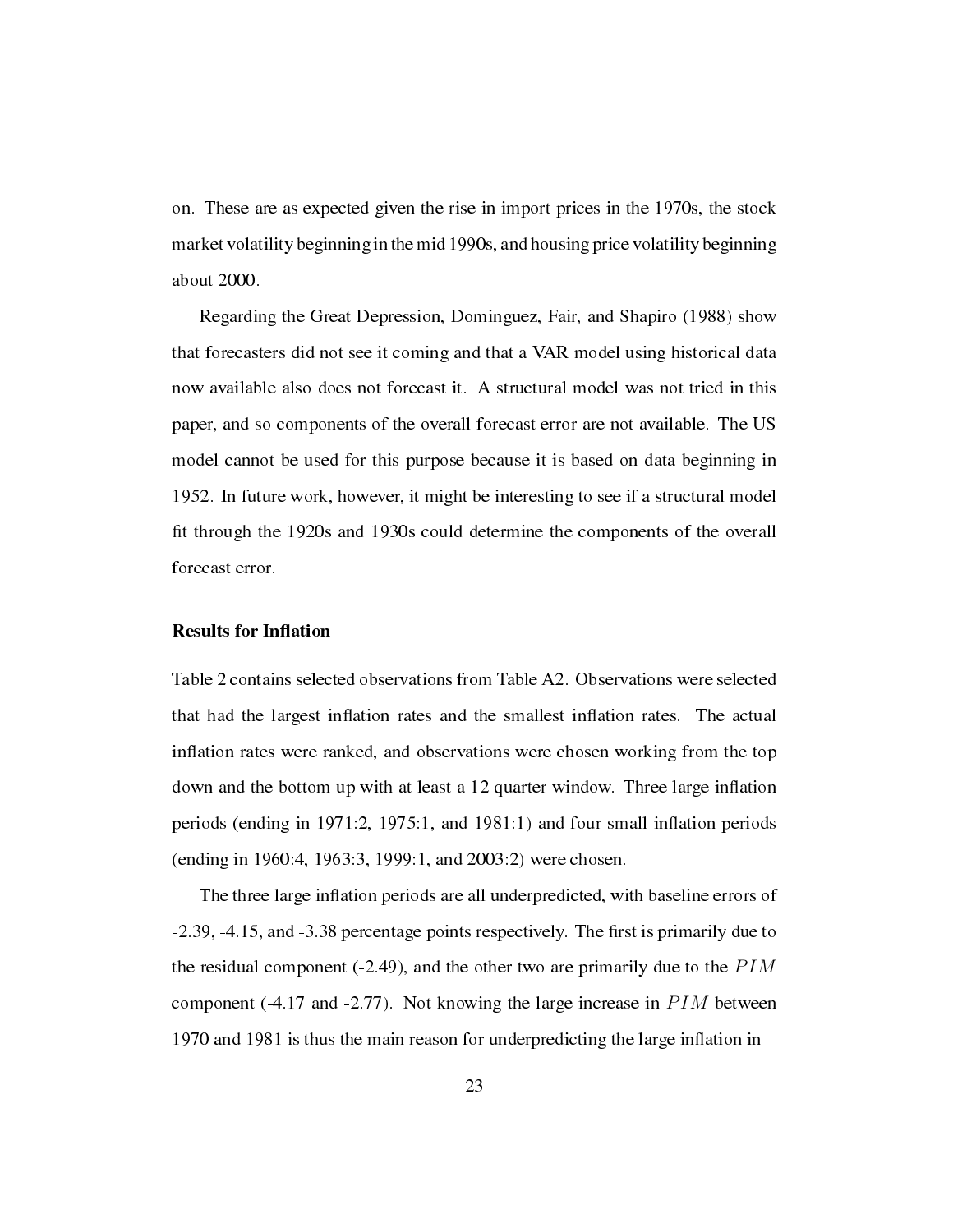|                              |                | л.           |                         |                              |                               |                                |                            |                           |                                |
|------------------------------|----------------|--------------|-------------------------|------------------------------|-------------------------------|--------------------------------|----------------------------|---------------------------|--------------------------------|
| $t+7$                        | $\mathfrak{D}$ | 3            | 4<br>all<br>$\hat{e}_t$ | 5<br>resid<br>$\hat{e}_{1t}$ | 6<br>equity<br>$\hat{e}_{2t}$ | 7<br>housing<br>$\hat{e}_{3t}$ | 8<br>PIM<br>$\hat{e}_{4t}$ | 9<br>ЕX<br>$\hat{e}_{5t}$ | 10<br>sum<br>$\hat{\hat{e}}_t$ |
|                              | $y_t$          | $\ddot{y}_t$ |                         |                              |                               |                                |                            |                           |                                |
| Large inflation rates        |                |              |                         |                              |                               |                                |                            |                           |                                |
| 1971.2                       | 5.33           | 2.95         | $-2.39$                 | $-2.49$                      | 0.40                          | 0.01                           | $-0.50$                    | 0.08                      | $-2.50$                        |
| 1975.1                       | 9.36           | 5.21         | $-4.15$                 | $-0.17$                      | 0.38                          | 0.06                           | $-4.17$                    | $-0.29$                   | $-4.18$                        |
| 1981.1                       | 9.61           | 6.22         | $-3.38$                 | $-0.19$                      | $-0.14$                       | $-0.01$                        | $-2.77$                    | $-0.33$                   | $-3.45$                        |
| <b>Small inflation rates</b> |                |              |                         |                              |                               |                                |                            |                           |                                |
| 1960.4                       | 1.18           | 1.32         | 0.14                    | 0.35                         | 0.10                          | 0.01                           | 0.23                       | $-0.48$                   | 0.21                           |
| 1963.3                       | 1.13           | 3.72         | 2.60                    | 2.04                         | 0.18                          | 0.01                           | 0.47                       | $-0.07$                   | 2.63                           |
| 1999.1                       | 1.19           | 1.58         | 0.39                    | $-0.61$                      | $-0.29$                       | $-0.01$                        | 1.40                       | $-0.03$                   | 0.46                           |
| 2003.2                       | 1.83           | 2.70         | 0.88                    | $-0.43$                      | 0.24                          | $-0.03$                        | 0.66                       | 0.47                      | 0.90                           |
|                              |                |              |                         |                              |                               |                                |                            |                           |                                |

Table 2 Error Components for Inflation: Selected Observations from Table A2

•  $t + 7$  = last quarter of eight-quarter prediction period.

 $\bullet$  *GDPD* = GDP deflator.

 $\bullet$  *y*<sub>*t*</sub> = 100[(*GDPD*<sub>*t*+7</sub>/*GDPD*<sub>*t*−1</sub>)</sub>.<sup>5</sup> − 1].

• MAE for the 214 observations: 1.130 for  $\hat{e}_t$  and 0.720 for  $\hat{e}_{1t}$ .

the second and third periods.

Three of the four small inflation periods are forecast fairly well, with baseline errors of 0.14, 0.39, and 0.88 percentage points. The only large error is for 1963:3, with a baseline error of 2.60 percentage points, where 2.04 is from the residual component and 0.47 from the *P IM* component.

## Robustness Checks

The above forecasts are based on the US model estimated through 2009:1 and are thus within sample forecasts. As discussed in Section 3, this study is not an attempt to mimic what is known in a real-time forecasting situation. To see whether the above results are sensitive to the estimation of the model through 2009:1, the following check was made. The model was estimated through 1983:2 and used to forecast 1983:3-1985:2. It was then estimated through 1983:3 and used to forecast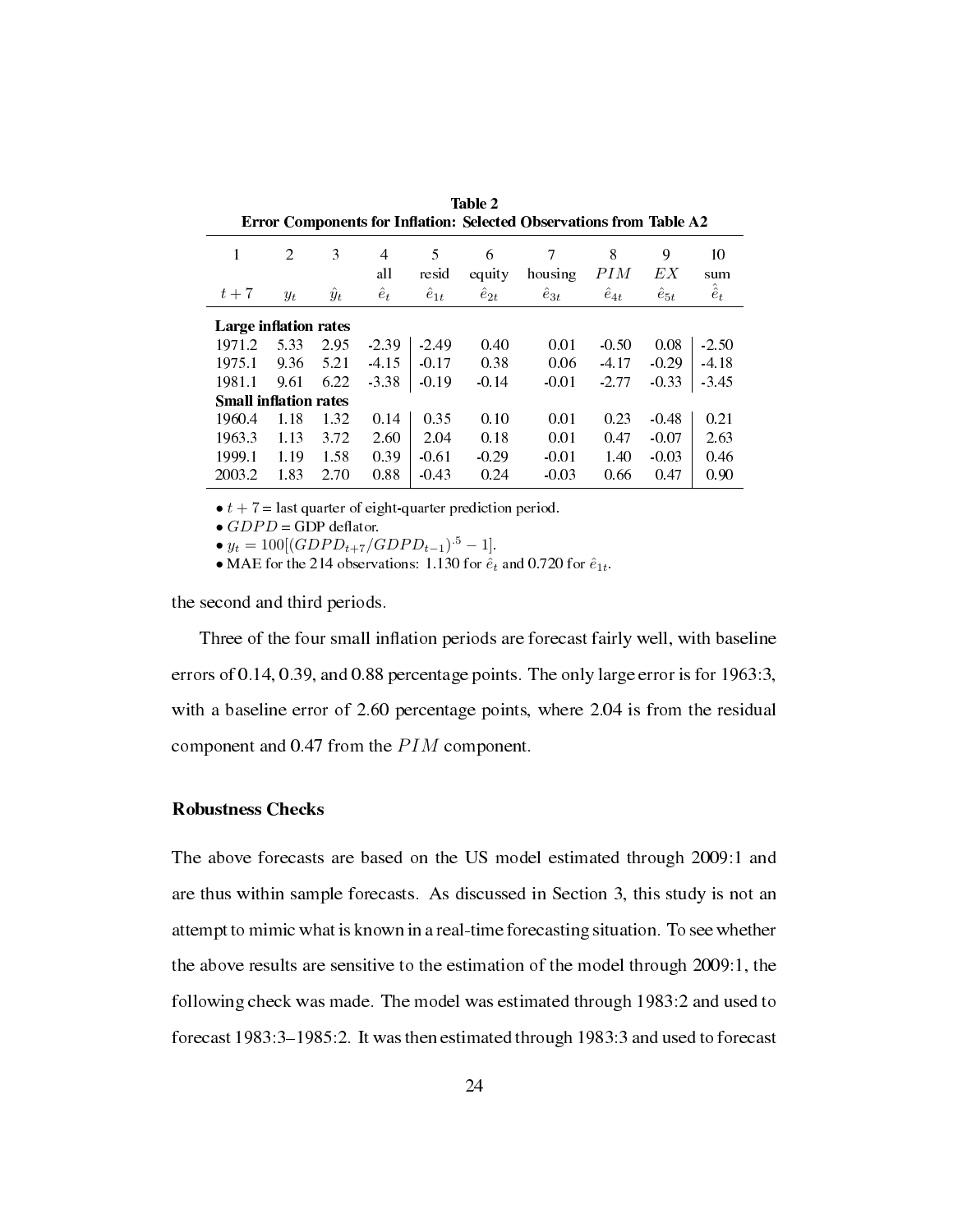1983:4–1985:3. This was repeated to the end, where the last estimate was through  $2007:2$  and the last forecast was for  $2007:3-2009:1$ . This generates 96 outside sample forecasts. The results are presented in Table 3 for output growth and in Table 4 for inflation. The results in Tables 3 and 4 differ from those in Tables 1 and 2 because the coefficient estimates are different and the estimated residuals are different (being based on different coefficient estimates). The exogenous variable values are the same, including the baseline values. The outside sample forecasts are not forecasts that could have been made in real time. They are simply used here to examine the sensitive of the results to alternative coefficient estimates.

For output growth the mean absolute error for the 96 observations for the outside sample forecasts is 1.048 for the baseline error and 0.759 for the residual component. These compare to 1.078 and 0.622 for the within sample forecasts. For inflation the respective mean absolute errors for the outside sample forecasts are 0.989 and 0.837, which compare to 0.614 and 0.503 for the within sample errors. The output growth errors are thus fairly close, but there is some loss of accuracy for the inflation errors for the outside sample forecasts.

The key question is how different the results in Tables 3 and 4 are from those in Tables 1 and 2. The results are in fact similar. For output growth in Table 3 the  $2009$ : 1 recession is still affected by all five components and the  $2002$ : 2 recession is still affected most by the *EX* component and the equity component. The baseline error for the 1991:3 recession is larger (although still smaller than the mean absolute error), with the residual component being the largest. The results for the 2000:2 boom are close, with the largest component continuing to be the equity component. For inflation in Table 4 the results are again similar, with the *PIM* component being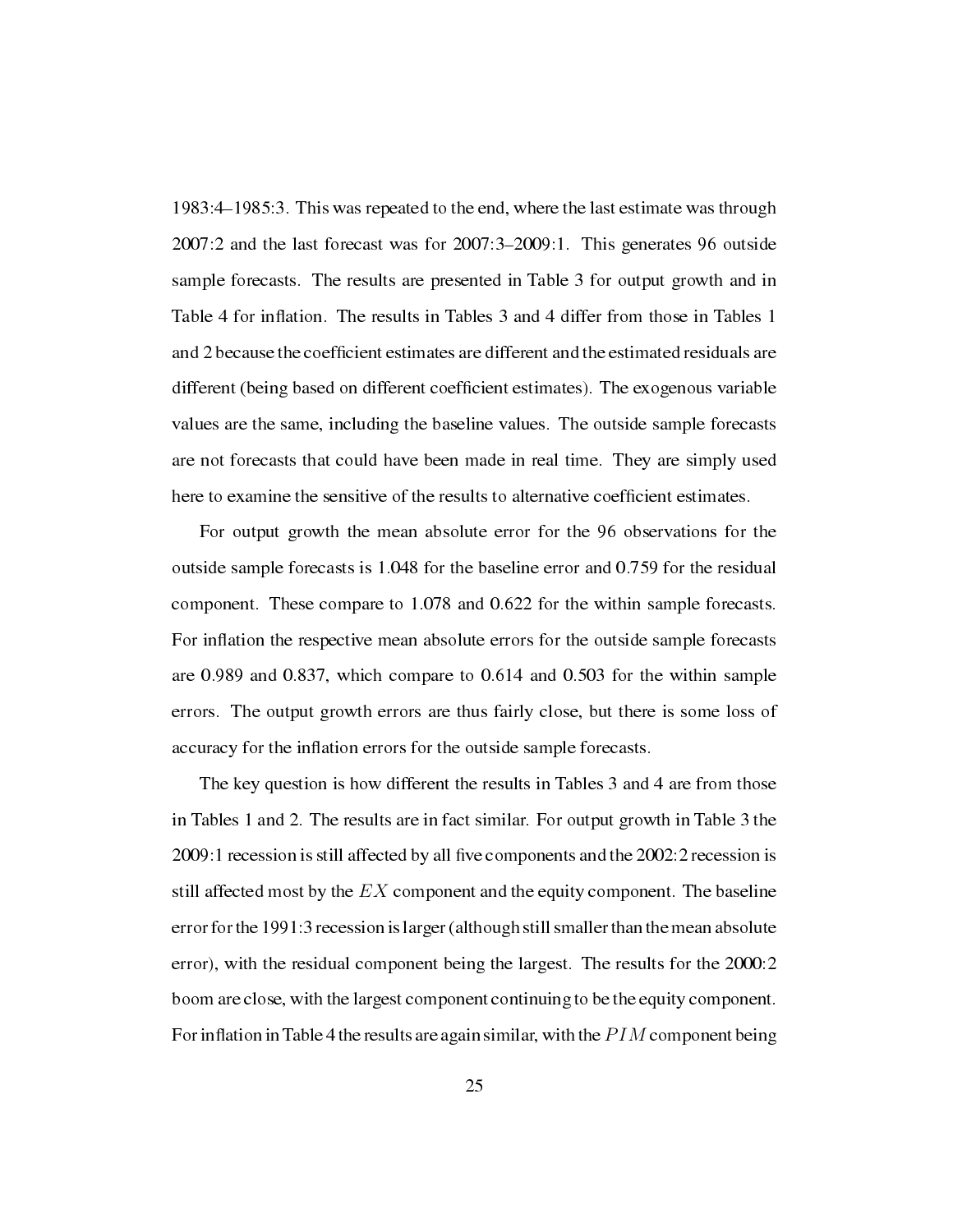| <b>Error Components for Output Growth: Outside Sample Forecasts</b> |                               |             |             |                |                |                  |                |                |                   |  |  |  |  |
|---------------------------------------------------------------------|-------------------------------|-------------|-------------|----------------|----------------|------------------|----------------|----------------|-------------------|--|--|--|--|
|                                                                     | $\mathfrak{D}_{\mathfrak{p}}$ | 3           | 4<br>all    | 5<br>resid     | 6<br>equity    | housing          | 8<br>PIM       | 9<br>ЕX        | 10<br>sum         |  |  |  |  |
| $t+7$                                                               | $y_t$                         | $\hat{y}_t$ | $\hat{e}_t$ | $\hat{e}_{1t}$ | $\hat{e}_{2t}$ | $\tilde{e}_{3t}$ | $\hat{e}_{4t}$ | $\hat{e}_{5t}$ | $\hat{\hat{e}}_t$ |  |  |  |  |
| <b>Small growth rates (recessions)</b>                              |                               |             |             |                |                |                  |                |                |                   |  |  |  |  |
| 1991.3<br>6.                                                        | 0.76                          | 1.75        | 0.98        | 0.80           | 0.35           | 0.14             | $-0.05$        | $-0.27$        | 0.98              |  |  |  |  |
| 2002.2<br>7.                                                        | 0.93                          | 3.11        | 2.18        | $-0.22$        | 0.92           | $-0.15$          | $-0.39$        | 2.02           | 2.18              |  |  |  |  |
| 2009.1<br>8.                                                        | $-0.07$                       | 5.68        | 5.75        | 3.55           | 0.52           | 0.43             | 0.44           | 0.98           | 5.93              |  |  |  |  |
| Large growth rates (booms)                                          |                               |             |             |                |                |                  |                |                |                   |  |  |  |  |
| 2000.2                                                              | 4.63                          | 3.55        | $-1.08$     | $-0.16$        | $-0.58$        | $-0.08$          | $-0.11$        | $-0.11$        | $-1.05$           |  |  |  |  |

Table 3 Error Components for Output Growth: Outside Sample Forecasts

 $\bullet$   $t + 7$  = last quarter of eight-quarter prediction period.

*• GDP R* = real GDP.

 $\bullet$  *y*<sub>*t*</sub> = 100[(*GDPR*<sub>*t*+7</sub>/*GDPR*<sub>*t*−1</sub>)</sub>.<sup>5</sup> − 1].

• MAE for the 96 observations: 1.048 for  $\hat{e}_t$  and 0.759 for  $\hat{e}_{1t}$ .

*•* NBER trough quarters: 1958:2, 1961:1, 1970:4, 1975:1, 1982:4, 1991:1, 2001:4.

|                  | Table 4<br><b>Error Components for Inflation: Outside Sample Forecasts</b> |              |              |                 |                 |                    |                |                 |                   |  |  |  |  |  |  |
|------------------|----------------------------------------------------------------------------|--------------|--------------|-----------------|-----------------|--------------------|----------------|-----------------|-------------------|--|--|--|--|--|--|
|                  |                                                                            | 3            | 4<br>all     | 5<br>resid      | 6<br>equity     | housing            | 8<br>PІM       | 9<br>ЕX         | 10<br>sum         |  |  |  |  |  |  |
| $t+7$            | $y_t$                                                                      | $\ddot{y}_t$ | $\hat{e}_t$  | $\hat{e}_{1t}$  | $\hat{e}_{2t}$  | $\hat{e}_{3t}$     | $\hat{e}_{4t}$ | $\hat{e}_{5t}$  | $\hat{\hat{e}}_t$ |  |  |  |  |  |  |
|                  | <b>Small inflation rates</b>                                               |              |              |                 |                 |                    |                |                 |                   |  |  |  |  |  |  |
| 1999.1<br>2003.2 | 1.19<br>1.83                                                               | 1.95<br>3.23 | 0.76<br>1.40 | $-0.17$<br>0.10 | $-0.43$<br>0.24 | $-0.02$<br>$-0.04$ | 1.44<br>0.70   | $-0.01$<br>0.42 | 0.81<br>1.43      |  |  |  |  |  |  |

 $\bullet$   $t + 7$  = last quarter of eight-quarter prediction period.

 $\bullet$  *GDPD* = GDP deflator.

 $\bullet$  *y*<sub>*t*</sub> = 100[(*GDPD*<sub>*t*+7</sub>/*GDPD*<sub>*t*−1</sub>)<sup>.5</sup> − 1].

• MAE for the 96 observations: 0.989 for  $\hat{e}_t$  and 0.837 for  $\hat{e}_{1t}$ .

the largest for both periods. The general conclusions are thus not sensitive to the use of within sample forecasts.

Another check is to see if the results are sensitive to the choice of an eightquarter forecast period. To examine this, the calculations were repeated using a five-quarter period. There are 217 five-quarter periods within the overall 1954:1-2009:1 period. The results for output growth are presented in Table 5. Some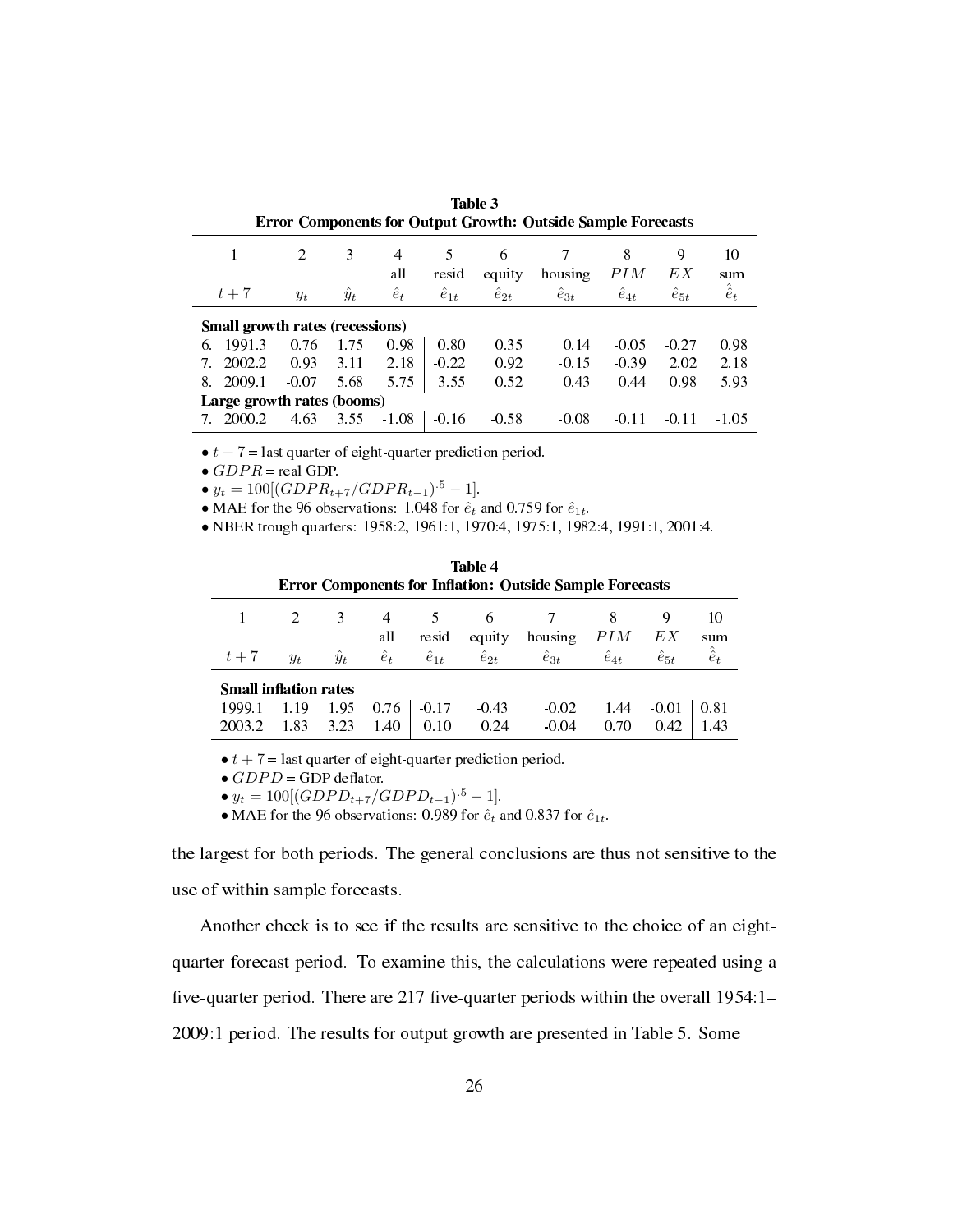| components for output oroman fine<br>yuur ive e vervu |                                 |                |             |             |                |                |                |                |                |                   |  |  |  |
|-------------------------------------------------------|---------------------------------|----------------|-------------|-------------|----------------|----------------|----------------|----------------|----------------|-------------------|--|--|--|
|                                                       | 1                               | $\overline{2}$ | 3           | 4           | 5              | 6              | 7              | 8              | 9              | 10                |  |  |  |
|                                                       |                                 |                |             | all         | resid          | equity         | housing        | PIM            | EX             | sum               |  |  |  |
|                                                       | $t+4$                           | $y_t$          | $\hat{y}_t$ | $\hat{e}_t$ | $\hat{e}_{1t}$ | $\hat{e}_{2t}$ | $\hat{e}_{3t}$ | $\hat{e}_{4t}$ | $\hat{e}_{5t}$ | $\hat{\hat{e}}_t$ |  |  |  |
|                                                       | Small growth rates (recessions) |                |             |             |                |                |                |                |                |                   |  |  |  |
| 1.                                                    | 1958.2                          | $-1.98$        | 1.59        | 3.57        | 1.61           | 0.17           | 0.01           | $-0.19$        | 1.93           | 3.53              |  |  |  |
| 2.                                                    | 1961.2                          | 0.65           | 1.28        | 0.63        | 0.56           | 0.03           | 0.04           | $-0.07$        | 0.09           | 0.65              |  |  |  |
| 3.                                                    | 1970.4                          | $-0.52$        | $-0.53$     | $-0.02$     | $-0.59$        | 0.61           | 0.00           | 0.16           | $-0.22$        | $-0.05$           |  |  |  |
| 4.                                                    | 1975.1                          | $-2.49$        | 3.28        | 5.77        | 1.90           | 0.55           | 0.36           | 2.47           | 0.32           | 5.59              |  |  |  |
| 5.                                                    | 1982.4                          | $-2.11$        | 0.05        | 2.16        | 0.21           | 0.14           | 0.02           | $-0.38$        | 2.15           | 2.14              |  |  |  |
| 6.                                                    | 1991.2                          | $-0.29$        | 0.78        | 1.07        | 0.49           | 0.21           | 0.13           | 0.05           | 0.12           | 1.01              |  |  |  |
| 7.                                                    | 2001.3                          | 0.19           | 2.04        | 1.85        | $-0.60$        | 0.71           | $-0.12$        | $-0.24$        | 2.09           | 1.84              |  |  |  |
| 8.                                                    | 2009.1                          | $-1.93$        | 4.91        | 6.84        | 2.83           | 1.10           | 0.42           | 0.12           | 2.39           | 6.86              |  |  |  |
|                                                       | Large growth rates (booms)      |                |             |             |                |                |                |                |                |                   |  |  |  |
| 1.                                                    | 1955.3                          | 7.33           | 5.15        | $-2.18$     | $-1.89$        | $-0.15$        | $-0.04$        | $-0.09$        | 0.04           | $-2.14$           |  |  |  |
| $2^{\circ}$                                           | 1959.2                          | 8.01           | 4.83        | $-3.19$     | $-2.63$        | $-0.22$        | $-0.05$        | $-0.18$        | $-0.07$        | $-3.15$           |  |  |  |
| 3.                                                    | 1966.1                          | 8.84           | 7.87        | $-0.96$     | $-1.22$        | 0.01           | 0.06           | $-0.04$        | 0.22           | $-0.97$           |  |  |  |
| 4.                                                    | 1973.1                          | 7.62           | 5.69        | $-1.93$     | $-0.53$        | $-0.17$        | $-0.07$        | 0.25           | $-1.43$        | $-1.96$           |  |  |  |
| 5.                                                    | 1978.2                          | 6.52           | 4.70        | $-1.82$     | $-2.00$        | 0.07           | $-0.11$        | 0.29           | $-0.09$        | $-1.84$           |  |  |  |
| 6.                                                    | 1984.2                          | 8.20           | 7.63        | $-0.58$     | $-0.38$        | 0.06           | 0.03           | $-0.22$        | $-0.05$        | $-0.55$           |  |  |  |
| 7.                                                    | 1999.4                          | 5.00           | 3.15        | $-1.85$     | $-0.43$        | $-0.95$        | $-0.06$        | $-0.07$        | $-0.24$        | $-1.75$           |  |  |  |

Table 5 Error Components for Output Growth: Five-Quarter Period

 $\bullet t + 4$  = last quarter of five-quarter prediction period.

*• GDP R* = real GDP.

 $\bullet$  *y*<sub>*t*</sub> = 100[(*GDPR*<sub>*t*+4</sub>/*GDPR*<sub>*t*−1</sub>)</sub>.<sup>8</sup> − 1].

• MAE for the 217 observations: 1.306 for  $\hat{e}_t$  and 0.963 for  $\hat{e}_{1t}$ .

*•* NBER trough quarters: 1958:2, 1961:1, 1970:4, 1975:1, 1982:4, 1991:1, 2001:4.

of the periods are slightly different because they were chosen using the ranking of the five-quarter growth rates rather than the eight-quarter rates. The mean absolute error for the baseline error for the 217 observations is 1.306 percentage points. For the residual component it is 0.963 percentage points.

The results between Tables 1 and 5 are again similar, and no major conclusions are changed. Comparing Table 5 to Table 1, the main change for recessions is that the residual component for the 1975:1 recession has increased and is now the second largest component for this recession. The baseline errors for the 1961:2,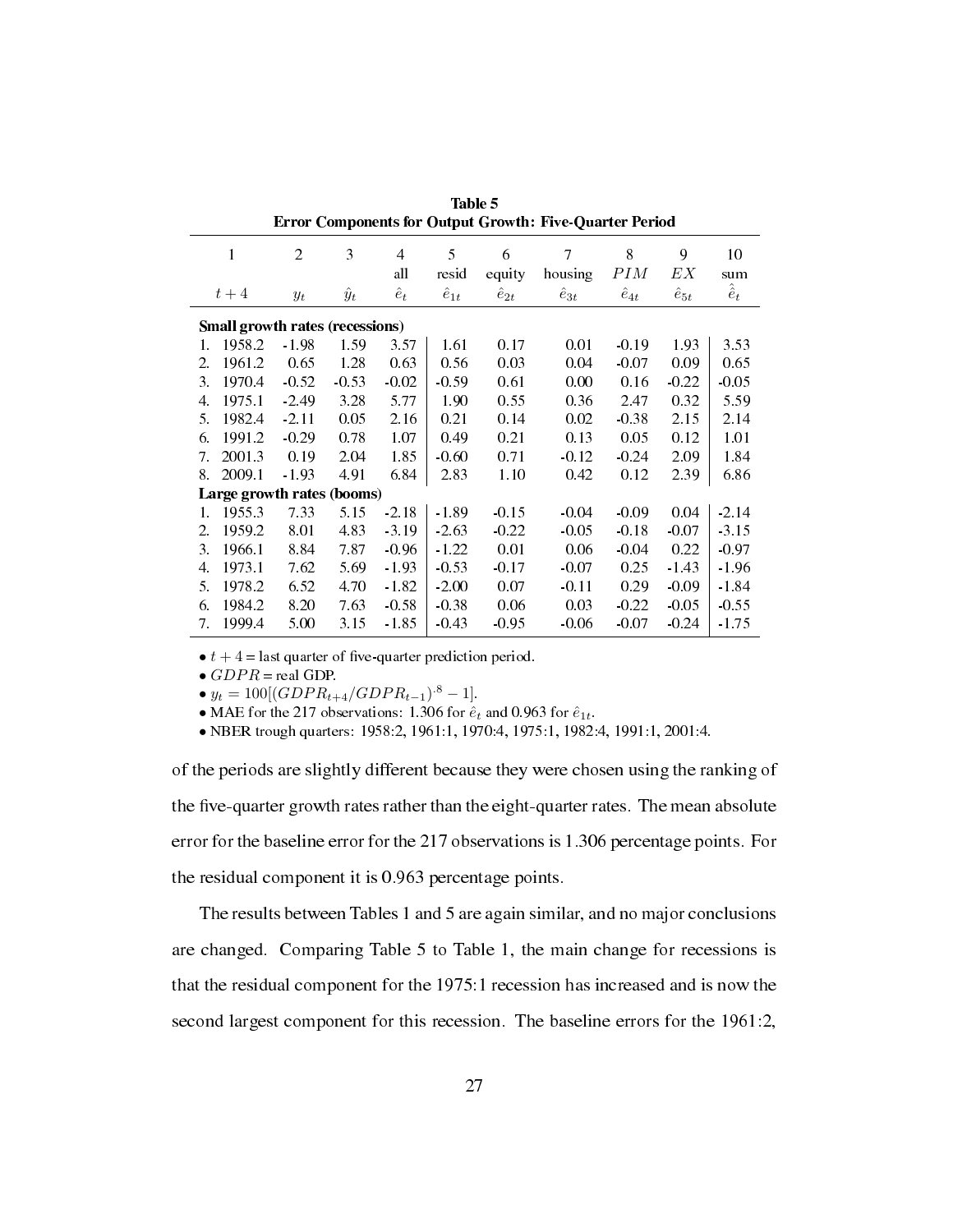1970:4, and 1991:2 recessions remain smaller than the mean absolute error. For booms the baseline errors and the residual components are all larger in absolute value. Also, the *EX* component is larger in absolute value for the 1973:1 boom, and the equity component is larger in absolute value for the 1999:4 boom.

## 4 Ex Ante Forecast Errors

It was mentioned in Section 3 that the mean absolute error for the residual component is likely to be a lower bound on what can be achieved in real-time (ex ante) forecasting situations. It is of interest to see if this is true. Two sets of ex ante forecasts are used for present purposes. The first is from the Survey of Professional Forecasts (SPF), currently run by the Federal Reserve Bank of Philadelphia. Fivequarter-ahead forecasts of real output growth and inflation are available beginning in 1970:2.<sup>5</sup> Median forecasts were used. There are 152 such forecasts given the actual data ending in 2009:1. The second set is on the website mentioned in the introductory footnote. I have made a real-time forecast using the US model each quarter since 1983:3. The forecast horizon is always longer than eight quarters, and so eight-quarter-ahead forecasts are available. There are 96 such forecasts given the actual data ending in 2009:1. There are also 99 five-quarter-ahead forecasts available.

The latest revised actual values of the growth rate and inflation are used for the following results. Results on the website of the Federal Reserve Bank of Philadelphia—Stark  $(2009)$ —show that forecasting accuracy is somewhat sensi-

<sup>&</sup>lt;sup>5</sup>I am indebted to Tom Stark for data on median forecasts of real growth rates prior to 1981:3.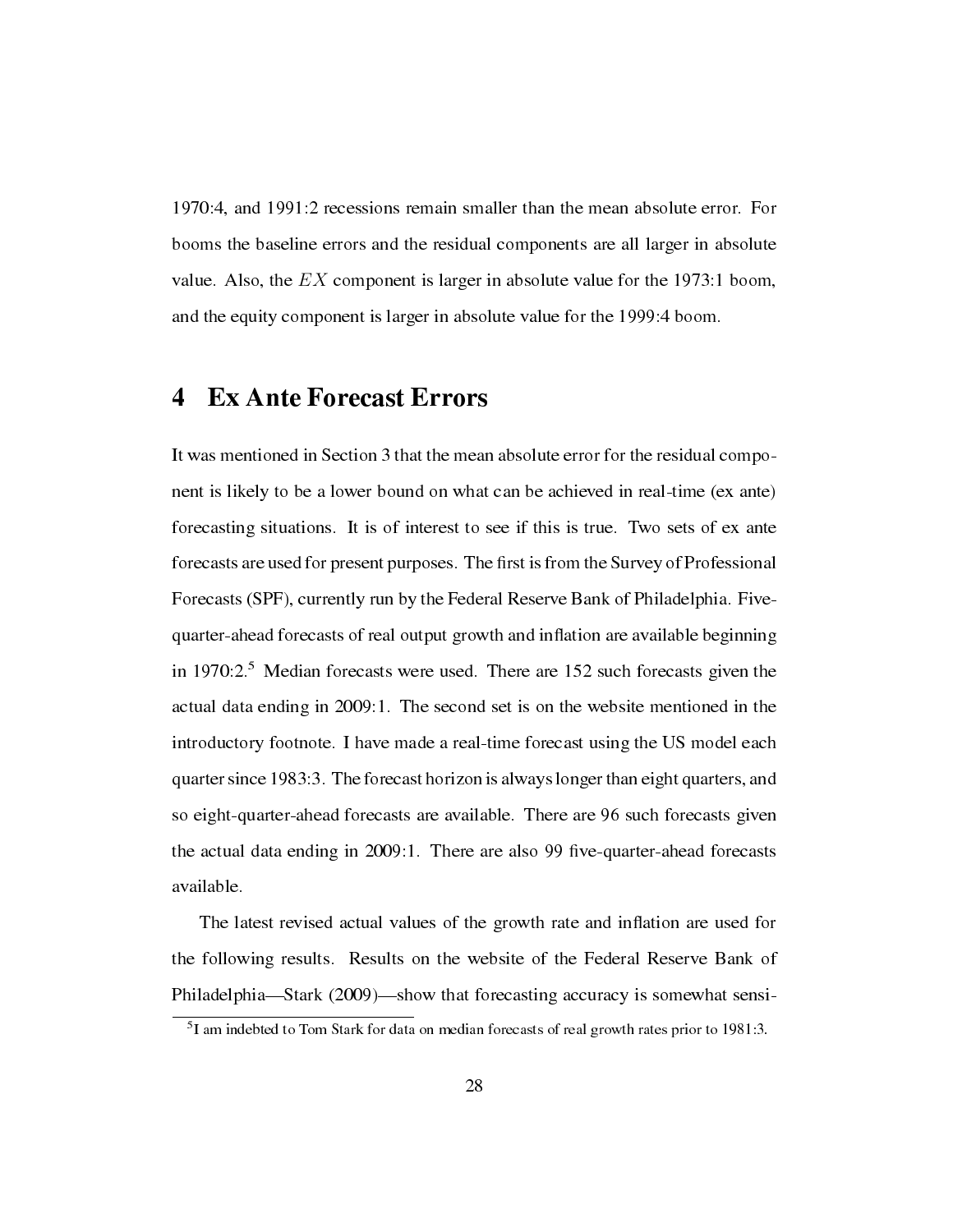tive to the choice of actual values (first release, second release, latest, etc.). If forecasters are trying to forecast what the economy is actually going to do regarding real growth and inflation and if the latest revised data are the best estimate of what the economy actually did, then the use of the latest revised actual values is justied. The assumption here, given the use of the latest data, is thus that forecasters are trying to forecast reality, not some preliminary estimate of reality. If they are in fact trying to forecast some preliminary estimate, the following results will be at least a little off.

Mean absolute errors (MAEs) are presented in Table 6. Eight-quarter-ahead forecasts are available for the US model within sample (USws), the US model outside sample (USos), and the US model ex ante (USea).<sup>6</sup> For USws and USos there are MAEs for both the baseline error and the residual component. Results for the eight-quarter-ahead forecasts are presented in the top half of Table 6. For output growth the MAEs for USws don't change much in moving from the larger sample period to the common sample period,  $1985:2-2009:1$ . For the common period the MAE for USea of 0.821 is smaller than the MAEs for USws and USos for the baseline error (1.078 and 1.048) and larger for the residual component (0.622 and 0.759). This is what would be expected from the discussion in Section 3.

For inflation there is a large decrease in the MAEs for US ws in moving to the common sample period. For the common period the MAE for USea of 0.777 is larger than both MAEs for USws (0.614 and 0.503), but smaller than both MAEs for USos (0.989 and 0.837). Considerable accuracy is lost in moving from USws

<sup>6</sup>Remember that the outside sample forecast are not ex ante forecasts. They were not made in real time and are based on actual or baseline values of the exogenous variables.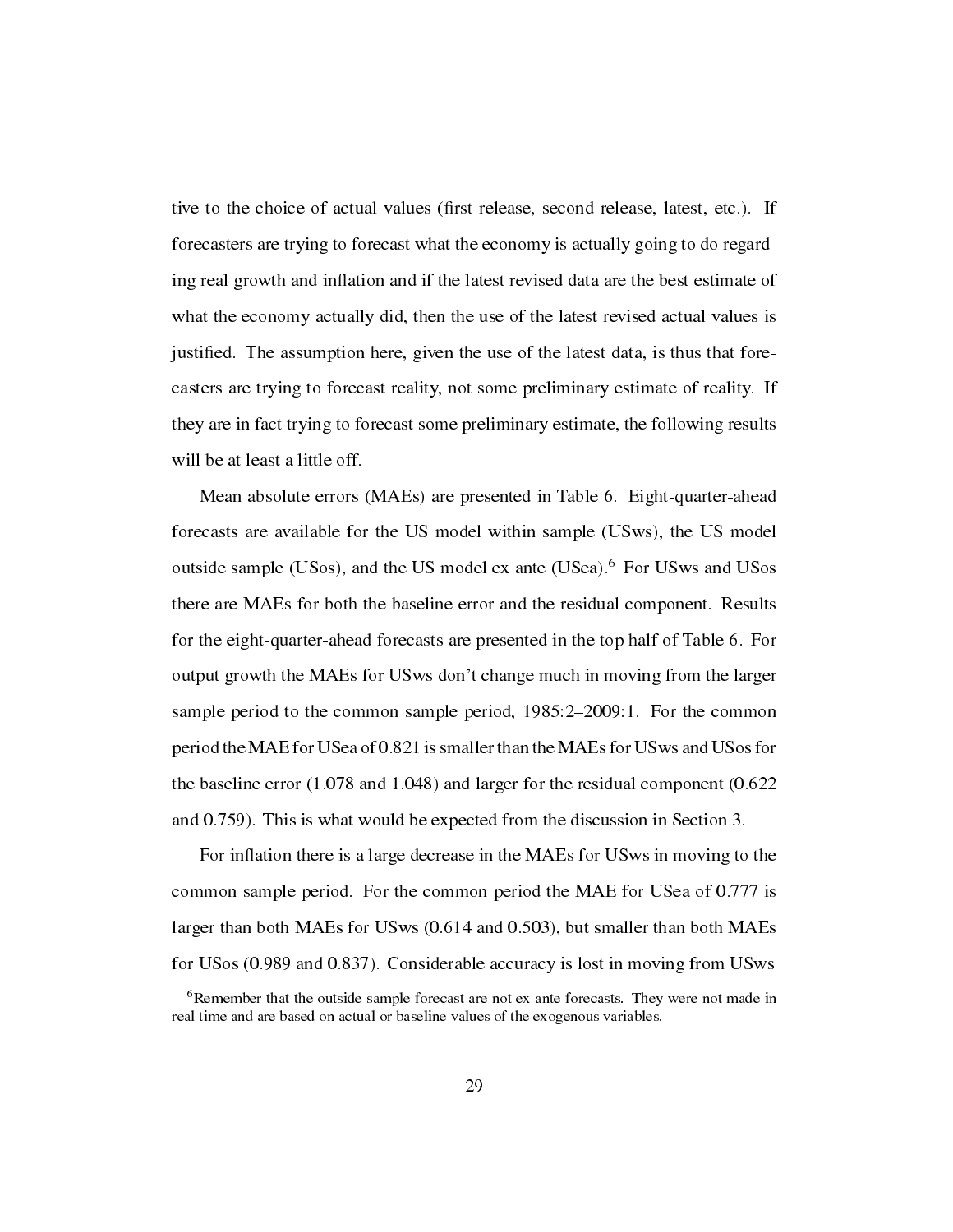| <b>Mean Absolute Errors-Percentage Points</b> |                  |                                            |                                              |              |                                               |                  |             |              |  |  |  |  |  |
|-----------------------------------------------|------------------|--------------------------------------------|----------------------------------------------|--------------|-----------------------------------------------|------------------|-------------|--------------|--|--|--|--|--|
|                                               |                  | Eight-quarter growth rate<br>(annual rate) |                                              |              | Eight-quarter inflation rate<br>(annual rate) |                  |             |              |  |  |  |  |  |
|                                               |                  | <b>USws</b>                                | <b>US</b> os                                 | <b>USea</b>  |                                               |                  |             |              |  |  |  |  |  |
| 1955 4-2009 1<br>$214$ obs.                   | 1.025<br>(0.685) |                                            |                                              |              | 1.130<br>(0.720)                              |                  |             |              |  |  |  |  |  |
| 1985 2-2009 1<br>96 obs.                      | 1.078<br>(0.622) | 1.048<br>(0.759)                           | 0.821                                        |              | 0.614<br>(0.503)                              | 0.989<br>(0.837) | 0.777       |              |  |  |  |  |  |
|                                               |                  |                                            | Five-quarter inflation rate<br>(annual rate) |              |                                               |                  |             |              |  |  |  |  |  |
|                                               |                  | Five-quarter growth rate<br>(annual rate)  |                                              |              |                                               |                  |             |              |  |  |  |  |  |
|                                               | <b>USws</b>      | <b>US</b> os                               | <b>USea</b>                                  | <b>SPFea</b> | <b>USws</b>                                   | <b>US</b> os     | <b>USea</b> | <b>SPFea</b> |  |  |  |  |  |
| 1955 1-2009 1<br>$217$ obs.                   | 1.306<br>(0.963) |                                            |                                              |              | 1.045<br>(0.801)                              |                  |             |              |  |  |  |  |  |
| 1971 2-2009 1<br>$152$ obs.                   | 1.343<br>(0.883) |                                            |                                              | 1.274        | 0.929<br>(0.669)                              |                  |             | 0.988        |  |  |  |  |  |

Table 6

• USws = within sample forecasts.

• USos = outside sample forecasts.

*•* USea = ex ante forecasts, US model.

- SPFea = ex ante forecasts, median SPF forecasts.
- *•* Values for USws and USos not in parentheses are MAEs for baseline error.

*•* Values for USws and USos in parentheses are MAEs for residual component.

to USos, and USea is in between these two. These inflation comparisons have the disadvantage that the common period does not include any of the period of the large increases in *P IM*, and in this sense it is not a representative sample.

Results for the five-quarter-ahead forecasts are presented in the bottom half of Table 6, where the ex ante forecasts from SPF are added (SPFea). There is now a common sample period for USws versus SPFea of 1971:2-2009:1. Again, for output growth the MAEs for USws don't change much in moving across the three sample periods. For the first common period the MAE of 1.274 for SPFea is in between the two MAEs for USws, 1.343 and 0.883. This is also true for the second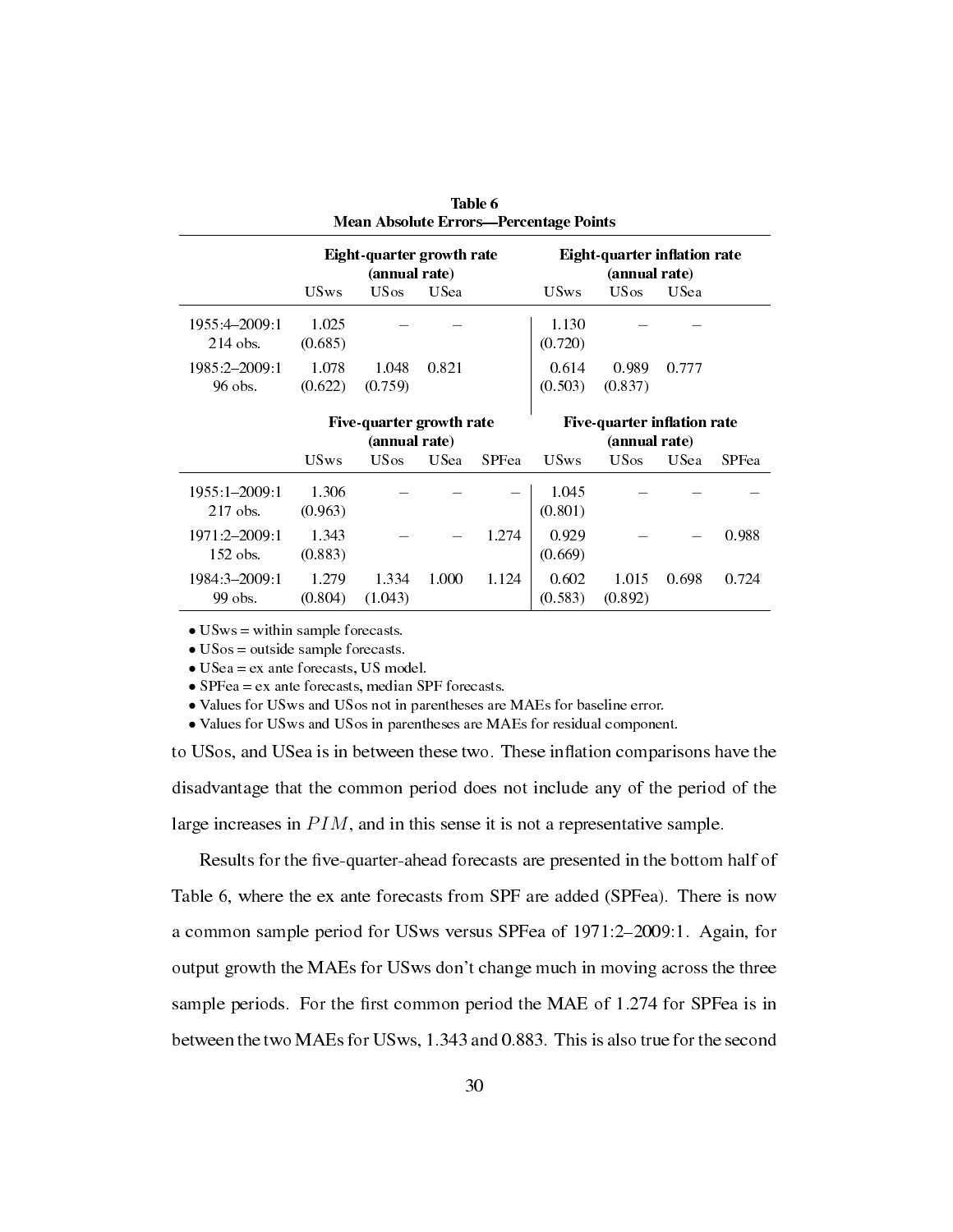common period for both USws and USos (1.124 for SPFea versus 1.279 and 0.804 for USws and 1.334 and 1.043 for USos). The MAE for USea is 1.000, and it also fits this pattern. So again, these results are as expected from the discussion in Section 3, namely that the ex ante MAEs are in between the baseline error MAEs and the residual component MAEs. Comparing the accuracy of the two ex ante forecasts for the five-quarter-ahead forecasts and the common sample period, the MAE for USea is slightly smaller than that for SPFea (1.000 versus 1.124).

For inflation there is a large decrease in the MAEs for USws in moving from the first common period to the second. For the first common period the MAE for SPFea is larger than both MAEs for USws. This is also true for the second common period. For USos, on the other hand, the MAE for SPFea is smaller than both MAEs for USos. The same is true for the MAE for USea. Again, the MAE for USea is slightly smaller than the MAE for SPFea (0.698 versus 0.724).

Overall, the results for the growth rate are what would be expected, namely that the accuracy of errors from ex ante forecasts is likely to be between that from baseline errors and that from residual errors. This is not true for inflation, but the common sample period may be a problem.

# 5 Conclusion

In the US model equity prices, housing prices, import prices, and exports have important effects on the economy. If these variables are not forecast well for a particular period, the model's forecast for the period, other things being equal, will not be accurate. This paper compares forecasts from the model using actual values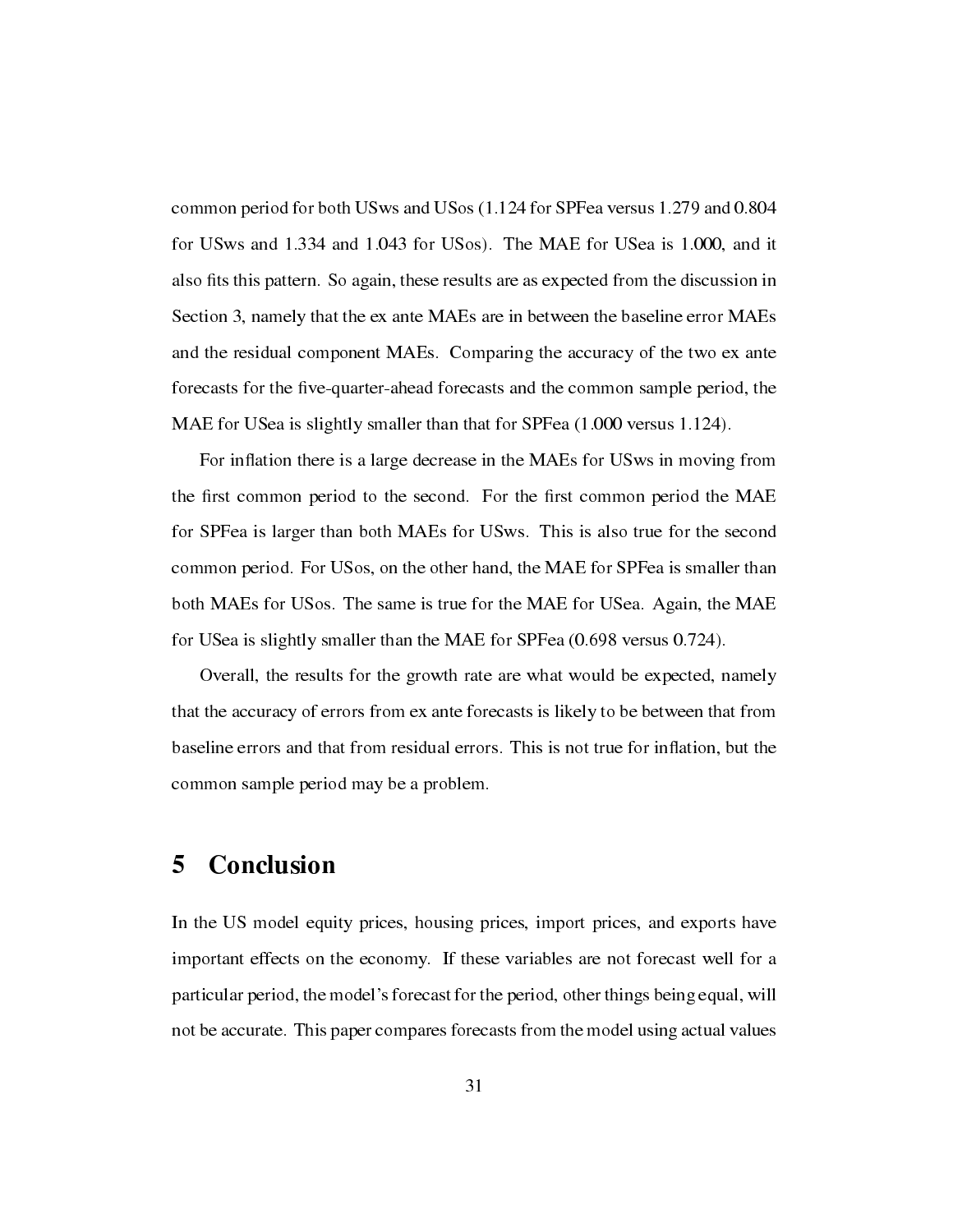of the four variables versus using values from simple baseline paths. The baseline error for a period can be separated into five components: not knowing each of the four variables and not knowing the residuals. Can recessions and booms be forecast using only baseline values for the four variables and zero residuals? The answer is yes for some recessions and most booms. When the answer is no for a recession, the reason or reasons vary by recession. The relative sizes of the five components vary across recessions; there is no common pattern. The recession of 2009:1 is perhaps the most interesting in that each of the five components is large: a perfect storm.

The analysis in this paper requires the use of a structural model. The model must explain, for example, the effects of the four variables on the economy. Some key effects in the US model are wealth effects in the consumption equations and the effect of the import price variable in the price equation. An important property of the overall model is that an increase in the price of imports is contractionary, other things being equal.

The fact that there is no common pattern across recessions may explain why single-equation exercises do not yield stable results. One would not expect there to be stable single-equation forecasting relationships given the present results. The macro economy is more complicated than this.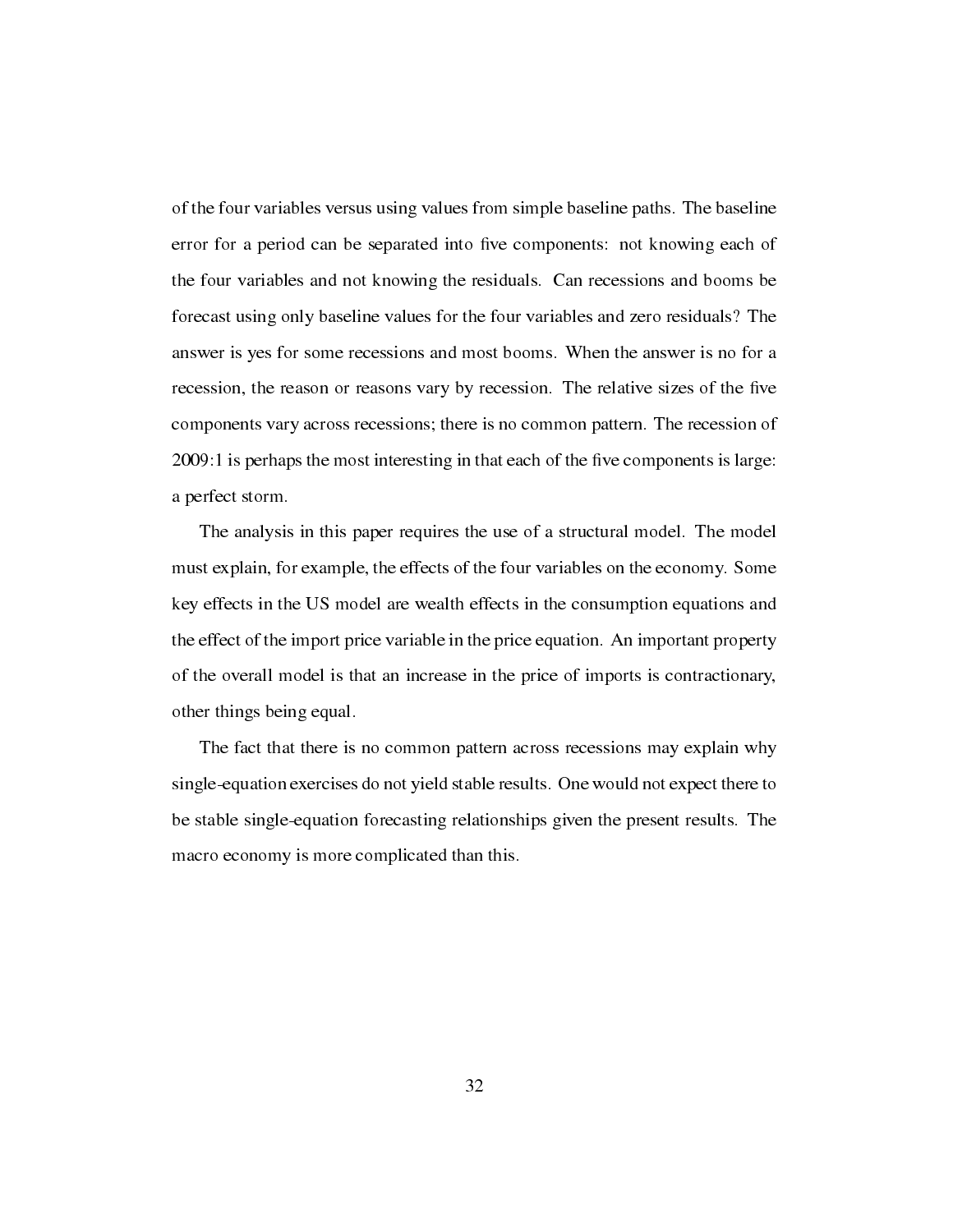|                  |                                                                          |              |                 |                |                    | ETTOL Components for Output Growm |                      |                    |                   |
|------------------|--------------------------------------------------------------------------|--------------|-----------------|----------------|--------------------|-----------------------------------|----------------------|--------------------|-------------------|
| $\mathbf{1}$     | $\sqrt{2}$                                                               | 3            | $\overline{4}$  | 5              | 6                  | $\overline{7}$                    | 8                    | 9                  | $10\,$            |
|                  |                                                                          |              | $\mathbf{all}$  | resid          | equity             | housing                           | $\cal{P}IM$          | $\boldsymbol{EX}$  | sum               |
| $t+7$            | $y_{t}% \left( t\right) \sim\mathcal{N}_{\varepsilon }\left( t\right) ,$ | $\hat{y}_t$  | $\hat{e}_t$     | $\hat{e}_{1t}$ | $\hat{e}_{2t}$     | $\hat{e}_{3t}$                    | $\hat{e}_{4t}$       | $\hat{e}_{5t}$     | $\hat{\hat{e}}_t$ |
| 1955.4           | 4.59                                                                     | 2.82         | $-1.77$         | $-1.10$        | $-0.18$            | 0.00                              | $-0.08$              | $-0.32$            | $-1.67$           |
| 1956.1           | 4.60                                                                     | 2.88         | $-1.72$         | $-0.38$        | $-0.23$            | $-0.04$                           | $-0.15$              | $-0.81$            | $-1.62$           |
| 1956.2           | 4.97                                                                     | 4.32         | $-0.64$         | 0.14           | $-0.25$            | $-0.05$                           | $-0.16$              | $-0.23$            | $-0.56$           |
| 1956.3           | 4.33                                                                     | 4.62         | 0.29            | 1.41           | $-0.13$            | $-0.03$                           | $-0.18$              | $-0.67$            | 0.40              |
| 1956.4           | 4.15                                                                     | 4.11         | $-0.04$         | 1.07           | $-0.13$            | $-0.02$                           | $-0.19$              | $-0.67$            | 0.06              |
| 1957.1           | 2.99                                                                     | 3.64         | 0.64            | 1.80           | $-0.17$            | $-0.03$                           | $-0.08$              | $-0.77$            | 0.75              |
| 1957.2           | 2.03                                                                     | 2.58         | 0.54            | 1.85           | $-0.02$            | $-0.02$                           | $-0.05$              | $-1.12$            | 0.63              |
| 1957.3           | 1.85                                                                     | 1.66         | $-0.20$         | 0.54           | 0.10               | 0.00                              | $-0.05$              | $-0.74$            | $-0.15$           |
| 1957.4           | 1.05                                                                     | 0.90         | $-0.14$         | 0.49           | 0.15               | 0.00                              | $-0.05$              | $-0.65$            | $-0.06$           |
| 1958.1           | $-0.10$                                                                  | 1.53         | 1.63            | 1.52           | 0.33               | 0.02                              | $-0.07$              | $-0.14$            | 1.67              |
| 1958.2           | $-0.20$                                                                  | 2.00         | 2.20            | 1.56           | 0.25               | 0.04                              | $-0.15$              | 0.53               | 2.23              |
| 1958.3           | 1.00                                                                     | 2.86         | 1.86            | 0.92           | 0.23               | 0.04                              | $-0.22$              | 0.91               | 1.89              |
| 1958.4           | 1.34                                                                     | 3.69         | 2.35            | 0.92           | 0.33               | 0.03                              | $-0.28$              | 1.29               | 2.29              |
| 1959.1           | 1.99                                                                     | 3.08         | 1.08            | $-0.50$        | 0.10               | 0.01                              | $-0.35$              | 1.75               | 1.01              |
| 1959.2           | 3.45                                                                     | 3.91         | 0.45            | $-0.73$        | 0.11               | 0.02                              | $-0.39$              | 1.37               | 0.38              |
| 1959.3           | 2.91                                                                     | 2.62         | $-0.29$         | $-0.76$        | $-0.16$            | 0.01                              | $-0.39$              | 1.00               | $-0.28$           |
| 1959.4           | 3.64                                                                     | 2.72         | $-0.92$         | $-1.04$        | $-0.26$            | 0.00                              | $-0.33$              | 0.73               | $-0.89$           |
| 1960.1           | 6.24                                                                     | 4.19         | $-2.05$         | $-1.19$        | $-0.21$            | $-0.04$                           | $-0.22$              | $-0.30$            | $-1.95$           |
| 1960.2           | 5.67                                                                     | 3.67         | $-2.00$         | $-0.93$        | $-0.16$            | $-0.03$                           | $-0.13$              | $-0.60$            | $-1.86$           |
| 1960.3           | 4.55                                                                     | 3.42         | $-1.12$         | $-0.28$        | 0.07               | $-0.01$                           | $-0.08$              | $-0.76$            | $-1.05$           |
| 1960.4           | 2.69                                                                     | 2.37         | $-0.33$         | 0.54           | 0.19               | 0.01                              | $-0.06$              | $-0.93$            | $-0.25$           |
| 1961.1           | 2.03                                                                     | 2.55         | 0.52            | 1.13           | 0.22               | $-0.04$                           | $-0.10$              | $-0.63$            | 0.59              |
| 1961.2           | 1.66                                                                     | 0.96         | $-0.70$         | $-0.32$        | 0.22               | $-0.01$                           | $-0.09$              | $-0.45$            | $-0.65$           |
| 1961.3           | 2.52                                                                     | 1.47         | $-1.05$         | $-0.75$        | 0.12               | 0.00                              | $-0.12$              | $-0.28$            | $-1.02$           |
| 1961.4           | 3.38                                                                     | 2.38         | $-1.00$         | $-0.46$        | 0.17               | 0.01                              | $-0.17$              | $-0.53$            | $-0.98$           |
| 1962.1           | 3.16                                                                     | 3.26         | 0.10            | $0.08\,$       | $-0.11$            | 0.03                              | $-0.16$              | 0.26               | 0.10              |
| 1962.2           | 3.98                                                                     | 3.80         | $-0.19$         | $-0.31$        | $-0.18$            | 0.00                              | $-0.19$              | 0.49               | $-0.18$           |
| 1962.3           | 4.38                                                                     | 3.73         | $-0.65$         | $-0.35$        | $-0.33$            | 0.00                              | $-0.22$              | 0.27               | $-0.63$           |
| 1962.4           | 5.19                                                                     | 5.97         | 0.78            | 0.54           | 0.04               | $-0.01$                           | $-0.20$              | 0.44<br>0.34       | 0.81              |
| 1963.1           | 5.56                                                                     | 6.57         | 1.01            | 0.61           | 0.30               | $-0.03$                           | $-0.23$              |                    | 0.98              |
| 1963.2<br>1963.3 | 5.23<br>5.37                                                             | 6.30<br>6.75 | 1.06<br>1.38    | 1.10<br>1.45   | 0.23<br>0.25       | $-0.01$<br>0.01                   | $-0.21$<br>$-0.18$   | $-0.05$<br>$-0.09$ | 1.06<br>1.43      |
|                  | 1963.4 4.71 6.72                                                         |              | 2.01            | 1.84           | 0.36               |                                   | $0.03 - 0.18 - 0.06$ |                    | 1.98              |
| 1964.1           |                                                                          |              |                 |                |                    |                                   |                      |                    |                   |
|                  | 4.94                                                                     | 5.73         | 0.79            | 0.94           | 0.21               | 0.03<br>0.03                      | $-0.07$              | $-0.30$            | 0.81              |
| 1964.2           | 4.98                                                                     | 5.64         | 0.66<br>$-0.04$ | 1.12           | $-0.54$            | 0.03                              | $-0.06$              | 0.13               | 0.67              |
| 1964.3<br>1964.4 | 5.21                                                                     | 5.17<br>5.62 |                 | 0.88           | $-0.50$<br>$-0.05$ | 0.05                              | $-0.02$              | $-0.39$            | 0.01<br>0.46      |
| 1965.1           | 5.22<br>5.82                                                             | 5.60         | 0.40<br>$-0.22$ | 1.21<br>0.21   | $-0.01$            | 0.05                              | $-0.03$<br>$-0.05$   | $-0.71$<br>$-0.40$ | $-0.20$           |
| 1965.2           | 5.87                                                                     | 6.37         | 0.50            | 0.41           | 0.00               | 0.04                              | $-0.05$              | 0.11               | 0.50              |
| 1965.3           | 5.95                                                                     | 5.83         | $-0.12$         | 0.18           | 0.05               | 0.06                              | $-0.06$              | $-0.31$            | $-0.08$           |
| 1965.4           | 6.80                                                                     | 6.76         | $-0.05$         | $0.29\,$       | $-0.10$            | 0.05                              | $-0.07$              | $-0.15$            | 0.02              |
|                  |                                                                          |              |                 |                | 33                 |                                   |                      |                    |                   |
|                  |                                                                          |              |                 |                |                    |                                   |                      |                    |                   |

Table A1 Error Components for Output Growth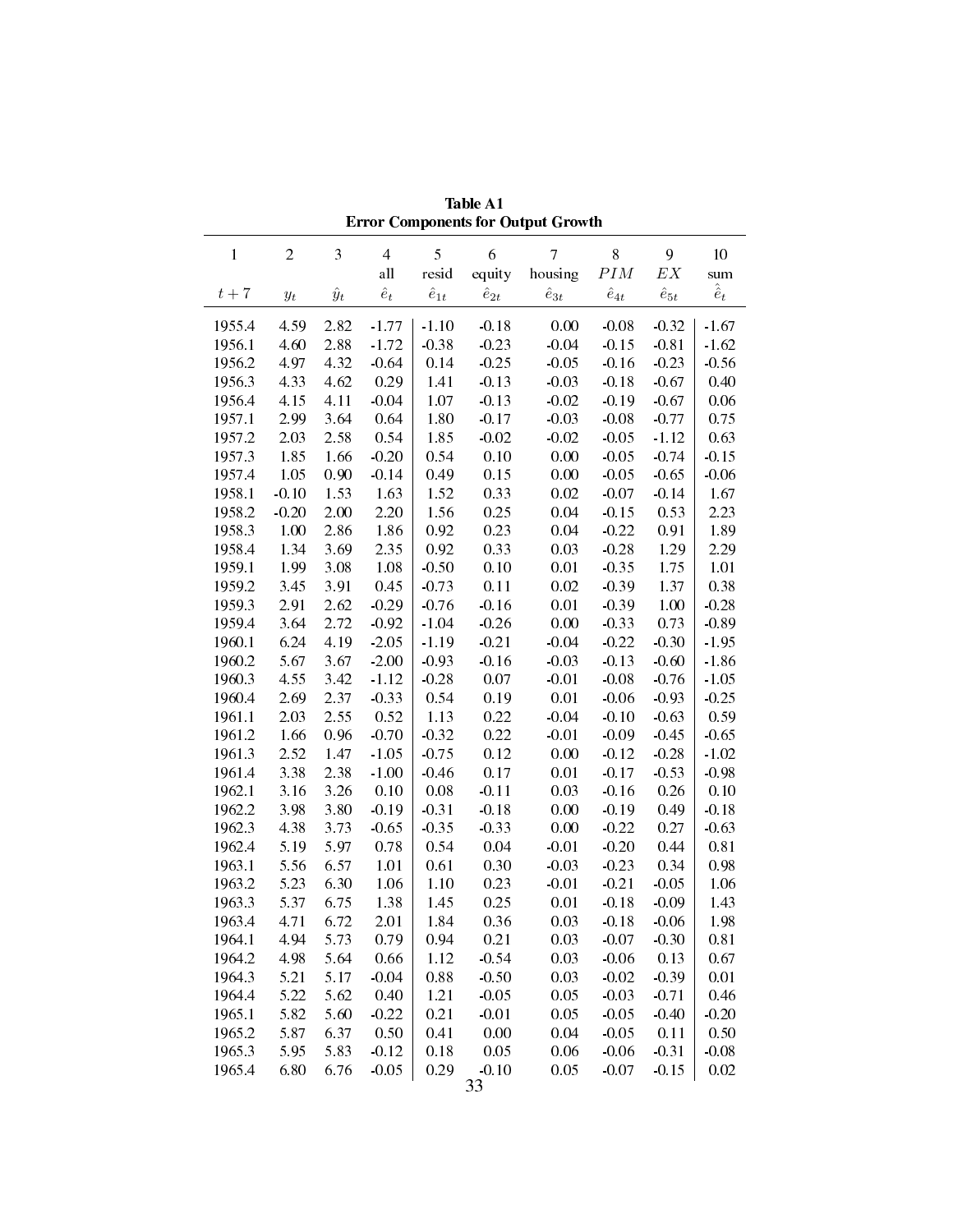|              |                       |             |                |                |                | етгог Сошроненіз юг Ойіриі Стомин |                |                |                   |
|--------------|-----------------------|-------------|----------------|----------------|----------------|-----------------------------------|----------------|----------------|-------------------|
| $\mathbf{1}$ | $\overline{c}$        | 3           | $\overline{4}$ | 5              | 6              | $\overline{7}$                    | $8\,$          | 9              | 10                |
|              |                       |             | all            | resid          | equity         | housing                           | $\cal{P}IM$    | ${\cal E} X$   | sum               |
| $t+7$        | $y_{\boldsymbol{t}}$  | $\hat{y}_t$ | $\hat{e}_t$    | $\hat{e}_{1t}$ | $\hat{e}_{2t}$ | $\hat{e}_{3t}$                    | $\hat{e}_{4t}$ | $\hat{e}_{5t}$ | $\hat{\hat{e}}_t$ |
| 1966.1       | 6.91                  | 7.21        | 0.30           | 0.29           | $-0.07$        | 0.03                              | $-0.09$        | 0.16           | 0.33              |
| 1966.2       | 6.48                  | 6.38        | $-0.10$        | $-0.12$        | $-0.07$        | 0.06                              | $-0.09$        | 0.12           | $-0.09$           |
| 1966.3       | 6.11                  | 6.32        | 0.21           | 0.20           | $-0.02$        | 0.05                              | $-0.06$        | 0.05           | 0.23              |
| 1966.4       | 6.39                  | 7.57        | 1.18           | 0.89           | 0.08           | 0.07                              | $-0.05$        | 0.18           | 1.17              |
| 1967.1       | 5.57                  | 6.81        | 1.24           | 1.88           | 0.16           | 0.05                              | $-0.08$        | $-0.80$        | 1.21              |
| 1967.2       | 4.87                  | 7.54        | 2.68           | 2.22           | $0.02\,$       | 0.03                              | $-0.04$        | 0.46           | 2.68              |
| 1967.3       | 4.23                  | 6.18        | 1.95           | 1.79           | 0.20           | 0.00                              | $-0.05$        | 0.03           | 1.98              |
| 1967.4       | 3.38                  | 5.79        | 2.40           | 1.64           | 0.32           | $0.00\,$                          | $-0.09$        | 0.49           | 2.36              |
| 1968.1       | 3.19                  | 4.97        | 1.79           | 1.60           | 0.11           | $-0.04$                           | $-0.12$        | 0.23           | 1.78              |
| 1968.2       | 3.88                  | 4.53        | 0.66           | 0.41           | $-0.06$        | 0.00                              | $-0.16$        | 0.48           | 0.68              |
| 1968.3       | 3.89                  | 3.54        | $-0.35$        | 0.36           | $-0.43$        | $-0.04$                           | $-0.13$        | $-0.02$        | $-0.26$           |
| 1968.4       | 3.69                  | 2.92        | $-0.77$        | $-0.30$        | $-0.33$        | $-0.03$                           | $-0.15$        | 0.07           | $-0.73$           |
| 1969.1       | 4.05                  | 3.42        | $-0.63$        | $-0.68$        | $-0.17$        | $-0.04$                           | $-0.13$        | 0.42           | $-0.60$           |
| 1969.2       | 4.19                  | 3.82        | $-0.37$        | 0.05           | $-0.26$        | $-0.06$                           | $-0.09$        | 0.05           | $-0.31$           |
| 1969.3       | 4.10                  | 3.41        | $-0.69$        | $-0.02$        | $-0.17$        | $-0.08$                           | $-0.05$        | $-0.29$        | $-0.62$           |
| 1969.4       | 3.47                  | 2.66        | $-0.80$        | $-0.29$        | $-0.07$        | $-0.07$                           | $-0.03$        | $-0.25$        | $-0.71$           |
| 1970.1       | 2.33                  | 0.61        | $-1.72$        | $-1.07$        | $-0.28$        | $-0.06$                           | $-0.01$        | $-0.20$        | $-1.62$           |
| 1970.2       | 1.57                  | 0.30        | $-1.27$        | $-1.06$        | $0.18\,$       | $-0.05$                           | $0.00\,$       | $-0.28$        | $-1.21$           |
| 1970.3       | 1.67                  | 0.73        | $-0.94$        | $-1.32$        | 0.38           | $-0.06$                           | 0.04           | 0.01           | $-0.95$           |
| 1970.4       | 0.91                  | 1.18        | 0.27           | $-0.57$        | 0.92           | 0.00                              | 0.07           | $-0.20$        | 0.22              |
| 1971.1       | 1.51                  | $-0.41$     | $-1.92$        | $-1.64$        | $0.80\,$       | 0.02                              | 0.13           | $-1.35$        | $-2.03$           |
| 1971.2       | 1.65                  | 1.69        | 0.04           | $-1.20$        | 0.66           | 0.02                              | 0.20           | 0.22           | $-0.10$           |
| 1971.3       | 1.74                  | 2.04        | 0.30           | $-0.43$        | 0.48           | 0.00                              | 0.26           | $-0.07$        | 0.24              |
| 1971.4       | 2.12                  | 3.13        | 1.01           | 0.13           | 0.27           | 0.01                              | 0.18           | 0.30           | 0.90              |
| 1972.1       | 3.11                  | 3.66        | 0.55           | 0.04           | 0.04           | $-0.02$                           | 0.21           | 0.21           | 0.49              |
| 1972.2       | 4.22                  | 3.34        | $-0.89$        | $-1.10$        | $-0.60$        | $0.00\,$                          | 0.23           | 0.49           | $-0.98$           |
| 1972.3       | 4.26                  | 4.28        | 0.02           | $-0.03$        | $-0.43$        | $-0.05$                           | 0.19           | 0.30           | $-0.02$           |
| 1972.4       | 5.68                  | 6.29        | 0.61           | 0.48           | $-0.25$        | $-0.05$                           | 0.23           | 0.15           | 0.56              |
| 1973.1       | 5.55                  | 5.53        | $-0.03$        | 0.13           | $-0.12$        | $-0.06$                           | 0.19           | $-0.17$        | $-0.04$           |
| 1973.2       | 5.87                  | 5.35        | $-0.51$        | 0.03           | $-0.25$        | $-0.08$                           | 0.36           | $-0.57$        | $-0.51$           |
| 1973.3       | 5.17                  | 4.78        | $-0.39$        | 0.08           | $-0.35$        | $-0.09$                           | 0.52           | $-0.54$        | $-0.38$           |
| 1973.4       | 5.52                  | 4.32        | $-1.19$        | $-0.01$        | $-0.16$        | $-0.11$                           | 0.73           | $-1.72$        | $-1.27$           |
|              | 1974.1 4.14 4.57 0.43 |             |                | 0.55           | $0.00\,$       | $-0.09$                           | 1.05           | $-1.12$        | 0.38              |
| 1974.2       | 3.08                  | 3.06        | $-0.02$        | 0.31           | 0.03           | $-0.09$                           | 1.41           | $-1.79$        | $-0.13$           |
| 1974.3       | 2.09                  | 3.11        | 1.02           | 0.07           | 0.23           | $-0.01$                           | 1.97           | $-1.29$        | 0.97              |
| 19744        | 1.07                  | 4.17        | 3.10           | 0.59           | 0.78           | 0.12                              | 2.45           | $-1.02$        | 2.92              |
| 1975.1       | $-0.79$               | 3.37        | 4.16           | 0.66           | 0.72           | 0.17                              | 2.79           | $-0.37$        | 3.98              |
| 1975.2       | $-1.00$               | 3.10        | 4.10           | 0.20           | 0.65           | 0.23                              | 2.66           | 0.20           | 3.94              |
| 1975.3       | 0.10                  | 4.75        | 4.65           | 0.28           | 0.85           | 0.32                              | 2.66           | 0.33           | 4.45              |
| 1975.4       | 0.28                  | 5.22        | 4.94           | 0.89           | 0.46           | 0.36                              | 2.28           | 0.71           | 4.70              |
|              |                       |             |                |                |                |                                   |                |                |                   |

Table A1 Error Components for Output Growth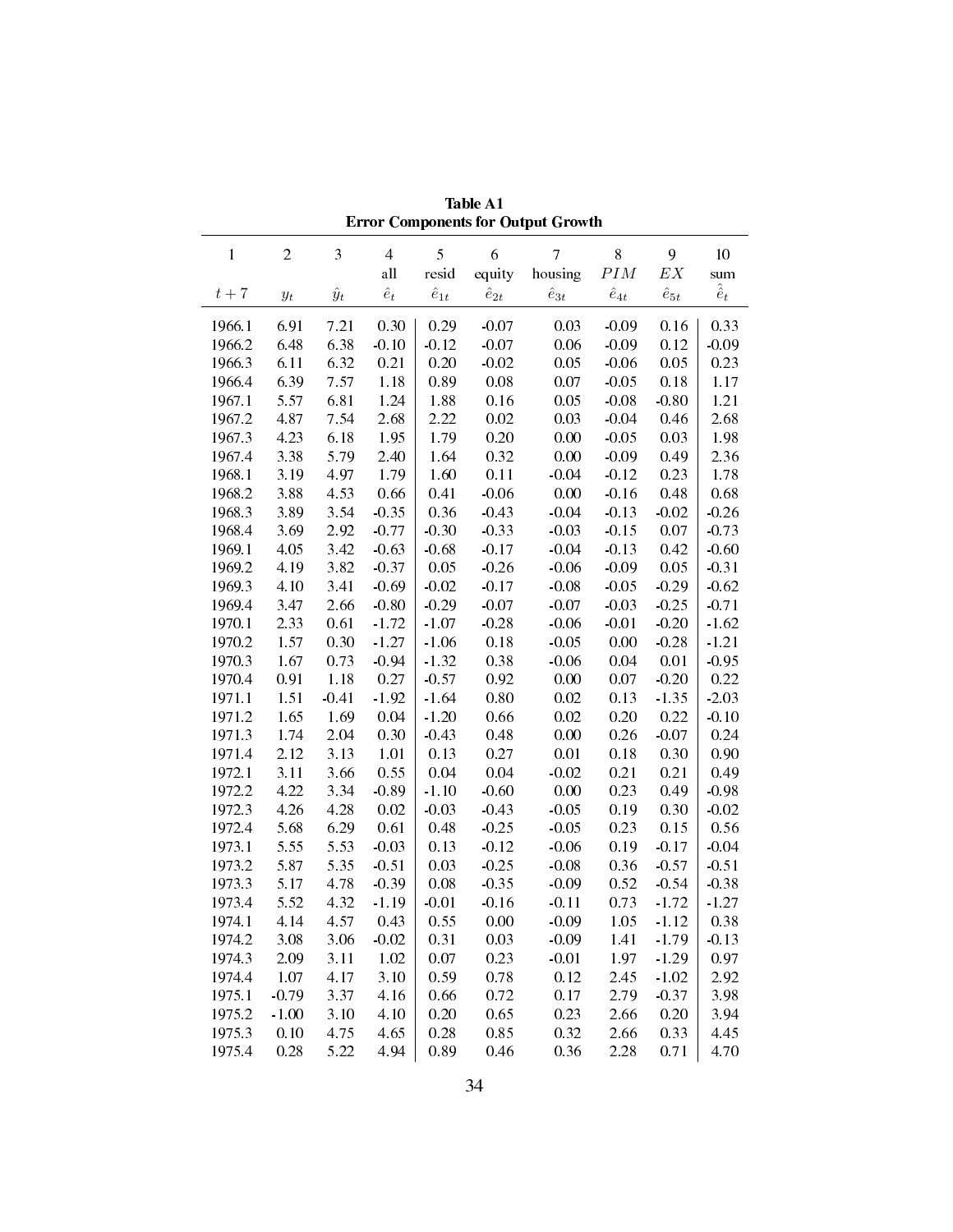|        |                      |             |                |                |                | <b>Error Components for Output Growth</b> |                |                   |                   |
|--------|----------------------|-------------|----------------|----------------|----------------|-------------------------------------------|----------------|-------------------|-------------------|
| 1      | $\overline{c}$       | 3           | $\overline{4}$ | 5              | 6              | $\overline{7}$                            | 8              | 9                 | 10                |
|        |                      |             | all            | resid          | equity         | housing                                   | $\cal{P}IM$    | $\boldsymbol{EX}$ | sum               |
| $t+7$  | $y_{\boldsymbol{t}}$ | $\hat{y}_t$ | $\hat{e}_t$    | $\hat{e}_{1t}$ | $\hat{e}_{2t}$ | $\hat{e}_{3t}$                            | $\hat{e}_{4t}$ | $\hat{e}_{5t}$    | $\hat{\hat{e}}_t$ |
| 1976.1 | 1.84                 | 4.77        | 2.92           | 0.19           | 032            | 0.20                                      | 1.21           | 0.79              | 2.70              |
| 1976.2 | 2.08                 | 3.81        | 1.73           | $-0.20$        | 0.03           | 0.07                                      | 0.35           | 1.29              | 1.55              |
| 1976.3 | 2.82                 | 3.30        | 0.48           | 0.33           | $-0.41$        | $-0.02$                                   | 0.05           | 0.50              | 0.45              |
| 1976.4 | 3.39                 | 3.43        | 0.04           | $-0.03$        | $-0.40$        | $-0.03$                                   | $-0.06$        | 0.61              | 0.09              |
| 1977.1 | 4.64                 | 4.71        | 0.07           | $-0.22$        | $-0.17$        | 0.00                                      | $-0.10$        | 0.66              | 0.17              |
| 1977.2 | 5.28                 | 4.79        | $-0.49$        | $-0.71$        | $-0.01$        | 0.05                                      | 0.00           | 0.21              | $-0.46$           |
| 1977.3 | 5.33                 | 4.70        | $-0.63$        | $-0.55$        | $-0.24$        | $-0.04$                                   | 0.27           | $-0.06$           | $-0.63$           |
| 1977.4 | 4.64                 | 4.62        | $-0.02$        | $-0.80$        | $-0.12$        | $-0.07$                                   | 0.42           | 0.52              | $-0.04$           |
| 1978.1 | 3.65                 | 3.56        | $-0.09$        | $-0.94$        | 0.06           | $-0.11$                                   | 0.44           | 0.41              | $-0.14$           |
| 1978.2 | 5.28                 | 4.12        | $-1.16$        | $-1.87$        | 0.12           | $-0.07$                                   | 0.48           | 0.10              | $-1.24$           |
| 1978.3 | 5.54                 | 4.25        | $-1.29$        | $-2.01$        | 0.14           | $-0.12$                                   | 0.48           | 0.12              | $-1.40$           |
| 1978.4 | 5.86                 | 5.34        | $-0.52$        | $-1.04$        | 0.21           | $-0.14$                                   | 0.55           | $-0.11$           | $-0.53$           |
| 1979.1 | 5.33                 | 4.39        | $-0.93$        | $-0.77$        | 0.02           | $-0.14$                                   | 0.43           | $-0.48$           | $-0.94$           |
| 1979.2 | 4.36                 | 3.94        | $-0.42$        | $-0.38$        | 0.01           | $-0.11$                                   | 0.39           | $-0.39$           | $-0.47$           |
| 1979.3 | 3.81                 | 2.71        | $-1.10$        | $-0.94$        | $-0.08$        | $-0.11$                                   | 0.58           | $-0.56$           | $-1.11$           |
| 1979.4 | 3.96                 | 3.32        | $-0.65$        | 0.05           | $-0.17$        | $-0.10$                                   | 0.84           | $-1.32$           | $-0.70$           |
| 1980.1 | 3.96                 | 3.89        | $-0.08$        | 0.56           | $-0.30$        | $-0.09$                                   | 1.19           | $-1.46$           | $-0.10$           |
| 1980.2 | 0.94                 | 2.96        | 2.02           | 1.54           | $-0.22$        | $-0.08$                                   | 1.46           | $-0.64$           | 2.05              |
| 1980.3 | 0.36                 | 2.24        | 1.88           | 1.06           | $-0.17$        | $-0.07$                                   | 1.81           | $-0.74$           | 1.89              |
| 1980.4 | 0.63                 | 1.87        | 1.25           | $-0.07$        | $-0.28$        | $-0.08$                                   | 2.05           | $-0.43$           | 1.20              |
| 1981.1 | 1.54                 | 2.16        | 0.61           | $-0.68$        | $-0.29$        | $-0.01$                                   | 2.14           | $-0.56$           | 0.61              |
| 1981.2 | 1.10                 | 1.11        | 0.01           | $-1.06$        | $-0.32$        | 0.02                                      | 2.00           | $-0.64$           | $-0.01$           |
| 1981.3 | 1.34                 | 0.70        | $-0.64$        | $-1.75$        | $-0.27$        | 0.01                                      | 1.57           | $-0.19$           | $-0.64$           |
| 1981.4 | 0.56                 | 0.30        | $-0.26$        | $-1.75$        | $-0.22$        | 0.00                                      | 1.11           | 0.53              | $-0.33$           |
| 1982.1 | $-0.42$              | $-0.62$     | $-0.20$        | $-1.47$        | $-0.30$        | 0.00                                      | 0.39           | 1.04              | $-0.34$           |
| 1982.2 | 0.87                 | 0.16        | $-0.71$        | $-2.27$        | $-0.08$        | 0.01                                      | 0.07           | 1.40              | $-0.87$           |
| 1982.3 | 0.76                 | 1.84        | 1.08           | $-0.67$        | 0.19           | 0.02                                      | $-0.19$        | 1.64              | 0.99              |
| 1982.4 | $-0.12$              | 1.92        | 2.03           | 0.12           | 0.42           | $-0.02$                                   | $-0.38$        | 1.85              | 1.99              |
| 1983.1 | $-0.51$              | 1.23        | 1.73           | $-0.15$        | 0.44           | $-0.07$                                   | $-0.68$        | 2.22              | 1.76              |
| 1983.2 | 1.00                 | 2.49        | 1.49           | $-0.39$        | 0.34           | 0.03                                      | $-0.85$        | 2.40              | 1.52              |
| 1983.3 | 1.38                 | 2.30        | 0.92           | $-0.60$        | 0.05           | 0.05                                      | $-0.66$        | 2.11              | 0.94              |
| 1983.4 | 3.06                 | 3.25        | 0.19           | $-1.27$        | 0.08           | 0.04                                      | $-0.78$        | 2.09              | 0.16              |
| 1984.1 | 4.93                 | 4.35        | $-0.58$        | $-1.12$        | $-0.13$        | 0.08                                      | $-0.82$        | 1.41              | $-0.58$           |
| 1984.2 | 5.54                 | 5.05        | $-0.49$        | $-0.93$        | $-0.19$        | 0.07                                      | $-0.69$        | 1.28              | $-0.46$           |
| 1984.3 | 6.26                 | 5.18        | $-1.07$        | $-0.92$        | $-0.08$        | 0.01                                      | $-0.61$        | 0.54              | $-1.06$           |
| 1984.4 | 6.64                 | 6.35        | $-0.30$        | 0.35           | 0.14           | $-0.01$                                   | $-0.58$        | $-0.14$           | $-0.25$           |
| 1985.1 | 6.48                 | 6.34        | $-0.14$        | 0.22           | 0.26           | $-0.03$                                   | $-0.45$        | $-0.13$           | $-0.14$           |
| 1985.2 | 5.75                 | 5.62        | $-0.13$        | 0.22           | 0.41           | $-0.07$                                   | $-0.52$        | $-0.14$           | $-0.10$           |
| 1985.3 | 5.54                 | 4.51        | $-1.03$        | $-0.59$        | 0.35           | $-0.14$                                   | $-0.60$        | 0.01              | $-0.96$           |
| 1985.4 | 4.87                 | 4.33        | $-0.54$        | $-0.15$        | 0.31           | $-0.21$                                   | $-0.55$        | 0.10              | $-0.49$           |

Table A1 Error Components for Output Growth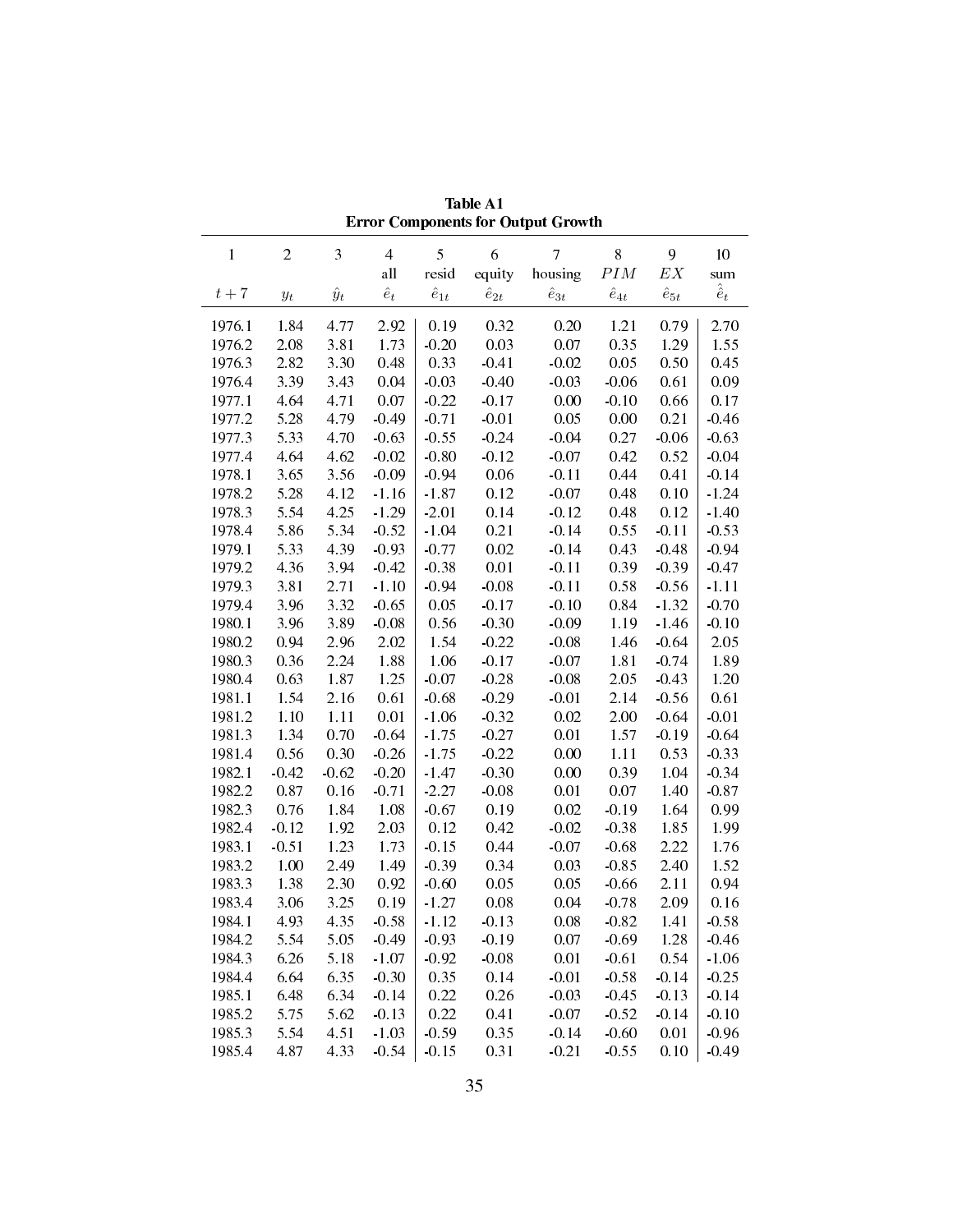|              |                                                                        |             |                       |                |                | еттог сотропения гот отврат отоман |                      |                        |                   |
|--------------|------------------------------------------------------------------------|-------------|-----------------------|----------------|----------------|------------------------------------|----------------------|------------------------|-------------------|
| $\mathbf{1}$ | $\sqrt{2}$                                                             | 3           | $\overline{4}$<br>all | 5<br>resid     | 6<br>equity    | $7\overline{ }$<br>housing         | $8\,$<br>$\cal{P}IM$ | 9<br>$\boldsymbol{EX}$ | $10\,$<br>sum     |
| $t+7$        | $y_{t}% \left( t\right) \sim\mathcal{N}_{\mathrm{c}}\left( t\right) ,$ | $\hat{y}_t$ | $\hat{e}_t$           | $\hat{e}_{1t}$ | $\hat{e}_{2t}$ | $\hat{e}_{3t}$                     | $\hat{e}_{4t}$       | $\hat{e}_{5t}$         | $\hat{\hat{e}}_t$ |
| 1986.1       | 4.36                                                                   | 4.28        | $-0.08$               | 0.53           | 0.08           | $-0.18$                            | $-0.61$              | 0.13                   | $-0.04$           |
| 1986.2       | 3.68                                                                   | 3.67        | 0.00                  | 0.78           | $-0.08$        | $-0.18$                            | $-0.70$              | 0.18                   | 0.00              |
| 1986.3       | 3.67                                                                   | 4.32        | 0.65                  | 1.31           | $-0.10$        | $-0.18$                            | $-0.56$              | 0.20                   | 0.66              |
| 1986.4       | 3.50                                                                   | 4.84        | 1.33                  | 1.98           | $-0.14$        | $-0.18$                            | $-0.44$              | 0.17                   | 1.40              |
| 1987.1       | 3.37                                                                   | 4.59        | 1.22                  | 1.77           | $-0.15$        | $-0.19$                            | $-0.21$              | 0.01                   | 1.24              |
| 1987.2       | 3.49                                                                   | 3.79        | 0.30                  | 1.13           | $-0.21$        | $-0.15$                            | $-0.17$              | $-0.24$                | 0.37              |
| 1987.3       | 3.16                                                                   | 2.72        | $-0.44$               | 0.90           | $-0.42$        | $-0.11$                            | $-0.06$              | $-0.66$                | $-0.34$           |
| 1987.4       | 3.66                                                                   | 3.22        | $-0.43$               | 0.78           | $-0.22$        | $-0.08$                            | $-0.11$              | $-0.72$                | $-0.35$           |
| 1988.1       | 3.42                                                                   | 3.29        | $-0.13$               | 0.99           | $-0.10$        | $-0.07$                            | $-0.01$              | $-0.85$                | $-0.04$           |
| 1988.2       | 3.87                                                                   | 3.50        | $-0.37$               | 0.51           | $-0.05$        | $-0.03$                            | 0.34                 | $-1.13$                | $-0.36$           |
| 1988.3       | 3.65                                                                   | 2.43        | $-1.22$               | $-0.16$        | $-0.19$        | $-0.03$                            | 0.40                 | $-1.23$                | $-1.20$           |
| 1988.4       | 4.07                                                                   | 2.69        | $-1.38$               | $-0.60$        | 0.03           | $-0.02$                            | 0.41                 | $-1.20$                | $-1.38$           |
|              | 4.25                                                                   | 2.51        | $-1.75$               |                |                |                                    |                      | $-1.50$                | $-1.75$           |
| 1989.1       |                                                                        | 2.16        |                       | $-0.81$        | 0.31           | $-0.01$                            | 0.26                 |                        |                   |
| 1989.2       | 4.03                                                                   |             | $-1.87$               | $-0.82$        | $0.28\,$       | $0.00\,$                           | 0.12                 | $-1.47$                | $-1.89$           |
| 1989.3       | 3.92                                                                   | 2.22        | $-1.70$               | $-0.84$        | 0.34           | 0.01                               | 0.08                 | $-1.33$                | $-1.75$           |
| 1989.4       | 3.16                                                                   | 1.09        | $-2.07$               | $-0.70$        | $-0.14$        | $0.00\,$                           | $-0.01$              | $-1.18$                | $-2.03$           |
| 1990.1       | 3.50                                                                   | 1.89        | $-1.61$               | $-0.43$        | $-0.13$        | $-0.01$                            | $-0.07$              | $-0.90$                | $-1.53$           |
| 1990.2       | 2.98                                                                   | 1.30        | $-1.68$               | $-0.40$        | $-0.14$        | 0.02                               | $-0.21$              | $-0.85$                | $-1.58$           |
| 1990.3       | 2.71                                                                   | 1.38        | $-1.33$               | $-0.18$        | $-0.18$        | 0.03                               | $-0.09$              | $-0.85$                | $-1.27$           |
| 19904        | 1.65                                                                   | 0.95        | $-0.70$               | $0.06\,$       | $-0.04$        | 0.05                               | $-0.05$              | $-0.66$                | $-0.65$           |
| 1991.1       | 0.88                                                                   | 1.35        | 0.47                  | 0.87           | 0.09           | 0.07                               | $-0.07$              | $-0.48$                | 0.48              |
| 1991.2       | 0.88                                                                   | 1.04        | 0.16                  | 0.28           | 0.16           | 0.10                               | $-0.14$              | $-0.21$                | 0.20              |
| 1991.3       | 0.76                                                                   | 1.23        | 0.46                  | 0.32           | 0.30           | 0.17                               | $-0.01$              | $-0.34$                | 0.44              |
| 1991.4       | 0.87                                                                   | 1.31        | 0.43                  | 0.39           | 0.32           | 0.20                               | $-0.09$              | $-0.42$                | 0.40              |
| 1992.1       | 0.81                                                                   | 0.87        | 0.05                  | 0.13           | 0.12           | 0.17                               | $-0.22$              | $-0.16$                | 0.04              |
| 1992.2       | 1.17                                                                   | 1.13        | $-0.04$               | $-0.05$        | 0.07           | 0.13                               | $-0.11$              | $-0.15$                | $-0.11$           |
| 1992.3       | 1.66                                                                   | 1.23        | $-0.43$               | 0.28           | $-0.24$        | 0.11                               | $-0.33$              | $-0.22$                | $-0.40$           |
| 19924        | 2.61                                                                   | 1.97        | $-0.64$               | 0.49           | $-0.06$        | 0.07                               | $-0.87$              | $-0.24$                | $-0.62$           |
| 1993.1       | 2.93                                                                   | 2.68        | $-0.25$               | 0.43           | 0.09           | 0.10                               | $-0.58$              | $-0.26$                | $-0.21$           |
| 1993.2       | 2.86                                                                   | 3.39        | 0.53                  | 0.72           | $-0.02$        | 0.10                               | $-0.31$              | 0.08                   | 0.57              |
| 1993.3       | 2.87                                                                   | 3.75        | 0.87                  | 0.71           | $-0.02$        | 0.09                               | $-0.20$              | 0.30                   | 0.89              |
| 1993.4       | 3.32                                                                   | 4.40        | 1.08                  | 0.76           | 0.13           | 0.10                               | $-0.31$              | 0.38                   | 1.06              |
| 1994.1       |                                                                        | 3.31 4.31   | 1.00                  |                | $0.75 - 0.03$  |                                    | $0.13 - 0.28$        | 0.42                   | $1.00\,$          |
| 1994.2       | 3.49                                                                   | 4.07        | 0.59                  | 0.81           | $-0.13$        | 0.10                               | $-0.35$              | 0.17                   | 0.60              |
| 1994.3       | 3.27                                                                   | 3.79        | 0.52                  | 0.98           | $-0.14$        | 0.10                               | $-0.48$              | 0.07                   | 0.54              |
| 1994.4       | 3.31                                                                   | 3.25        | $-0.06$               | 0.40           | 0.05           | 0.09                               | $-0.40$              | $-0.19$                | $-0.05$           |
| 1995.1       | 3.39                                                                   | 3.54        | 0.15                  | 0.67           | 0.10           | 0.05                               | $-0.22$              | $-0.45$                | 0.14              |
| 1995.2       | 3.22                                                                   | 3.90        | 0.68                  | 1.35           | 0.06           | 0.05                               | $-0.23$              | $-0.53$                | 0.70              |
| 1995.3       | 3.37                                                                   | 3.53        | 0.15                  | 1.11           | 0.04           | 0.07                               | $-0.08$              | $-0.95$                | 0.19              |
| 1995.4       | 3.06                                                                   | 3.59        | 0.53                  | 1.32           | 0.04           | 0.07                               | $-0.04$              | $-0.85$                | 0.54              |

Table A1 Error Components for Output Growth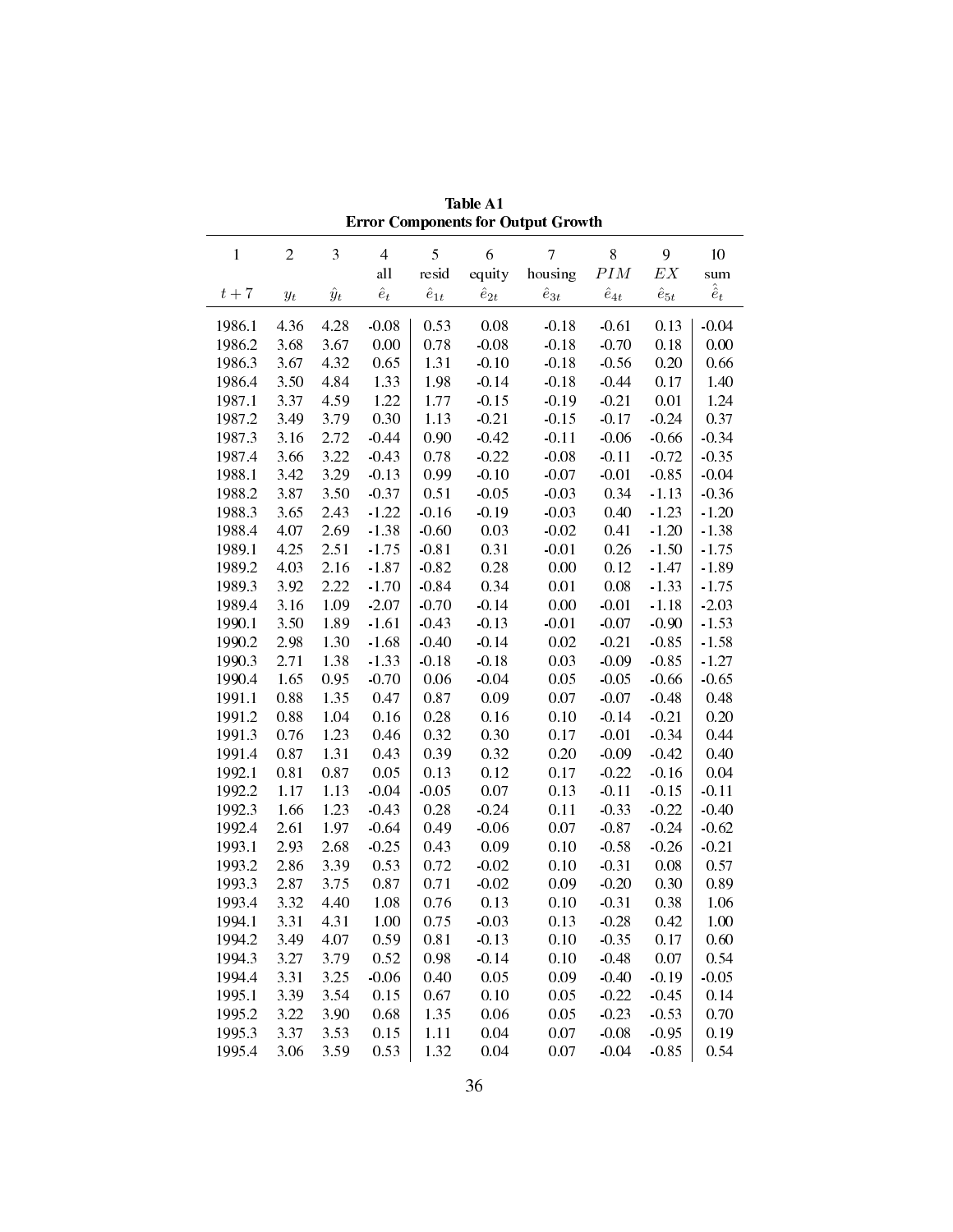| $\mathbf{1}$ | $\sqrt{2}$                                                             | 3           | $\overline{4}$ | 5              | 6              | $\overline{7}$ | $8\,$          | 9                 | $10\,$            |
|--------------|------------------------------------------------------------------------|-------------|----------------|----------------|----------------|----------------|----------------|-------------------|-------------------|
|              |                                                                        |             | all            | resid          | equity         | housing        | $\cal{P}IM$    | $\boldsymbol{EX}$ | sum               |
| $t+7$        | $y_{t}% \left( t\right) \sim\mathcal{N}_{\mathrm{c}}\left( t\right) ,$ | $\hat{y}_t$ | $\hat{e}_t$    | $\hat{e}_{1t}$ | $\hat{e}_{2t}$ | $\hat{e}_{3t}$ | $\hat{e}_{4t}$ | $\hat{e}_{5t}$    | $\hat{\hat{e}}_t$ |
| 1996.1       | 2.90                                                                   | 2.07        | $-0.83$        | 0.23           | $-0.16$        | 0.06           | $-0.01$        | $-0.96$           | $-0.84$           |
| 1996.2       | 3.07                                                                   | 1.77        | $-1.30$        | $-0.09$        | $-0.36$        | 0.06           | $-0.10$        | $-0.78$           | $-1.26$           |
| 1996.3       | 3.21                                                                   | 1.66        | $-1.55$        | $-0.34$        | $-0.44$        | 0.05           | $-0.24$        | $-0.48$           | $-1.45$           |
| 1996.4       | 3.21                                                                   | 1.45        | $-1.76$        | $-0.21$        | $-0.52$        | 0.04           | $-0.32$        | $-0.64$           | $-1.65$           |
| 1997.1       | 3.47                                                                   | 1.70        | $-1.77$        | $-0.05$        | $-0.46$        | 0.04           | $-0.40$        | $-0.78$           | $-1.66$           |
| 1997.2       | 4.16                                                                   | 2.20        | $-1.95$        | 0.17           | $-0.41$        | 0.03           | $-0.62$        | $-1.05$           | $-1.89$           |
| 1997.3       | 4.38                                                                   | 2.77        | $-1.61$        | 0.26           | $-0.35$        | 0.03           | $-0.64$        | $-0.88$           | $-1.58$           |
| 1997.4       | 4.38                                                                   | 3.16        | $-1.22$        | 0.67           | $-0.35$        | 0.02           | $-0.64$        | $-0.89$           | $-1.18$           |
| 1998.1       | 4.59                                                                   | 3.27        | $-1.32$        | 0.69           | $-0.42$        | 0.02           | $-0.72$        | $-0.85$           | $-1.28$           |
| 1998.2       | 4.08                                                                   | 2.79        | $-1.30$        | 0.71           | $-0.57$        | 0.00           | $-0.78$        | $-0.60$           | $-1.24$           |
| 1998.3       | 4.25                                                                   | 2.68        | $-1.56$        | 0.46           | $-0.75$        | $-0.01$        | $-0.79$        | $-0.42$           | $-1.51$           |
| 1998.4       | 4 4 3                                                                  | 2.94        | $-1.49$        | 0.08           | $-0.74$        | $-0.04$        | $-0.92$        | 0.19              | $-1.43$           |
| 1999.1       | 447                                                                    | 2.89        | $-1.58$        | $-0.10$        | $-0.85$        | $-0.06$        | $-0.89$        | 0.37              | $-1.53$           |
| 1999.2       | 4.11                                                                   | 2.83        | $-1.28$        | $-0.62$        | $-0.56$        | $-0.07$        | $-0.76$        | 0.77              | $-1.23$           |
| 1999.3       | 4.07                                                                   | 3.22        | $-0.84$        | $-0.43$        | $-0.45$        | $-0.08$        | $-0.71$        | 0.87              | $-0.80$           |
| 1999.4       | 4.60                                                                   | 3.02        | $-1.58$        | $-0.84$        | $-0.52$        | $-0.09$        | $-0.63$        | 0.56              | $-1.52$           |
| 2000.1       | 4.16                                                                   | 3.45        | $-0.71$        | $-0.27$        | $-0.30$        | $-0.08$        | $-0.31$        | 0.35              | $-0.62$           |
| 2000.2       | 4.63                                                                   | 3.41        | $-1.23$        | $-0.29$        | $-0.52$        | $-0.08$        | $-0.17$        | $-0.11$           | $-1.16$           |
| 2000.3       | 3.97                                                                   | 2.30        | $-1.67$        | $0.18\,$       | $-1.16$        | $-0.08$        | 0.00           | $-0.47$           | $-1.53$           |
| 2000.4       | 3.46                                                                   | 2.56        | $-0.90$        | $-0.02$        | $-0.64$        | $-0.09$        | 0.04           | $-0.13$           | $-0.84$           |
| 2001.1       | 2.96                                                                   | 1.89        | $-1.07$        | $-0.27$        | $-0.55$        | $-0.11$        | 0.10           | $-0.19$           | $-1.02$           |
| 2001.2       | 2.70                                                                   | 2.10        | $-0.60$        | $-0.46$        | $-0.17$        | $-0.13$        | 0.01           | 0.20              | $-0.55$           |
| 2001.3       | 1.92                                                                   | 1.52        | $-0.41$        | $-0.86$        | $-0.22$        | $-0.15$        | $-0.13$        | 0.97              | $-0.39$           |
| 2001.4       | 1.23                                                                   | 2.13        | 0.91           | $-1.10$        | 0.75           | $-0.18$        | $-0.27$        | 1.68              | 0.88              |
| 2002.1       | 1.44                                                                   | 3.20        | 1.76           | $-0.78$        | 1.14           | $-0.20$        | $-0.46$        | 2.08              | 1.78              |
| 2002.2       | 0.93                                                                   | 2.96        | 2.03           | $-0.64$        | 1.01           | $-0.19$        | $-0.52$        | 2.35              | 2.01              |
| 2002.3       | 1.28                                                                   | 3.93        | 2.65           | $-0.30$        | $1.10\,$       | $-0.16$        | $-0.61$        | 2.59              | 2.62              |
| 2002.4       | 1.05                                                                   | 3.62        | 2.57           | $-0.01$        | 0.87           | $-0.15$        | $-0.62$        | 2.46              | 2.53              |
| 2003.1       | 1.26                                                                   | 3.47        | 2.21           | $-0.01$        | 0.59           | $-0.15$        | $-0.52$        | 2.32              | 2.21              |
| 2003.2       | 1.54                                                                   | 3.07        | 1.53           | $-0.78$        | 0.93           | $-0.14$        | $-0.34$        | 1.90              | 1.56              |
| 2003.3       | 2.64                                                                   | 2.44        | $-0.19$        | $-1.42$        | 0.43           | $-0.12$        | $-0.21$        | 1.15              | $-0.18$           |
| 2003.4       | 2.77                                                                   | 2.78        | 0.01           | $-1.07$        | 0.69           | $-0.13$        | 0.01           | 0.46              | $-0.03$           |
| 2004.1       | 2.80                                                                   | 2.86        | 0.06           | $-0.82$        | 0.54           |                | $-0.13$ 0.09   | 0.28              | $-0.04$           |
| 2004.2       | 2.96                                                                   | 2.59        | $-0.37$        | $-0.51$        | $-0.04$        | $-0.15$        | 0.01           | 0.30              | $-0.40$           |
| 2004.3       | 3.11                                                                   | 2.42        | $-0.69$        | $-0.06$        | $-0.67$        | $-0.16$        | 0.03           | 0.20              | $-0.66$           |
| 2004.4       | 3.41                                                                   | 2.76        | $-0.65$        | 0.16           | $-0.57$        | $-0.18$        | 0.10           | $-0.12$           | $-0.61$           |
| 2005.1       | 3.64                                                                   | 2.36        | $-1.27$        | 0.30           | $-0.79$        | $-0.23$        | 0.03           | $-0.49$           | $-1.18$           |
| 2005.2       | 3.53                                                                   | 2.11        | $-1.42$        | 0.01           | $-0.55$        | $-0.24$        | 0.16           | $-0.77$           | $-1.38$           |
| 2005.3       | 3.08                                                                   | 1.22        | $-1.87$        | $-0.68$        | $-0.53$        | $-0.25$        | 0.22           | $-0.57$           | $-1.81$           |
| 2005.4       | 2.91                                                                   | 2.12        | $-0.79$        | $-0.31$        | $-0.29$        | $-0.26$        | 0.34           | $-0.22$           | $-0.75$           |

Table A1 Error Components for Output Growth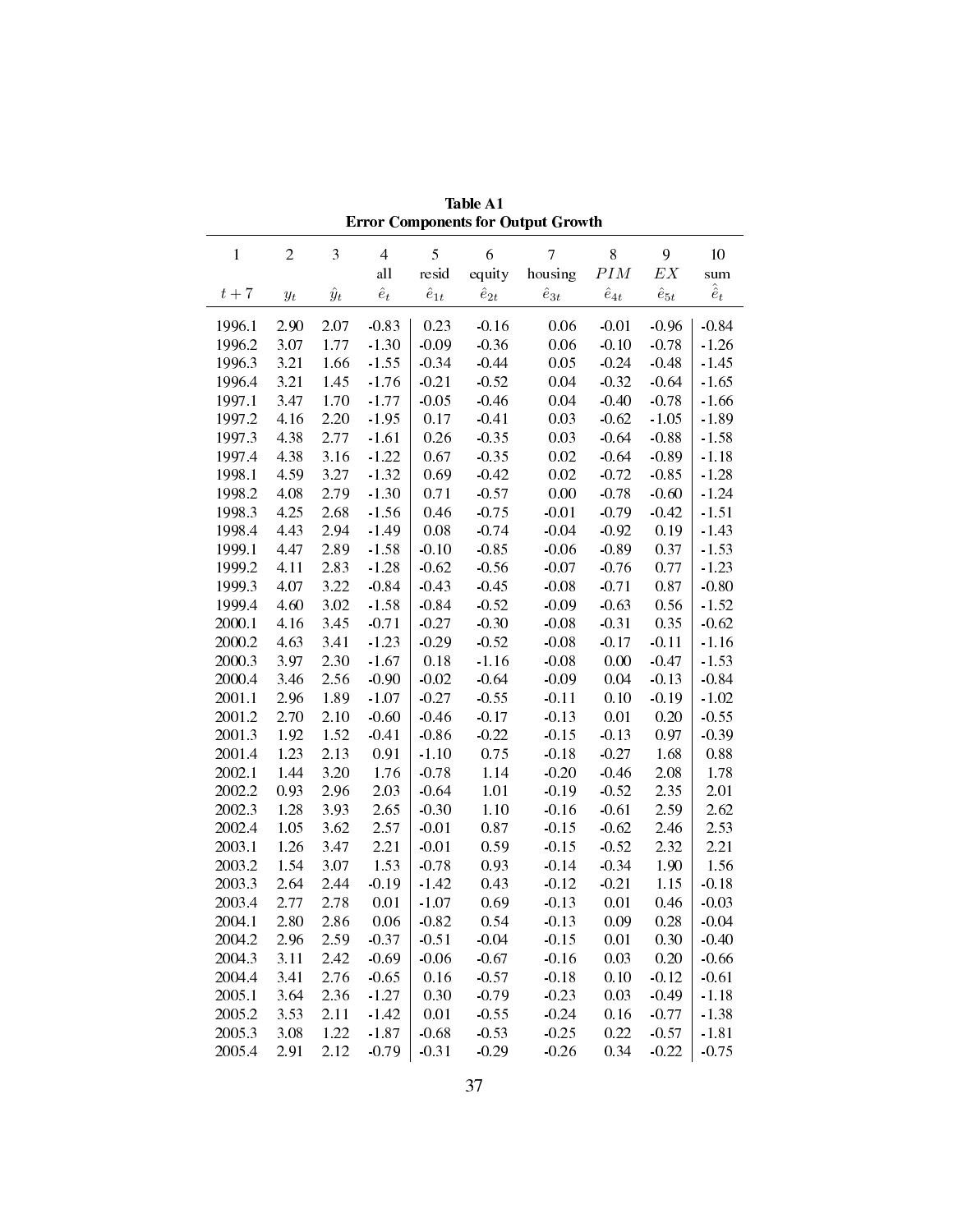|        |         |             |             | л.             |                | л.             |                |                |                   |
|--------|---------|-------------|-------------|----------------|----------------|----------------|----------------|----------------|-------------------|
| 1      | 2       | 3           | 4<br>all    | 5<br>resid     | 6<br>equity    | 7<br>housing   | 8<br>PIM       | 9<br>EX        | 10<br>sum         |
| $t+7$  | $y_t$   | $\hat{y}_t$ | $\hat{e}_t$ | $\hat{e}_{1t}$ | $\hat{e}_{2t}$ | $\hat{e}_{3t}$ | $\hat{e}_{4t}$ | $\hat{e}_{5t}$ | $\hat{\hat{e}}_t$ |
|        |         |             |             |                |                |                |                |                |                   |
| 2006.1 | 3.15    | 1.79        | $-1.36$     | $-0.69$        | $-0.34$        | $-0.28$        | 0.28           | $-0.29$        | $-1.32$           |
| 2006.2 | 3.05    | 1.17        | $-1.88$     | $-0.96$        | $-0.48$        | $-0.27$        | 0.26           | $-0.36$        | $-1.82$           |
| 2006.3 | 2.69    | 0.58        | $-2.11$     | $-0.97$        | $-0.65$        | $-0.23$        | 0.27           | $-0.44$        | $-2.02$           |
| 2006.4 | 2.56    | 1.25        | $-1.31$     | $-0.42$        | $-0.41$        | $-0.17$        | 0.20           | $-0.46$        | $-1.26$           |
| 2007.1 | 2.19    | 0.72        | $-1.47$     | $-0.61$        | $-0.50$        | $-0.08$        | 0.18           | $-0.42$        | $-1.42$           |
| 2007.2 | 2.46    | 0.87        | $-1.59$     | $-0.77$        | $-0.52$        | 0.02           | 0.06           | $-0.37$        | $-1.58$           |
| 2007.3 | 2.57    | 0.64        | $-1.93$     | $-0.69$        | $-0.46$        | 0.10           | $-0.03$        | $-0.79$        | $-1.88$           |
| 2007.4 | 2.38    | 1.07        | $-1.31$     | $-0.21$        | $-0.46$        | 0.16           | 0.01           | $-0.79$        | $-1.28$           |
| 2008.1 | 1.89    | 1.75        | $-0.14$     | 0.27           | $-0.29$        | 0.22           | 0.17           | $-0.54$        | $-0.17$           |
| 2008.2 | 1.91    | 1.74        | $-0.17$     | 0.34           | $-0.34$        | 0.26           | 0.26           | $-0.68$        | $-0.16$           |
| 2008.3 | 1.74    | 2.56        | 0.82        | 0.96           | $-0.13$        | 0.35           | 0.43           | $-0.76$        | 0.85              |
| 2008.4 | 0.73    | 4.00        | 3.27        | 1.74           | 0.31           | 0.50           | 0.66           | 0.10           | 3.30              |
| 2009.1 | $-0.07$ | 4.52        | 4.60        | 1.90           | 0.75           | 0.60           | 0.52           | 0.96           | 4.74              |

Table A1 Error Components for Output Growth

*•* See notes to Table 1.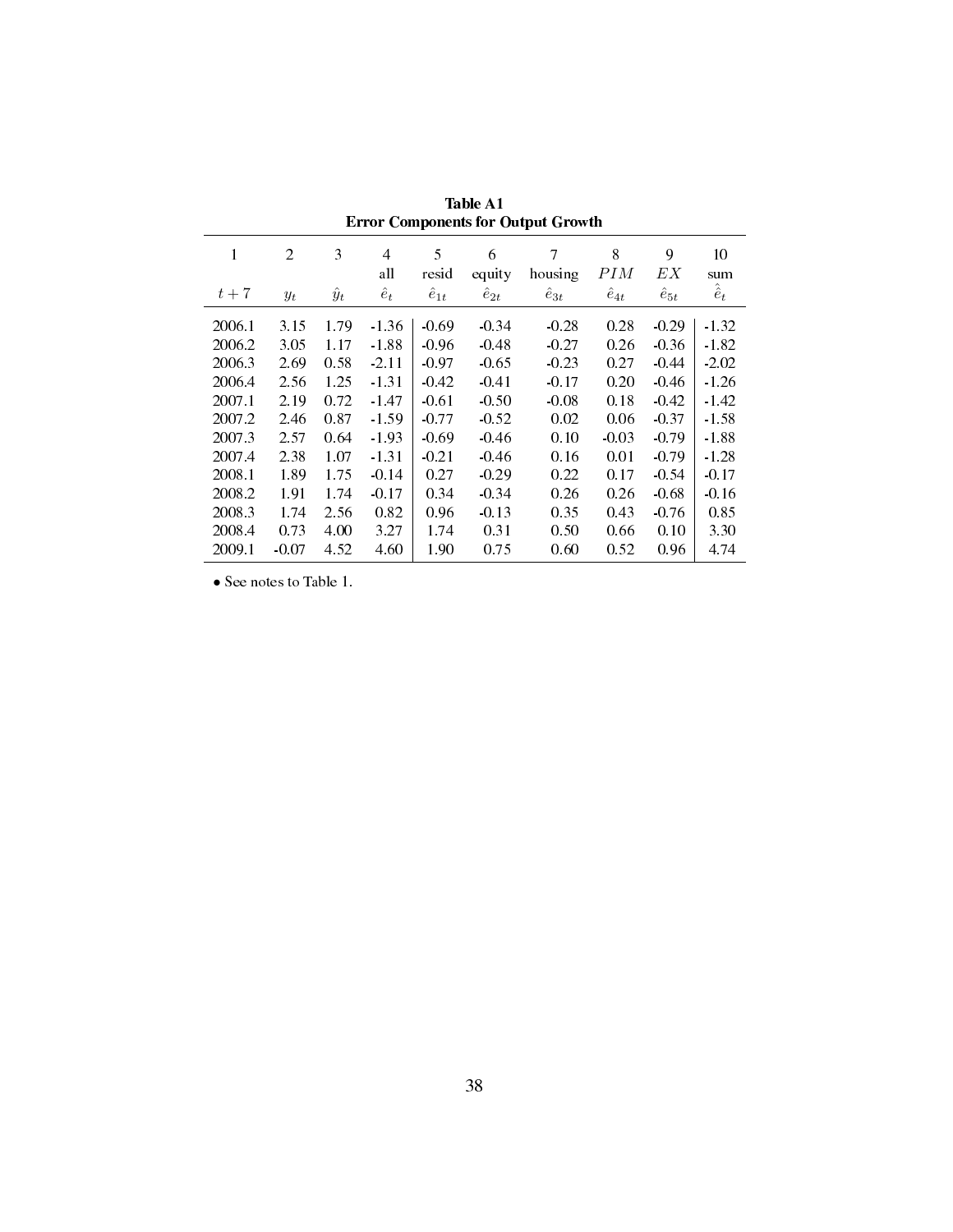|        |                |             |                |                |                | <b>Error Components for Inflation</b> |                |                   |                   |
|--------|----------------|-------------|----------------|----------------|----------------|---------------------------------------|----------------|-------------------|-------------------|
| 1      | $\overline{c}$ | 3           | $\overline{4}$ | 5              | 6              | $\overline{7}$                        | $8\,$          | 9                 | 10                |
|        |                |             | all            | resid          | equity         | housing                               | $\cal{P}IM$    | $\boldsymbol{EX}$ | sum               |
| $t+7$  | $y_t$          | $\hat{y}_t$ | $\hat{e}_t$    | $\hat{e}_{1t}$ | $\hat{e}_{2t}$ | $\hat{e}_{3t}$                        | $\hat{e}_{4t}$ | $\hat{e}_{5t}$    | $\hat{\hat{e}}_t$ |
|        |                |             |                |                |                |                                       |                |                   |                   |
| 1955.4 | 1.77           | 0.89        | $-0.88$        | $-0.79$        | $-0.11$        | 0.01                                  | 0.28           | $-0.15$           | $-0.76$           |
| 1956.1 | 2.15           | 1.01        | $-1.14$        | $-0.76$        | $-0.15$        | $-0.02$                               | 0.44           | $-0.50$           | $-0.99$           |
| 1956.2 | 2.40           | 2.02        | $-0.38$        | $-0.56$        | $-0.16$        | $-0.03$                               | 0.46           | $-0.01$           | $-0.30$           |
| 1956.3 | 2.91           | 3.51        | 0.60           | 0.64           | $-0.08$        | $-0.02$                               | 0.47           | $-0.31$           | 0.70              |
| 1956.4 | 3.05           | 3.68        | 0.63           | 0.62           | $-0.09$        | $-0.01$                               | 0.46           | $-0.26$           | 0.72              |
| 1957.1 | 3.49           | 4.22        | 0.73           | 1.08           | $-0.16$        | $-0.02$                               | 0.27           | $-0.34$           | 0.83              |
| 1957.2 | 3.63           | 4.25        | 0.62           | 1.28           | $-0.04$        | $-0.01$                               | 0.20           | $-0.75$           | 0.68              |
| 1957.3 | 3.56           | 3.27        | $-0.28$        | 0.01           | 0.05           | $-0.01$                               | 0.19           | $-0.49$           | $-0.24$           |
| 1957.4 | 3.02           | 2.97        | $-0.05$        | 0.37           | 0.09           | $-0.01$                               | 0.23           | $-0.65$           | 0.04              |
| 1958.1 | 3.03           | 4.16        | 1.13           | 1.03           | 0.22           | 0.01                                  | 0.31           | $-0.42$           | 1.15              |
| 1958.2 | 2.92           | 5.29        | 2.37           | 1.64           | 0.17           | 0.02                                  | 0.49           | 0.09              | 2.41              |
| 1958.3 | 2.62           | 4.95        | 2.33           | 1.24           | 0.14           | 0.03                                  | 0.64           | 0.32              | 2.36              |
| 1958.4 | 2.69           | 6.00        | 3.31           | 1.55           | 0.27           | 0.02                                  | 0.76           | 0.65              | 3.26              |
| 1959.1 | 2.05           | 4.86        | 2.81           | 0.62           | 0.10           | 0.01                                  | 0.86           | 1.13              | 2.73              |
| 1959.2 | 1.70           | 4.35        | 2.65           | 0.62           | 0.11           | 0.01                                  | 0.95           | 0.88              | 2.58              |
| 1959.3 | 1.57           | 3.64        | 2.07           | 0.51           | $-0.08$        | 0.01                                  | 0.91           | 0.73              | 2.07              |
| 1959.4 | 1.73           | 2.98        | 1.25           | 0.15           | $-0.17$        | 0.00                                  | 0.76           | 0.52              | 1.27              |
| 1960.1 | 1.41           | 0.80        | $-0.61$        | $-0.83$        | $-0.15$        | $-0.02$                               | 0.51           | $-0.03$           | $-0.52$           |
| 1960.2 | 1.41           | 0.12        | $-1.29$        | $-1.23$        | $-0.14$        | $-0.02$                               | 0.37           | $-0.15$           | $-1.16$           |
| 1960.3 | 1.27           | 0.74        | $-0.53$        | $-0.41$        | 0.02           | 0.00                                  | 0.25           | $-0.32$           | $-0.47$           |
| 1960.4 | 1.18           | 1.32        | 0.14           | 0.35           | 0.10           | 0.01                                  | 0.23           | $-0.48$           | 0.21              |
| 1961.1 | 1.18           | 2.51        | 1.33           | 1.33           | 0.13           | $-0.03$                               | 0.30           | $-0.35$           | 1.39              |
| 1961.2 | 1.27           | 1.58        | 0.30           | 0.21           | 0.15           | $-0.01$                               | 0.30           | $-0.30$           | 0.34              |
| 1961.3 | 1.28           | 1.43        | 0.16           | $-0.01$        | 0.09           | 0.00                                  | 0.37           | $-0.26$           | 0.18              |
| 1961.4 | 1.27           | 1.88        | 0.60           | 0.45           | 0.15           | 0.00                                  | 0.47           | $-0.44$           | 0.63              |
| 1962.1 | 1.38           | 2.81        | 1.44           | 0.91           | $-0.05$        | 0.02                                  | 0.49           | 0.06              | 1.44              |
| 1962.2 | 1.24           | 2.55        | 1.31           | 0.52           | $-0.10$        | 0.00                                  | 0.52           | 0.34              | 1.29              |
| 1962.3 | 1.20           | 1.81        | 0.62           | 0.16           | $-0.26$        | 0.01                                  | 0.61           | 0.13              | 0.64              |
| 1962.4 | 1.19           | 2.52        | 1.33           | 0.66           | $-0.03$        | $-0.01$                               | 0.54           | 0.18              | 1.35              |
| 1963.1 | 1.19           | 2.71        | 1.52           | 0.64           | 0.15           | $-0.02$                               | 0.59           | 0.12              | 1.48              |
| 1963.2 | 1.19           | 3.10        | 1.90           | 1.21           | 0.13           | $-0.01$                               | 0.53           | 0.04              | 1.90              |
| 1963.3 | 1.13           | 3.72        | 2.60           | 2.04           | 0.18           | 0.01                                  | 0.47           | $-0.07$           | 2.63              |
| 1963.4 | 1.35           | 4.68        | 3.33           | 2.53           | 0.31           | 0.01                                  | 0.45           | $-0.01$           | 3.30              |
| 1964.1 | 1.16           | 3.53        | 2.37           | 1.99           | 0.21           | 0.02                                  | 0.24           | $-0.08$           | 2.37              |
| 1964.2 | 1.27           | 3.14        | 1.88           | 1.78           | $-0.36$        | 0.01                                  | 0.21           | 0.22              | 1.87              |
| 1964.3 | 1.33           | 2.18        | 0.86           | 1.26           | $-0.35$        | 0.01                                  | 0.10           | $-0.14$           | 0.88              |
| 19644  | 1.41           | 2.91        | 1.51           | 1.77           | $-0.04$        | 0.02                                  | 0.15           | $-0.36$           | 1.55              |
| 1965.1 | 1.56           | 2.61        | 1.06           | 1.26           | 0.00           | 0.03                                  | 0.18           | $-0.38$           | 1.08              |
| 1965.2 | 1.68           | 3.21        | 1.54           | 1.18           | 0.01           | 0.02                                  | 0.19           | 0.14              | 1.53              |
| 1965.3 | 1.78           | 2.69        | 0.92           | 0.88           | 0.04           | 0.03                                  | 0.21           | $-0.21$           | 0.96              |
| 1965.4 | 1.71           | 2.58        | 0.87           | 0.77           | $-0.06$        | 0.03                                  | 0.24           | $-0.05$           | 0.93              |
|        |                |             |                |                |                |                                       |                |                   |                   |

Table A2 **Error Components for Inflation**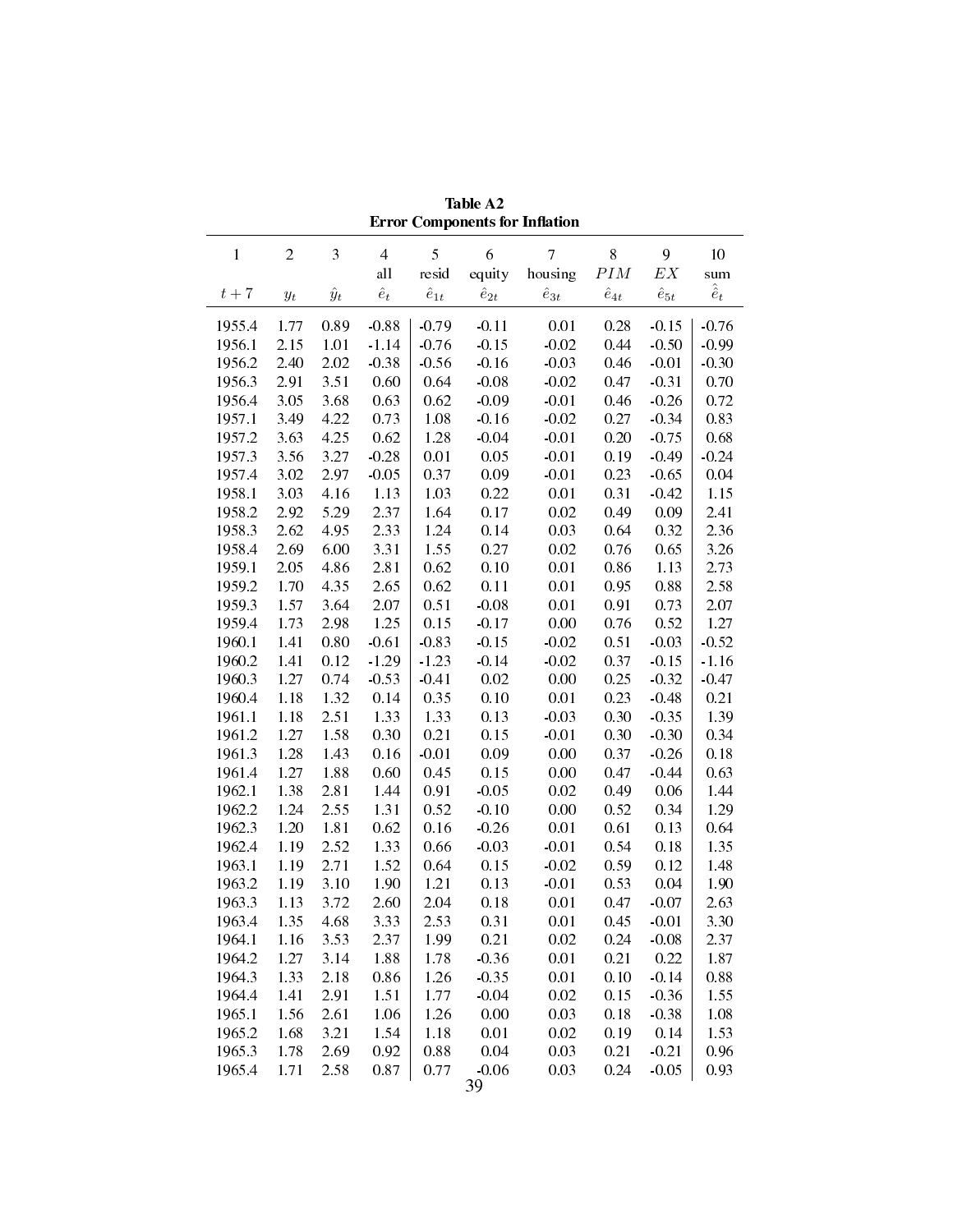|        |                  |             |                |                |                | <b>Error Components for Inflation</b> |                |                   |                   |
|--------|------------------|-------------|----------------|----------------|----------------|---------------------------------------|----------------|-------------------|-------------------|
| 1      | $\boldsymbol{2}$ | 3           | $\overline{4}$ | 5              | 6              | $\overline{7}$                        | $8\,$          | 9                 | 10                |
|        |                  |             | all            | resid          | equity         | housing                               | $\cal{P}IM$    | $\boldsymbol{EX}$ | sum               |
| $t+7$  | $y_t$            | $\hat{y}_t$ | $\hat{e}_t$    | $\hat{e}_{1t}$ | $\hat{e}_{2t}$ | $\hat{e}_{3t}$                        | $\hat{e}_{4t}$ | $\hat{e}_{5t}$    | $\hat{\hat{e}}_t$ |
| 1966.1 | 1.90             | 3.07        | 1.17           | 0.83           | $-0.03$        | 0.01                                  | 0.29           | 0.10              | 1.19              |
| 1966.2 | 2.18             | 2.69        | 0.51           | 0.14           | $-0.03$        | 0.03                                  | 0.26           | 0.13              | 0.52              |
| 1966.3 | 2.51             | 2.87        | 0.36           | 0.15           | $-0.01$        | 0.02                                  | 0.18           | 0.02              | 0.37              |
| 1966.4 | 2.74             | 3.36        | 0.62           | 0.24           | 0.02           | 0.04                                  | 0.19           | 0.12              | 0.61              |
| 1967.1 | 2.70             | 4.01        | 1.31           | 1.46           | 0.07           | 0.03                                  | 0.25           | $-0.52$           | 1.29              |
| 1967.2 | 2.76             | 4.96        | 2.20           | 1.84           | $-0.03$        | 0.02                                  | 0.14           | 0.23              | 2.21              |
| 1967.3 | 3.06             | 5.00        | 1.94           | 1.75           | 0.11           | $0.00\,$                              | 0.18           | $-0.09$           | 1.95              |
| 1967.4 | 3.30             | 5.81        | 2.51           | 1.76           | 0.23           | 0.01                                  | 0.28           | 0.20              | 2.47              |
| 1968.1 | 3.55             | 5.29        | 1.74           | 1.22           | 0.12           | $-0.03$                               | 0.34           | 0.08              | 1.73              |
| 1968.2 | 3.66             | 4.82        | 1.16           | 0.49           | 0.00           | 0.01                                  | 0.42           | 0.27              | 1.19              |
| 1968.3 | 3.62             | 3.96        | 0.34           | 0.27           | $-0.27$        | $-0.02$                               | 0.39           | 0.04              | 0.40              |
| 1968.4 | 3.87             | 3.68        | $-0.19$        | $-0.39$        | $-0.21$        | $-0.01$                               | 0.38           | 0.07              | $-0.16$           |
| 1969.1 | 4.19             | 3.72        | $-0.46$        | $-0.78$        | $-0.08$        | $-0.02$                               | 0.35           | 0.08              | $-0.45$           |
| 1969.2 | 4.57             | 4.01        | $-0.56$        | $-0.72$        | $-0.13$        | $-0.03$                               | 0.26           | 0.10              | $-0.51$           |
| 1969.3 | 4.80             | 3.83        | $-0.97$        | $-0.85$        | $-0.09$        | $-0.04$                               | 0.18           | $-0.12$           | $-0.91$           |
| 1969.4 | 4.92             | 3.51        | $-1.40$        | $-1.29$        | $-0.04$        | $-0.03$                               | 0.10           | $-0.06$           | $-1.33$           |
| 1970.1 | 5.07             | 3.17        | $-1.90$        | $-1.53$        | $-0.24$        | $-0.03$                               | 0.05           | $-0.06$           | $-1.81$           |
| 1970.2 | 5.24             | 2.96        | $-2.28$        | $-2.19$        | 0.05           | $-0.03$                               | 0.00           | $-0.06$           | $-2.23$           |
| 1970.3 | 5.14             | 3.05        | $-2.10$        | $-2.13$        | 0.13           | $-0.04$                               | $-0.16$        | 0.10              | $-2.10$           |
| 19704  | 5.09             | 3.86        | $-1.23$        | $-1.50$        | 0.49           | 0.00                                  | $-0.21$        | $-0.04$           | $-1.26$           |
| 1971.1 | 5.32             | 2.24        | $-3.08$        | $-2.41$        | 0.44           | 0.01                                  | $-0.39$        | $-0.84$           | $-3.20$           |
| 1971.2 | 5.33             | 2.95        | $-2.39$        | $-2.49$        | 0.40           | 0.01                                  | $-0.50$        | 0.08              | $-2.50$           |
| 1971.3 | 5.11             | 2.66        | $-2.45$        | $-2.20$        | 0.33           | 0.00                                  | $-0.58$        | $-0.04$           | $-2.50$           |
| 19714  | 4.81             | 3.07        | $-1.74$        | $-1.59$        | 0.22           | 0.01                                  | $-0.46$        | 0.01              | $-1.81$           |
| 1972.1 | 4.91             | 2.58        | $-2.34$        | $-2.01$        | 0.09           | $-0.01$                               | $-0.51$        | 0.05              | $-2.38$           |
| 1972.2 | 4.51             | 1.85        | $-2.66$        | $-2.01$        | $-0.33$        | 0.01                                  | $-0.58$        | 0.17              | $-2.74$           |
| 1972.3 | 4.60             | 2.97        | $-1.63$        | $-1.08$        | $-0.24$        | $-0.02$                               | $-0.48$        | 0.16              | $-1.67$           |
| 1972.4 | 4.62             | 3.43        | $-1.19$        | $-0.67$        | $-0.13$        | $-0.02$                               | $-0.57$        | 0.16              | $-1.23$           |
| 1973.1 | 4.47             | 3.31        | $-1.16$        | $-0.73$        | $-0.03$        | $-0.02$                               | $-0.50$        | 0.10              | $-1.17$           |
| 1973.2 | 4.59             | 2.97        | $-1.62$        | $-0.59$        | $-0.10$        | $-0.03$                               | $-0.88$        | $-0.03$           | $-1.62$           |
| 1973.3 | 5.07             | 2.99        | $-2.08$        | $-0.67$        | $-0.19$        | $-0.04$                               | $-1.15$        | $-0.03$           | $-2.08$           |
| 1973.4 | 5.71             | 3.13        | $-2.59$        | $-0.34$        | $-0.09$        | $-0.05$                               | $-1.53$        | $-0.63$           | $-2.64$           |
| 1974.1 | 5.87             | 3.27        | $-2.60$        | $-0.06$        | $-0.03$        | $-0.04$                               | $-2.14$        | $-0.36$           | $-2.63$           |
| 1974.2 | 6.78             | 2.77        | $-4.01$        | $-0.46$        | $-0.04$        | $-0.05$                               | $-2.82$        | $-0.75$           | $-4.13$           |
| 1974.3 | 7.82             | 3.15        | $-4.66$        | $-0.62$        | 0.05           | $-0.02$                               | $-3.46$        | $-0.68$           | $-4.73$           |
| 19744  | 8.69             | 4.57        | $-4.13$        | $-0.16$        | 0.42           | 0.04                                  | $-3.91$        | $-0.63$           | $-4.25$           |
| 1975.1 | 9.36             | 5.21        | $-4.15$        | $-0.17$        | 0.38           | 0.06                                  | $-4.17$        | $-0.29$           | $-4.18$           |
| 1975.2 | 9.27             | 5.74        | $-3.53$        | $-0.15$        | 0.35           | 0.11                                  | $-3.79$        | $-0.05$           | $-3.53$           |
| 1975.3 | 9.17             | 6.49        | $-2.68$        | 0.26           | 0.56           | 0.19                                  | $-3.60$        | $-0.07$           | $-2.66$           |
| 1975.4 | 9.09             | 7.45        | $-1.64$        | 0.62           | 0.32           | 0.23                                  | $-3.04$        | 0.26              | $-1.61$           |

Table A2 **Error Components for Inflation**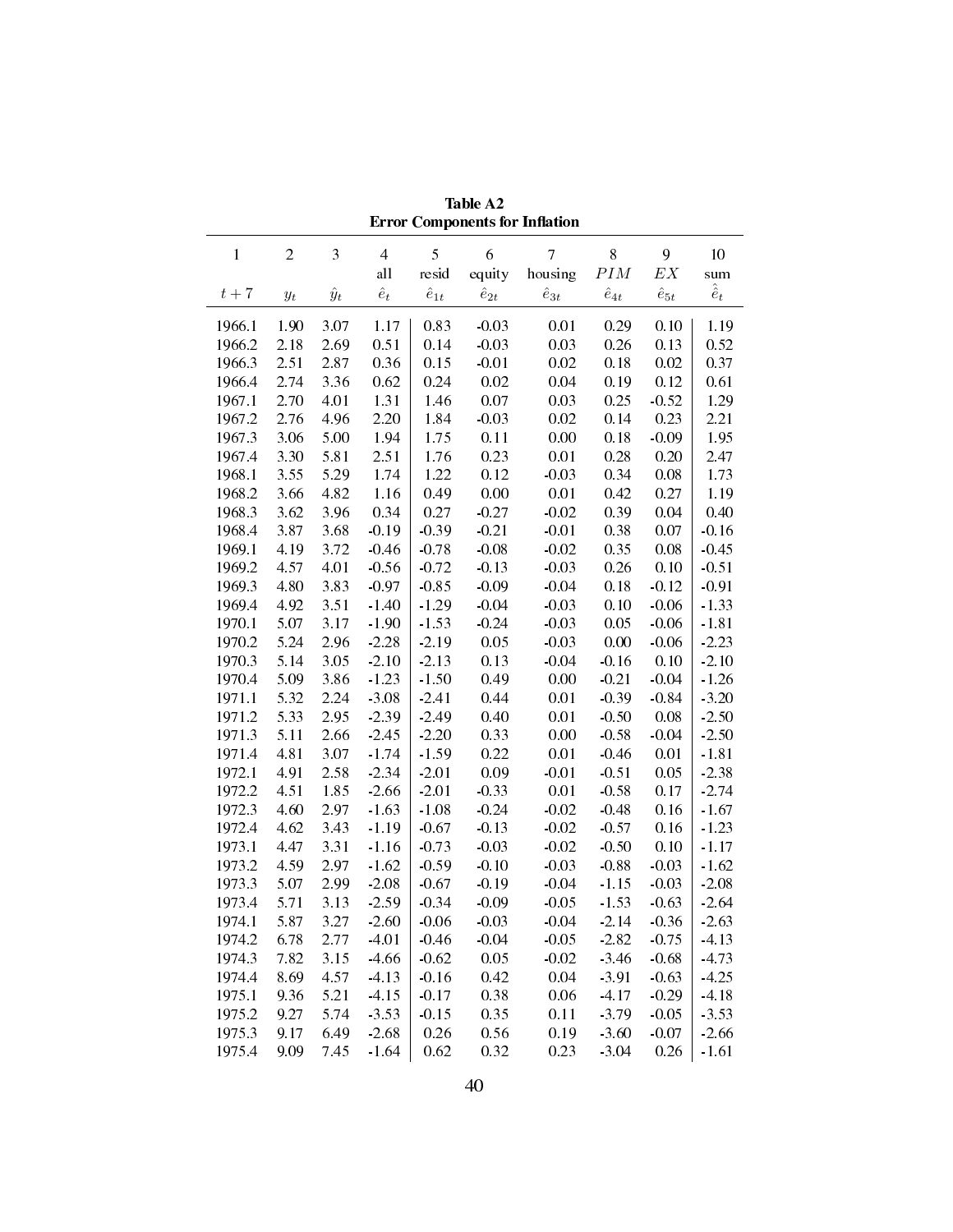|                  | етгог Components for Innation |             |                |                |                |                |                  |                   |                   |
|------------------|-------------------------------|-------------|----------------|----------------|----------------|----------------|------------------|-------------------|-------------------|
| $\mathbf{1}$     | $\overline{c}$                | 3           | $\overline{4}$ | 5              | 6              | $\overline{7}$ | 8<br>$\cal{P}IM$ | 9                 | $10\,$            |
|                  |                               |             | all            | resid          | equity         | housing        |                  | $\boldsymbol{EX}$ | sum               |
| $t+7\,$          | $y_t$                         | $\hat{y}_t$ | $\hat{e}_t$    | $\hat{e}_{1t}$ | $\hat{e}_{2t}$ | $\hat{e}_{3t}$ | $\hat{e}_{4t}$   | $\hat{e}_{5t}$    | $\hat{\hat{e}}_t$ |
| 1976.1           | 8.68                          | 7.96        | $-0.72$        | 0.17           | 0.24           | 0.13           | $-1.64$          | 0.31              | $-0.79$           |
| 1976.2           | 7.99                          | 8.30        | 0.30           | $-0.02$        | $0.07\,$       | 0.04           | $-0.61$          | 0.68              | 0.17              |
| 1976.3           | 7.17                          | 7.46        | 0.29           | 0.43           | $-0.24$        | $-0.02$        | $-0.16$          | 0.25              | 0.26              |
| 1976.4           | 6.56                          | 6.99        | 0.43           | 0.23           | $-0.26$        | $-0.02$        | 0.17             | 0.36              | 0.48              |
| 1977.1           | 6.14                          | 6.50        | 0.37           | $0.02\,$       | $-0.08$        | 0.00           | 0.18             | 0.34              | 0.46              |
| 1977.2           | 6.17                          | 6.09        | $-0.09$        | $-0.22$        | 0.02           | 0.04           | 0.01             | 0.09              | $-0.06$           |
| 1977.3           | 5.88                          | 5.43        | $-0.45$        | 0.30           | $-0.15$        | $-0.02$        | $-0.50$          | $-0.10$           | $-0.47$           |
| 1977.4           | 6.08                          | 5.78        | $-0.30$        | 0.32           | $-0.10$        | $-0.03$        | $-0.68$          | 0.14              | $-0.34$           |
| 1978.1           | 6.26                          | 6.02        | $-0.24$        | 0.35           | 0.01           | $-0.05$        | $-0.72$          | 0.11              | $-0.30$           |
| 1978.2           | 6.66                          | 5.50        | $-1.16$        | $-0.62$        | 0.05           | $-0.02$        | $-0.77$          | 0.12              | $-1.25$           |
| 1978.3           | 6.80                          | 5.04        | $-1.76$        | $-1.28$        | $0.06\,$       | $-0.05$        | $-0.79$          | 0.17              | $-1.89$           |
| 1978.4           | 6.96                          | 5.37        | $-1.60$        | $-0.95$        | 0.13           | $-0.06$        | $-0.87$          | 0.12              | $-1.63$           |
| 1979.1           | 7.03                          | 5.43        | $-1.59$        | $-0.71$        | 0.02           | $-0.07$        | $-0.74$          | $-0.12$           | $-1.62$           |
| 1979.2           | 7.56                          | 6.05        | $-1.51$        | $-0.67$        | 0.03           | $-0.05$        | $-0.78$          | $-0.12$           | $-1.59$           |
| 1979.3           | 8.07                          | 5.37        | $-2.70$        | $-1.41$        | $-0.02$        | $-0.05$        | $-1.05$          | $-0.21$           | $-2.74$           |
| 19794            | 7.94                          | 5.30        | $-2.64$        | $-0.50$        | $-0.07$        | $-0.04$        | $-1.47$          | $-0.62$           | $-2.71$           |
| 1980.1           | 8.29                          | 5.10        | $-3.19$        | $-0.42$        | $-0.17$        | $-0.05$        | $-1.88$          | $-0.74$           | $-3.25$           |
| 1980.2           | 8.50                          | 6.31        | $-2.19$        | 0.39           | $-0.13$        | $-0.04$        | $-2.17$          | $-0.20$           | $-2.15$           |
| 1980.3           | 8.83                          | 6.25        | $-2.59$        | 0.35           | $-0.08$        | $-0.04$        | $-2.44$          | $-0.33$           | $-2.55$           |
| 1980.4           | 9.17                          | 6.24        | $-2.93$        | 0.20           | $-0.15$        | $-0.05$        | $-2.76$          | $-0.23$           | $-2.98$           |
| 1981.1           | 9.61                          | 6.22        | $-3.38$        | $-0.19$        | $-0.14$        | $-0.01$        | $-2.77$          | $-0.33$           | $-3.45$           |
| 1981.2           | 9.30                          | 6.23        | $-3.07$        | $-0.01$        | $-0.17$        | 0.01           | $-2.50$          | $-0.47$           | $-3.14$           |
| 1981.3           | 9.09                          | 6.13        | $-2.95$        | $-0.71$        | $-0.14$        | 0.01           | $-1.88$          | $-0.31$           | $-3.03$           |
| 1981.4           | 9.03                          | 6.35        | $-2.68$        | $-1.53$        | $-0.14$        | 0.00           | $-1.26$          | 0.13              | $-2.80$           |
| 1982.1           | 8.60                          | 6.44        | $-2.16$        | $-1.90$        | $-0.23$        | 0.00           | $-0.51$          | 0.32              | $-2.32$           |
| 1982.2           | 8.06                          | 5.44        | $-2.62$        | $-3.16$        | $-0.11$        | 0.01           | $-0.08$          | 0.54              | $-2.80$           |
| 1982.3           | 7.61                          | 7.12        | $-0.49$        | $-1.53$        | 0.06           | 0.02           | 0.31             | 0.56              | $-0.58$           |
| 1982.4           | 6.72                          | 7.58        | 0.85           | $-0.56$        | 0.21           | $-0.01$        | 0.58             | 0.58              | 0.81              |
| 1983.1           | 5.80                          | 7.24        | 1.44           | $-0.59$        | 0.24           | $-0.05$        | 1.00             | 0.83              | 1.43              |
| 1983.2           | 5.24                          | 7.13        | 1.89           | $-0.50$        | 0.20           | 0.01           | 1.17             | 0.98              | 1.86              |
| 1983.3           | 4.81                          | 6.14        | 1.33           | $-0.59$        | 0.05           | 0.02           | 0.95             | 0.91              | 1.34              |
| 1983.4           | 4.26                          | 5.06        | 0.80           | $-1.36$        | 0.08           | 0.02           | 1.04             | $1.00\,$          | 0.78              |
| 1984 1 4.20 4.72 |                               |             | 0.52           | $-1.20$        | $-0.05$        | 0.04           | 1.08             | 0.66              | 0.53              |
| 1984.2           | 4.02                          | 4.22        | 0.20           | $-1.29$        | $-0.11$        | 0.03           | 0.90             | 0.70              | 0.23              |
| 1984.3           | 3.70                          | 3.28        | $-0.42$        | $-1.48$        | $-0.09$        | 0.01           | 0.84             | 0.35              | $-0.38$           |
| 19844            | 3.48                          | 3.78        | 0.30           | $-0.48$        | 0.02           | 0.00           | 0.84             | $-0.01$           | 0.37              |
| 1985.1           | 3.64                          | 3.82        | 0.18           | $-0.56$        | 0.09           | 0.00           | 0.71             | $-0.04$           | 0.20              |
| 1985.2           | 3.51                          | 3.75        | 0.23           | $-0.60$        | 0.18           | $-0.02$        | 0.79             | $-0.08$           | 0.27              |
| 1985.3           | 3.25                          | 3.07        | $-0.17$        | $-1.02$        | 0.17           | $-0.05$        | 0.88             | $-0.08$           | $-0.09$           |
| 19854            | 3.19                          | 3.62        | 0.44           | $-0.37$        | 0.16           | $-0.08$        | 0.81             | $-0.02$           | 0.50              |
|                  |                               |             |                |                |                |                |                  |                   |                   |

Table A2 **Error Components for Inflation**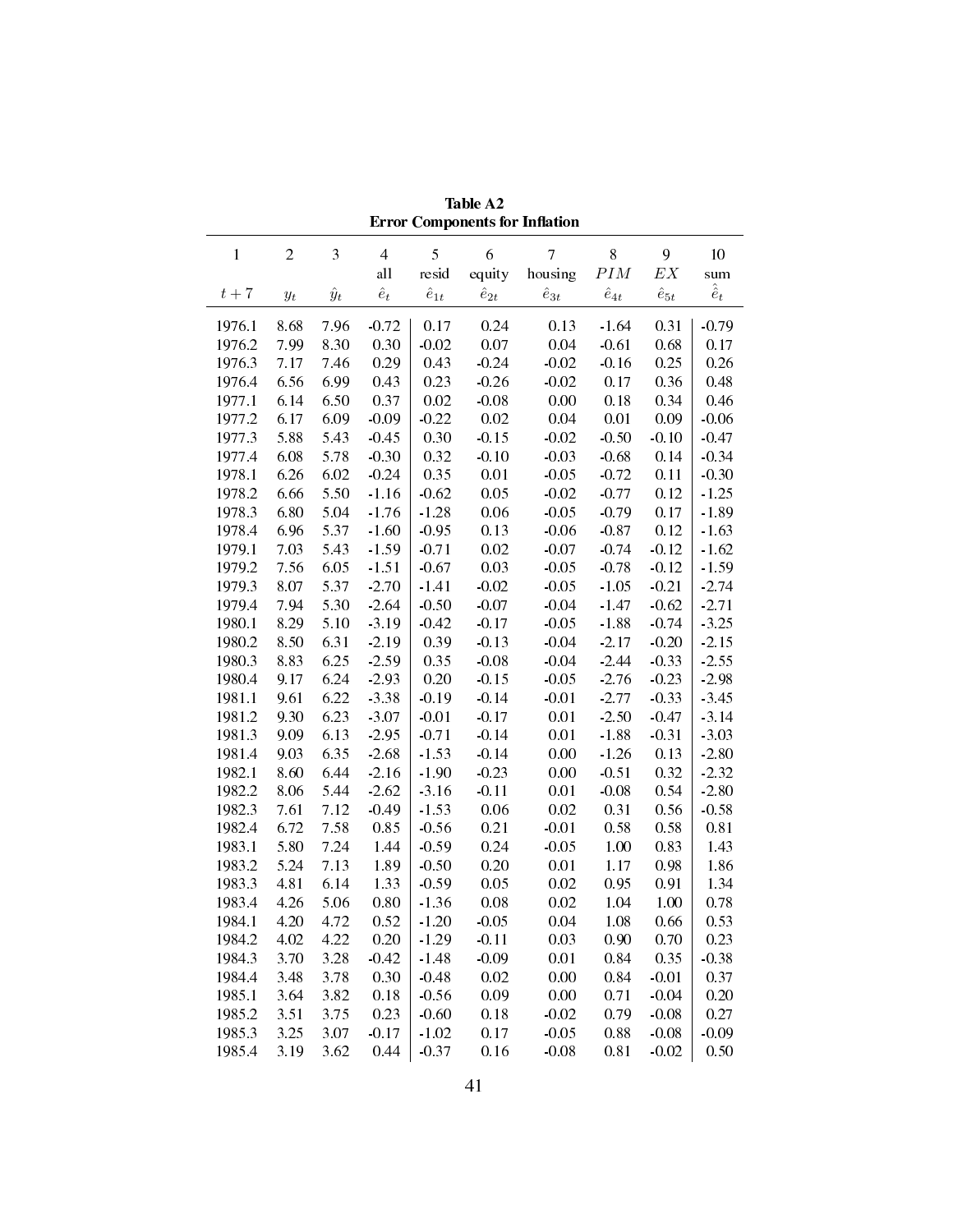|              |            |             |                |                |                | етгог Components for Innation |                |                   |                   |
|--------------|------------|-------------|----------------|----------------|----------------|-------------------------------|----------------|-------------------|-------------------|
| $\mathbf{1}$ | $\sqrt{2}$ | 3           | $\overline{4}$ | 5              | 6              | $\overline{7}$                | 8              | 9                 | $10\,$            |
|              |            |             | all            | resid          | equity         | housing                       | $\cal{P}IM$    | $\boldsymbol{EX}$ | sum               |
| $t+7\,$      | $y_t$      | $\hat{y}_t$ | $\hat{e}_t$    | $\hat{e}_{1t}$ | $\hat{e}_{2t}$ | $\hat{e}_{3t}$                | $\hat{e}_{4t}$ | $\hat{e}_{5t}$    | $\hat{\hat{e}}_t$ |
| 1986.1       | 2.81       | 3.63        | 0.82           | 0.03           | 0.05           | $-0.06$                       | 0.84           | 0.03              | 0.88              |
| 1986.2       | 2.64       | 3.62        | 0.99           | 0.04           | $-0.02$        | $-0.07$                       | 0.99           | 0.06              | 1.00              |
| 1986.3       | 2.53       | 3.44        | 0.91           | 0.09           | $-0.02$        | $-0.07$                       | 0.81           | 0.10              | 0.92              |
| 19864        | 2.57       | 3.76        | 1.18           | 0.49           | $-0.04$        | $-0.07$                       | 0.68           | 0.16              | 1.22              |
| 1987.1       | 2.38       | 3.64        | 1.26           | $1.02\,$       | $-0.05$        | $-0.08$                       | 0.30           | 0.06              | 1.25              |
| 1987.2       | 2.37       | 3.17        | $0.80\,$       | 0.78           | $-0.08$        | $-0.06$                       | 0.21           | $-0.02$           | 0.83              |
| 1987.3       | 2.53       | 2.86        | 0.33           | 0.75           | $-0.19$        | $-0.05$                       | 0.06           | $-0.18$           | 0.40              |
| 1987.4       | 2.58       | 3.41        | 0.83           | $1.00\,$       | $-0.08$        | $-0.03$                       | 0.17           | $-0.17$           | 0.90              |
| 1988.1       | 2.75       | 3.68        | 0.94           | 1.18           | $-0.03$        | $-0.03$                       | 0.05           | $-0.16$           | 1.00              |
| 1988.2       | 2.97       | 2.99        | $0.02\,$       | 0.89           | $-0.03$        | $-0.02$                       | $-0.53$        | $-0.28$           | 0.03              |
| 1988.3       | 3.25       | 2.61        | $-0.63$        | 0.44           | $-0.14$        | $-0.01$                       | $-0.57$        | $-0.34$           | $-0.62$           |
| 1988.4       | 3.25       | 2.50        | $-0.75$        | 0.17           | $-0.04$        | $-0.01$                       | $-0.55$        | $-0.33$           | $-0.76$           |
| 1989.1       | 3.45       | 2.85        | $-0.60$        | 0.19           | 0.13           | 0.00                          | $-0.39$        | $-0.50$           | $-0.58$           |
| 1989.2       | 3.67       | 3.23        | $-0.43$        | 0.11           | 0.13           | $0.00\,$                      | $-0.21$        | $-0.48$           | $-0.44$           |
| 1989.3       | 3.65       | 3.38        | $-0.27$        | 0.09           | 0.21           | $0.00\,$                      | $-0.13$        | $-0.48$           | $-0.31$           |
| 19894        | 3.63       | 3.21        | $-0.42$        | 0.09           | $-0.05$        | $0.00\,$                      | 0.02           | $-0.45$           | $-0.39$           |
| 1990.1       | 3.81       | 3.83        | 0.03           | 0.24           | $-0.04$        | $0.00\,$                      | 0.13           | $-0.26$           | 0.07              |
| 1990.2       | 3.91       | 4.06        | 0.14           | 0.14           | $-0.05$        | 0.01                          | 0.37           | $-0.25$           | 0.22              |
| 1990.3       | 3.80       | 3.65        | $-0.15$        | 0.15           | $-0.09$        | 0.01                          | 0.12           | $-0.29$           | $-0.10$           |
| 1990.4       | 3.80       | 3.72        | $-0.07$        | 0.30           | $-0.06$        | 0.01                          | $-0.01$        | $-0.27$           | $-0.02$           |
| 1991.1       | 3.82       | 4.16        | 0.33           | 0.44           | 0.00           | 0.01                          | 0.15           | $-0.24$           | 0.36              |
| 1991.2       | 3.66       | 3.88        | 0.22           | $-0.05$        | 0.04           | 0.02                          | 0.31           | $-0.07$           | 0.25              |
| 1991.3       | 3.65       | 3.78        | 0.12           | $-0.09$        | 0.12           | 0.06                          | 0.12           | $-0.11$           | 0.10              |
| 19914        | 3.58       | 3.90        | 0.33           | 0.03           | 0.15           | 0.08                          | 0.17           | $-0.13$           | 0.30              |
| 1992.1       | 3.29       | 3.62        | 0.34           | $-0.23$        | 0.08           | 0.07                          | 0.39           | $0.01\,$          | 0.31              |
| 1992.2       | 2.96       | 2.94        | $-0.01$        | $-0.30$        | 0.06           | 0.05                          | 0.13           | $-0.02$           | $-0.08$           |
| 1992.3       | 2.73       | 2.95        | 0.22           | $-0.09$        | $-0.12$        | 0.04                          | 0.45           | $-0.05$           | 0.24              |
| 19924        | 2.62       | 3.33        | 0.71           | $-0.25$        | $-0.05$        | 0.02                          | 1.11           | $-0.10$           | 0.73              |
| 1993.1       | 2.41       | 2.58        | $0.16\,$       | $-0.50$        | 0.03           | 0.03                          | 0.82           | $-0.17$           | 0.22              |
| 1993.2       | 2.36       | 2.49        | 0.12           | $-0.30$        | $-0.01$        | 0.03                          | 0.49           | $-0.04$           | 0.17              |
| 1993.3       | 2.23       | 2.51        | 0.28           | $-0.09$        | $-0.01$        | 0.03                          | 0.36           | 0.01              | 0.31              |
| 1993.4       | 2.22       | 3.04        | 0.81           | 0.08           | 0.08           | 0.03                          | 0.51           | 0.10              | 0.80              |
| 1994 1       | 2.21       | 3.43        | 1.22           | 0.55           | 0.01           | 0.05                          | 0.48           | 0.12              | 1.20              |
| 1994.2       | 2.16       | 3.36        | 1.20           | 0.60           | $-0.05$        | 0.04                          | 0.54           | 0.07              | 1.20              |
| 1994.3       | 2.26       | 3.38        | 1.12           | 0.37           | $-0.08$        | 0.03                          | 0.68           | 0.12              | 1.13              |
| 1994 4       | 2.23       | 3.00        | 0.77           | 0.08           | 0.01           | 0.03                          | 0.59           | 0.06              | 0.77              |
| 1995.1       | 2.16       | 2.54        | 0.38           | 0.02           | 0.03           | $0.01\,$                      | 0.36           | $-0.04$           | 0.38              |
| 1995.2       | 2.06       | 2.91        | 0.85           | 0.57           | 0.02           | $0.01\,$                      | 0.35           | $-0.08$           | 0.87              |
| 1995.3       | 2.08       | 2.81        | 0.73           | 0.75           | 0.03           | 0.02                          | 0.20           | $-0.23$           | 0.77              |
| 1995 4       | 2.05       | 3.24        | 1.18           | 1.17           | 0.05           | 0.02                          | 0.13           | $-0.19$           | 1.19              |
|              |            |             |                |                |                |                               |                |                   |                   |

Table A2 **Error Components for Inflation**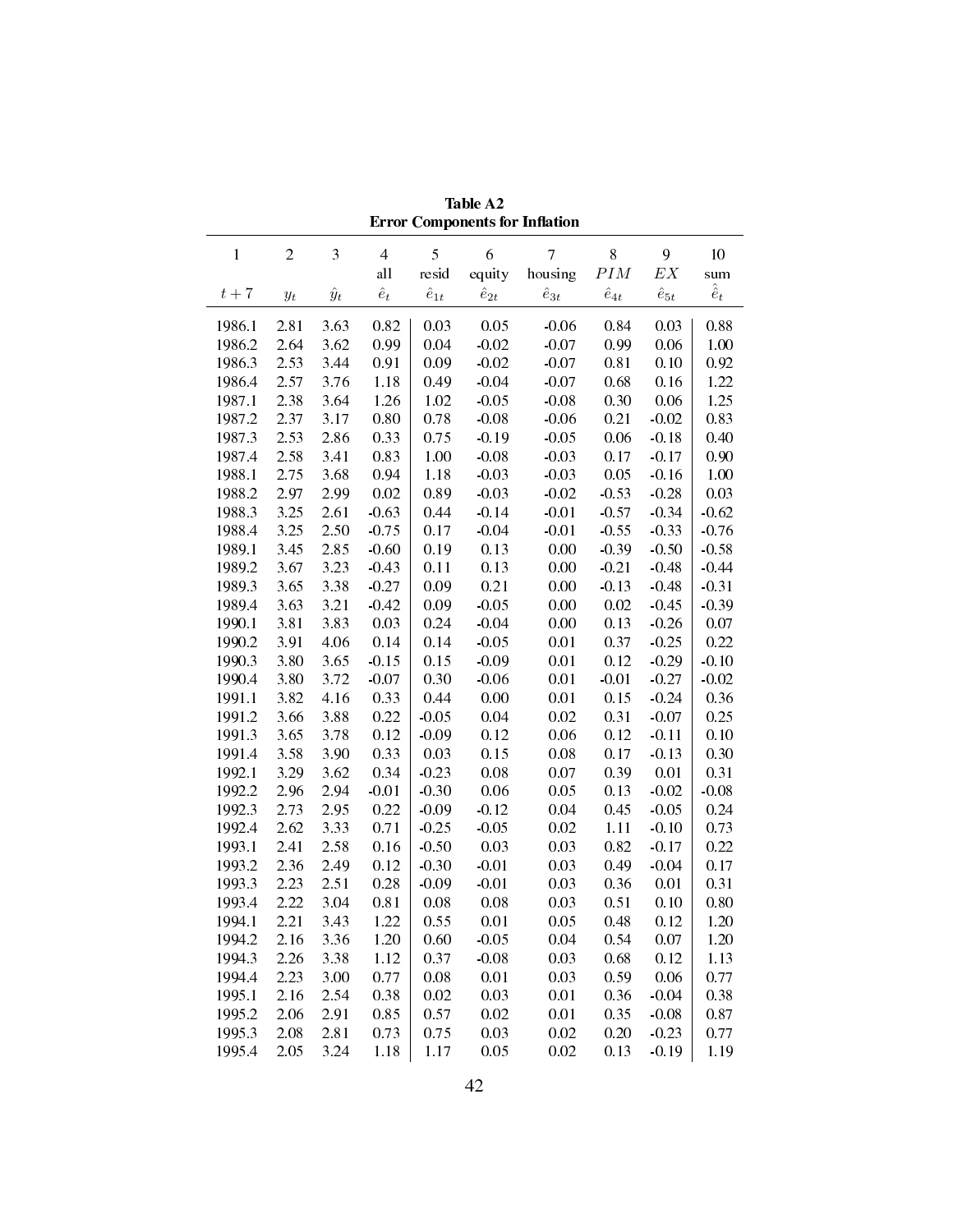|                        |                                                                          |             |                |                |                | Error Components for Innation |                |                |                   |
|------------------------|--------------------------------------------------------------------------|-------------|----------------|----------------|----------------|-------------------------------|----------------|----------------|-------------------|
| 1                      | $\boldsymbol{2}$                                                         | 3           | $\overline{4}$ | 5              | 6              | $\overline{7}$                | 8              | 9              | 10                |
|                        |                                                                          |             | all            | resid          | equity         | housing                       | $\cal{P}IM$    | $\mathbb{E} X$ | sum               |
| $t+7$                  | $y_{t}% \left( t\right) \sim\mathcal{N}_{\varepsilon }\left( t\right) ,$ | $\hat{y}_t$ | $\hat{e}_t$    | $\hat{e}_{1t}$ | $\hat{e}_{2t}$ | $\hat{e}_{3t}$                | $\hat{e}_{4t}$ | $\hat{e}_{5t}$ | $\hat{\hat{e}}_t$ |
| 1996.1                 | 2.05                                                                     | 1.74        | $-0.31$        | $-0.06$        | $-0.01$        | 0.02                          | 0.02           | $-0.27$        | $-0.32$           |
| 1996.2                 | 2.04                                                                     | 1.95        | $-0.09$        | 0.05           | $-0.09$        | 0.02                          | 0.19           | $-0.24$        | $-0.07$           |
| 1996.3                 | 1.87                                                                     | 1.77        | $-0.10$        | $-0.26$        | $-0.11$        | 0.02                          | 0.45           | $-0.13$        | $-0.03$           |
| 1996.4                 | 1.90                                                                     | 1.79        | $-0.12$        | $-0.32$        | $-0.17$        | 0.01                          | 0.53           | $-0.11$        | $-0.05$           |
| 1997.1                 | 1.91                                                                     | 1.68        | $-0.22$        | $-0.50$        | $-0.16$        | 0.01                          | 0.65           | $-0.16$        | $-0.15$           |
| 1997.2                 | 1.81                                                                     | 2.03        | 0.22           | $-0.39$        | $-0.14$        | 0.01                          | 1.00           | $-0.20$        | 0.29              |
| 1997.3                 | 1.74                                                                     | 2.20        | 0.46           | $-0.33$        | $-0.11$        | 0.01                          | 1.02           | $-0.10$        | 0.50              |
| 1997.4                 | 1.67                                                                     | 2.23        | 0.56           | $-0.19$        | $-0.08$        | 0.01                          | 1.03           | $-0.17$        | 0.60              |
| 1998.1                 | 1.49                                                                     | 2.28        | 0.79           | 0.01           | $-0.08$        | 0.01                          | 1.14           | $-0.23$        | 0.84              |
| 1998.2                 | 1.37                                                                     | 2.08        | 0.71           | $-0.10$        | $-0.11$        | 0.00                          | 1.25           | $-0.28$        | 0.75              |
| 1998.3                 | 1.40                                                                     | 1.81        | 0.41           | $-0.29$        | $-0.17$        | 0.00                          | 1.27           | $-0.34$        | 0.47              |
| 1998.4                 | 1.31                                                                     | 1.98        | 0.67           | $-0.41$        | $-0.21$        | $-0.01$                       | 1.42           | $-0.06$        | 0.74              |
| 1999.1                 | 1.19                                                                     | 1.58        | 0.39           | $-0.61$        | $-0.29$        | $-0.01$                       | 1.40           | $-0.03$        | 0.46              |
| 1999.2                 | 1.29                                                                     | 1.51        | 0.22           | $-0.90$        | $-0.17$        | $-0.01$                       | 1.21           | 0.14           | 0.27              |
| 1999.3                 | 1.29                                                                     | 1.84        | 0.55           | $-0.66$        | $-0.12$        | $-0.02$                       | 1.13           | 0.25           | 0.59              |
| 1999.4                 | 1.34                                                                     | 1.66        | 0.32           | $-0.68$        | $-0.14$        | $-0.03$                       | 1.01           | 0.20           | 0.37              |
| 2000.1                 | 1.67                                                                     | 1.68        | 0.02           | $-0.63$        | $-0.02$        | $-0.02$                       | 0.56           | 0.18           | 0.06              |
| 2000.2                 | 1.80                                                                     | 1.77        | $-0.03$        | $-0.31$        | $-0.06$        | $-0.02$                       | 0.34           | 0.05           | 0.00              |
| 2000.3                 | 1.88                                                                     | 1.23        | $-0.65$        | $-0.22$        | $-0.35$        | $-0.02$                       | 0.07           | $-0.05$        | $-0.57$           |
| 2000.4                 | 1.91                                                                     | 1.69        | $-0.22$        | $-0.02$        | $-0.15$        | $-0.02$                       | $-0.04$        | 0.03           | $-0.19$           |
| 2001.1                 | 2.11                                                                     | 1.24        | $-0.87$        | $-0.33$        | $-0.19$        | $-0.02$                       | $-0.18$        | $-0.12$        | $-0.85$           |
| 2001.2                 | 2.34                                                                     | 1.89        | $-0.44$        | $-0.12$        | $-0.11$        | $-0.03$                       | $-0.01$        | $-0.14$        | $-0.42$           |
| 2001.3                 | 2.35                                                                     | 1.82        | $-0.53$        | $-0.39$        | $-0.22$        | $-0.03$                       | 0.21           | $-0.08$        | $-0.51$           |
| 2001.4                 | 2.39                                                                     | 2.66        | 0.28           | $-0.34$        | 0.10           | $-0.04$                       | 0.52           | 0.02           | 0.27              |
| 2002.1                 | 2.12                                                                     | 3.20        | 1.08           | $-0.08$        | 0.23           | $-0.04$                       | 0.85           | 0.12           | 1.09              |
| 2002.2                 | 2.08                                                                     | 2.89        | 0.81           | $-0.67$        | 0.25           | $-0.04$                       | 0.89           | 0.38           | 0.80              |
| 2002.3                 | 2.01                                                                     | 3.49        | 1.48           | $-0.42$        | 0.32           | $-0.04$                       | 1.05           | 0.58           | 1.48              |
| 2002.4                 | 2.08                                                                     | 3.51        | 1.43           | $-0.47$        | 0.22           | $-0.03$                       | 1.08           | 0.62           | 1.42              |
| 2003.1                 | 2.07                                                                     | 3.33        | 1.26           | $-0.26$        | $0.08\,$       | $-0.03$                       | 0.88           | 0.59           | 1.26              |
| 2003.2                 | 1.83                                                                     | 2.70        | 0.88           | $-0.43$        | 0.24           | $-0.03$                       | 0.66           | 0.47           | 0.90              |
| 2003.3                 | 1.90                                                                     | 1.99        | 0.09           | $-0.55$        | 0.05           | $-0.03$                       | 0.41           | 0.23           | 0.11              |
| 2003.4                 | 1.92                                                                     | 1.61        | $-0.31$        | $-0.56$        | 0.20           | $-0.03$                       | $-0.03$        | 0.09           | $-0.32$           |
| 2004.1 2.20 1.50 -0.70 |                                                                          |             |                | $-0.85$        | 0.25           |                               | $-0.02 - 0.23$ | 0.12           | $-0.74$           |
| 2004.2                 | 2.49                                                                     | 1.68        | $-0.81$        | $-1.06$        | 0.11           | $-0.03$                       | $-0.04$        | 0.18           | $-0.83$           |
| 2004.3                 | 2.59                                                                     | 1.56        | $-1.03$        | $-0.97$        | $-0.12$        | $-0.02$                       | $-0.07$        | 0.17           | $-1.02$           |
| 2004.4                 | 2.71                                                                     | 1.50        | $-1.21$        | $-0.92$        | $-0.10$        | $-0.03$                       | $-0.24$        | 0.07           | $-1.21$           |
| 2005.1                 | 2.82                                                                     | 1.89        | $-0.93$        | $-0.58$        | $-0.20$        | $-0.04$                       | 0.02           | $-0.07$        | $-0.88$           |
| 2005.2                 | 2.92                                                                     | 2.06        | $-0.86$        | $-0.15$        | $-0.13$        | $-0.05$                       | $-0.33$        | $-0.18$        | $-0.84$           |
| 2005.3                 | 3.17                                                                     | 2.21        | $-0.96$        | $-0.11$        | $-0.13$        | $-0.04$                       | $-0.48$        | $-0.18$        | $-0.95$           |
| 2005.4                 | 3.37                                                                     | 2.30        | $-1.06$        | $-0.23$        | $-0.04$        | $-0.04$                       | $-0.69$        | $-0.04$        | $-1.05$           |
|                        |                                                                          |             |                |                |                |                               |                |                |                   |

Table A2 **Error Components for Inflation**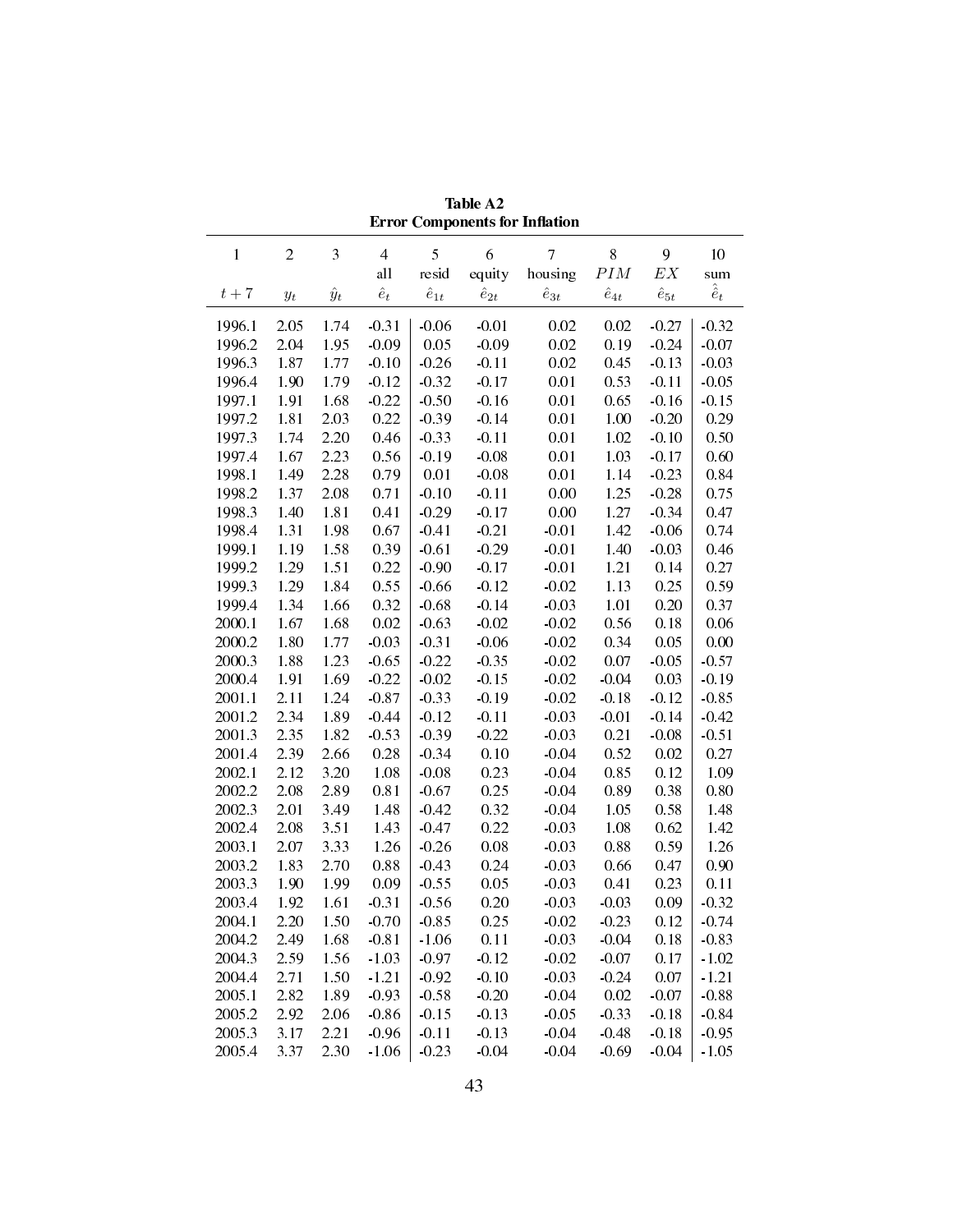| ытог сошронсию гот ишамон                                          |                                                      |                                                      |                                                                  |                                                            |                                                                           |                                                                        |                                                                           |                                                                        |                                                                  |
|--------------------------------------------------------------------|------------------------------------------------------|------------------------------------------------------|------------------------------------------------------------------|------------------------------------------------------------|---------------------------------------------------------------------------|------------------------------------------------------------------------|---------------------------------------------------------------------------|------------------------------------------------------------------------|------------------------------------------------------------------|
| 1                                                                  | $\overline{2}$                                       | 3                                                    | $\overline{4}$<br>all                                            | 5<br>resid                                                 | 6<br>equity                                                               | 7<br>housing                                                           | 8<br>PIM                                                                  | 9<br>EΧ                                                                | 10<br>sum                                                        |
| $t+7$                                                              | $y_t$                                                | $\hat{y}_t$                                          | $\hat{e}_t$                                                      | $\hat{e}_{1t}$                                             | $\hat{e}_{2t}$                                                            | $\hat{e}_{3t}$                                                         | $\hat{e}_{4t}$                                                            | $\hat{e}_{5t}$                                                         | $\hat{\hat{e}}_t$                                                |
| 2006.1<br>2006.2<br>2006.3<br>2006.4<br>2007.1<br>2007.2<br>2007.3 | 3.34<br>3.22<br>3.28<br>3.14<br>3.17<br>3.15<br>2.84 | 2.39<br>2.54<br>2.71<br>3.28<br>3.11<br>3.53<br>3.60 | $-0.96$<br>$-0.68$<br>$-0.57$<br>0.14<br>$-0.06$<br>0.39<br>0.77 | $-0.31$<br>$-0.01$<br>0.27<br>0.68<br>0.51<br>0.75<br>0.98 | $-0.04$<br>$-0.07$<br>$-0.14$<br>$-0.06$<br>$-0.09$<br>$-0.10$<br>$-0.08$ | $-0.05$<br>$-0.05$<br>$-0.06$<br>$-0.06$<br>$-0.03$<br>$-0.01$<br>0.01 | $-0.56$<br>$-0.53$<br>$-0.55$<br>$-0.37$<br>$-0.38$<br>$-0.21$<br>$-0.02$ | 0.00<br>$-0.01$<br>$-0.07$<br>$-0.04$<br>$-0.05$<br>$-0.05$<br>$-0.09$ | $-0.97$<br>$-0.68$<br>$-0.55$<br>0.15<br>$-0.05$<br>0.37<br>0.80 |
| 2007.4                                                             | 2.71                                                 | 3.60                                                 | 0.88                                                             | 1.14                                                       | $-0.08$                                                                   | 0.02                                                                   | $-0.07$                                                                   | $-0.12$                                                                | 0.90                                                             |
| 2008.1<br>2008.2                                                   | 2.59<br>2.37                                         | 3.95<br>3.87                                         | 1.36<br>1.51                                                     | 1.78<br>2.10                                               | $-0.04$<br>$-0.11$                                                        | 0.03<br>0.02                                                           | $-0.37$<br>$-0.42$                                                        | $-0.05$<br>$-0.07$                                                     | 1.35<br>1.52                                                     |
| 2008.3                                                             | 2.51                                                 | 3.69                                                 | 1.19                                                             | 2.04                                                       | $-0.11$                                                                   | 0.04                                                                   | $-0.60$                                                                   | $-0.15$                                                                | 1.22                                                             |
| 2008.4                                                             | 2.31                                                 | 3.66                                                 | 1.34                                                             | 2.27                                                       | $-0.03$                                                                   | 0.07                                                                   | $-0.83$                                                                   | $-0.16$                                                                | 1.33                                                             |
| 2009.1                                                             | 2.14                                                 | 3.72                                                 | 1.58                                                             | 2.22                                                       | 0.03                                                                      | 0.09                                                                   | $-0.55$                                                                   | $-0.25$                                                                | 1.54                                                             |

Table A2 **Error Components for Inflation** 

*•* See notes to Table 2.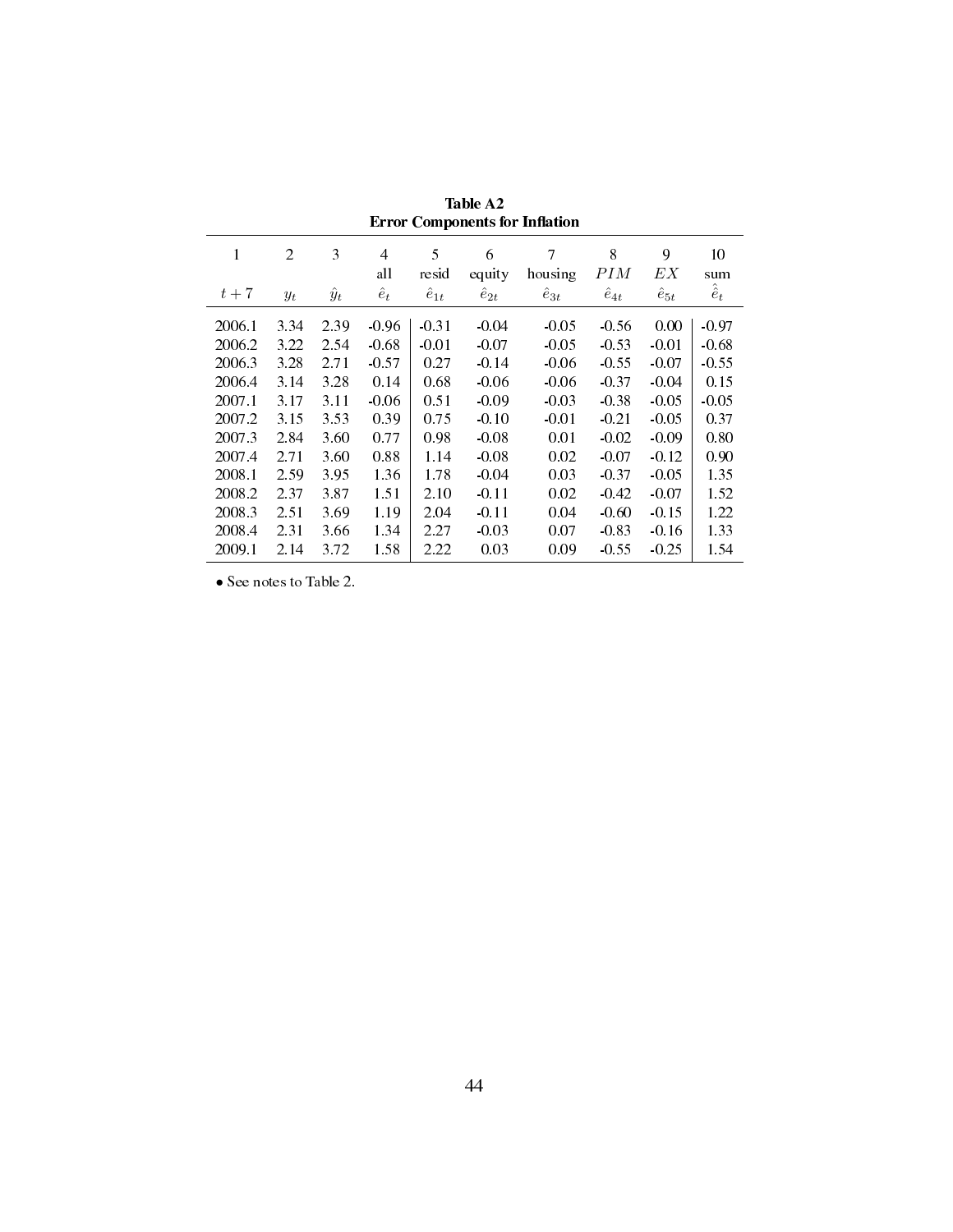## The US versus DSGE Models

I have argued elsewhere that a model like the US model is a better approximation of the economy than are currently popular dynamic stochastic general equilibrium (DSGE) models. The most extensive discussion is in Fair (2007, Section 2). Table A3 is a slightly modified version of Table 2 in this paper; it summarizes some of the main points.

The reference in the last point in Table A3 presents a comparison in terms of outside sample root mean squared errors of the US model and three models in the DSGE tradition. This comparison is based on results in Ireland (2004), Del Negro, Schorfheide, Smets, and Wouters (2006), and Fair (2004). The results show that the US model is much more accurate, especially regarding real output. This is perhaps not surprising since DSGE models leave out many first order effects and are based on assumptions like labor market clearing and rational expectations that do not seem realistic. As listed in Table A3, first order effects that are usually left out of DSGE models include 1) no disaggregation of demand into consumption and investment components, 2) usually no government and foreign sectors, 3) no stock effects and wealth effects, and 4) usually no wage equation. The US model disaggregates demand into three categories of consumption, three categories of investment, and imports. Exports are endogenous in the MC model. Both federal and state and local governments are in the US model. Lagged stock effects play a major role: durable goods stock, housing stock, capital stock, inventory stock. Wealth effects are very important, as has been seen in this paper.

Most DSGE models have the feature that a positive price shock with the nom-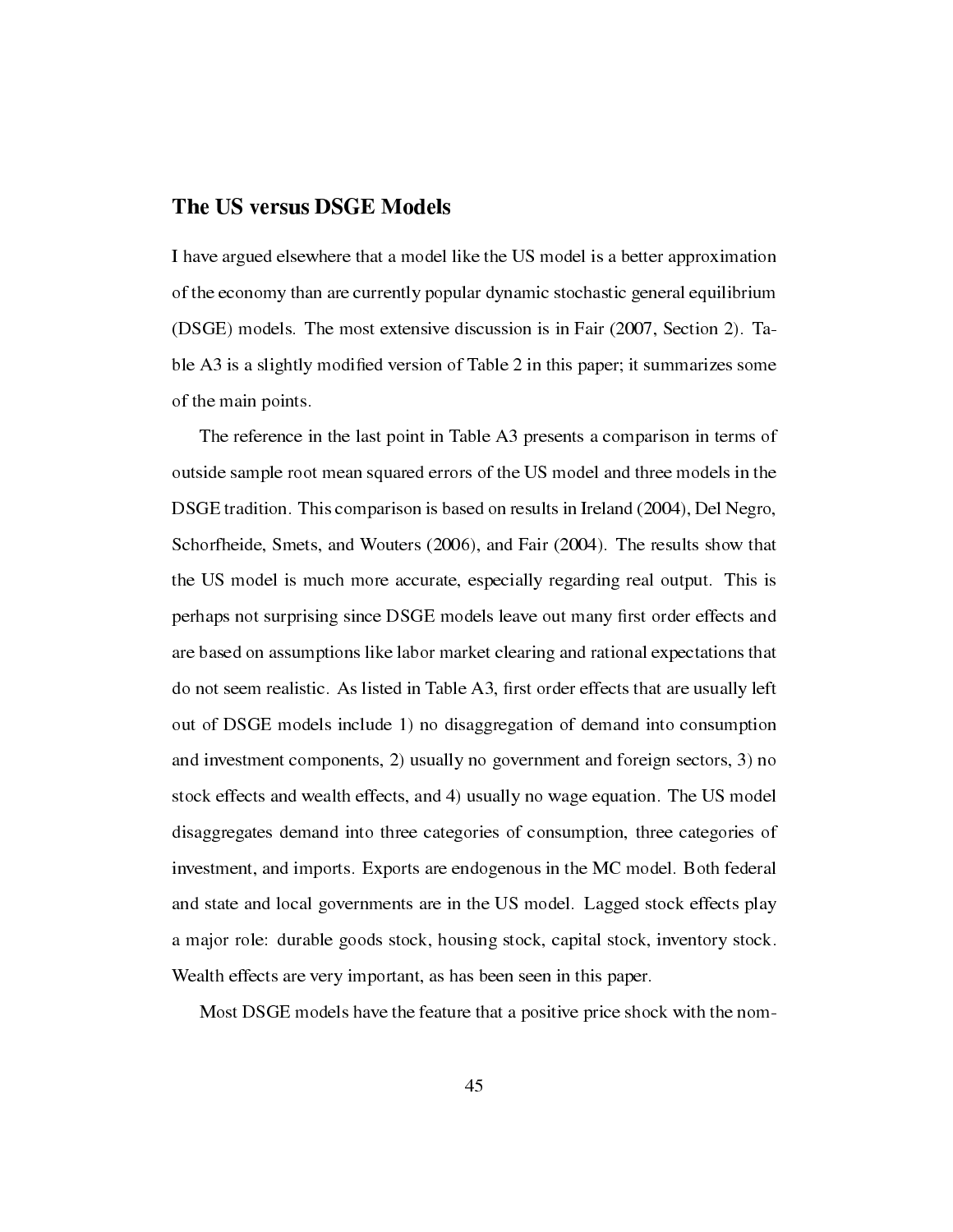inal interest rate held constant is explosive or indeterminate. This property has important implications for monetary policy. In the US model, on the other hand, a positive price shock is contractionary, as discussed in Section 2 of this paper. This feature seems strongly supported by the data in the tests that I have done. If true, then DSGE models that have the opposite feature are likely to be misleading for most monetary policy analyses.

The US model is completely estimated and has been extensively tested—see Fair (2004, Chapter 2). Not all tests yield positive results, but overall the model seems to be a reasonable approximation. In particular the model does fairly well on coefficient stability tests. If the Lucas critique were a problem, it seems likely that more stability hypotheses would be rejected. Also, the Lucas critique is not a problem if expectations are not rational, and tests that I have performed of the rational expectations hypothesis—again see Fair  $(2004, Chapter 2)$ —are not generally supportive of the hypothesis. The US model has the feature that all flows of funds among the sectors are accounted for.

Micro theory is behind the specification of household and firm behavior. The estimated equations are meant to be approximations to decision equations that result from optimization problems. Theory is used to decide what is on the left hand and right hand sides of the estimated equations. People using the DSGE methodology don't like this way of using theory because it is not as tight as that used in DSGE work. It is considered ad hoc. But my view is that this is exactly the way theory should be used. Any more restrictive or rigorous use of theory is likely to push beyond what the data can tell us. Macroeconomic data are highly aggregated, and there is a limit to what one can expect to learn from the data.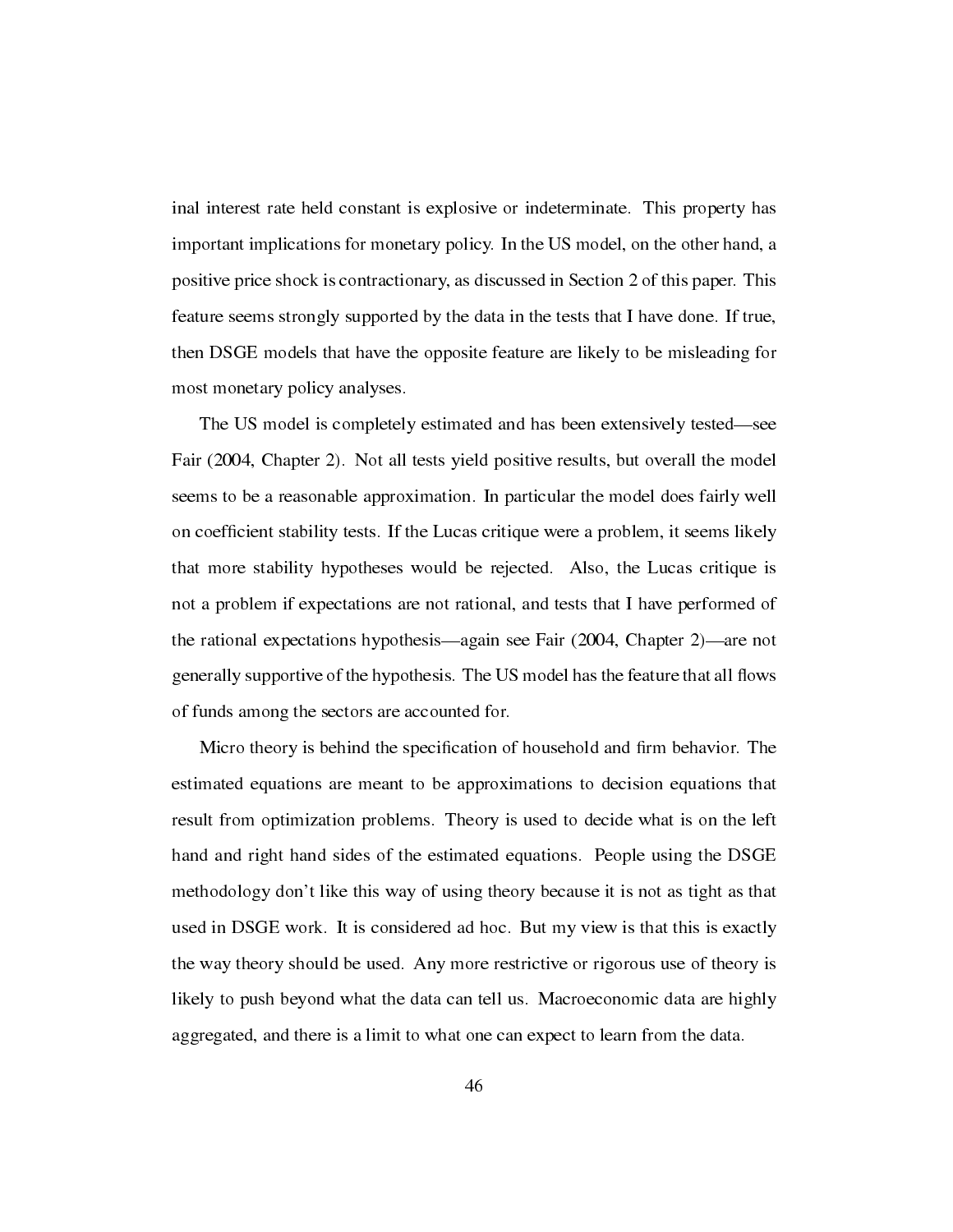| <b>Property</b>                                                                         | <b>DSGE Models</b>                                                       | <b>US Model</b>                                                                                                                                                                        |
|-----------------------------------------------------------------------------------------|--------------------------------------------------------------------------|----------------------------------------------------------------------------------------------------------------------------------------------------------------------------------------|
| Intertemporal optimization?                                                             | Yes.                                                                     | Yes.                                                                                                                                                                                   |
| Rational expectations?                                                                  | Yes.                                                                     | N <sub>0</sub>                                                                                                                                                                         |
| Imperfect competition?                                                                  | Yes.                                                                     | Yes.                                                                                                                                                                                   |
| Costly price adjustment?                                                                | Yes.                                                                     | N <sub>0</sub>                                                                                                                                                                         |
| Estimation.                                                                             | Parameters of the theoretical<br>model are calibrated or esti-<br>mated. | The theoretical model is used<br>to guide the specification<br>of the econometric model,<br>which is then estimated. No<br>calibration for econometric<br>model.                       |
| Demand disaggregation.                                                                  | One aggregate demand equa-<br>tion.                                      | Three consumption<br>equa-<br>tions: services, nondurables,<br>durables; three investment<br>equations:<br>nonresidential<br>fixed, residential, inventory;<br>import demand equation. |
| Government sector?                                                                      | Usually not.                                                             | Yes.                                                                                                                                                                                   |
| Foreign sector?                                                                         | Usually not.                                                             | <b>Yes</b>                                                                                                                                                                             |
| Stock effects?                                                                          | N <sub>0</sub>                                                           | Yes, on durable consumption,<br>residential investment, non-<br>residential fixed investment,<br>inventory investment.                                                                 |
| Wealth effects?                                                                         | No.                                                                      | Yes, on the three categories<br>of consumption.                                                                                                                                        |
| Wage equation?                                                                          | Usually not.                                                             | separately estimated<br>Yes.<br>wage and price equations.                                                                                                                              |
| Real versus nominal interest<br>rate effects.                                           | Real effects imposed.                                                    | Tested, where nominal inter-<br>est rates generally dominate.                                                                                                                          |
| Effects of a positive price<br>shock with the nominal inter-<br>est rate held constant. | Explosive or indeterminate.                                              | Contractionary.                                                                                                                                                                        |
| Lucas critique a problem?                                                               | N <sub>o</sub>                                                           | Not under the assumptions<br>about expectations.                                                                                                                                       |
| Long run tradeoff between<br>inflation and output?                                      | N <sub>0</sub>                                                           | Lack of tradeoff not tested<br>because of<br>limited data.<br>Relationship<br>likely to be<br>nonlinear.                                                                               |
| Accuracy.                                                                               | See Table 1, Fair (2007).                                                | See Table 1, Fair (2007).                                                                                                                                                              |

Table A3 DSGE Models versus the US Model